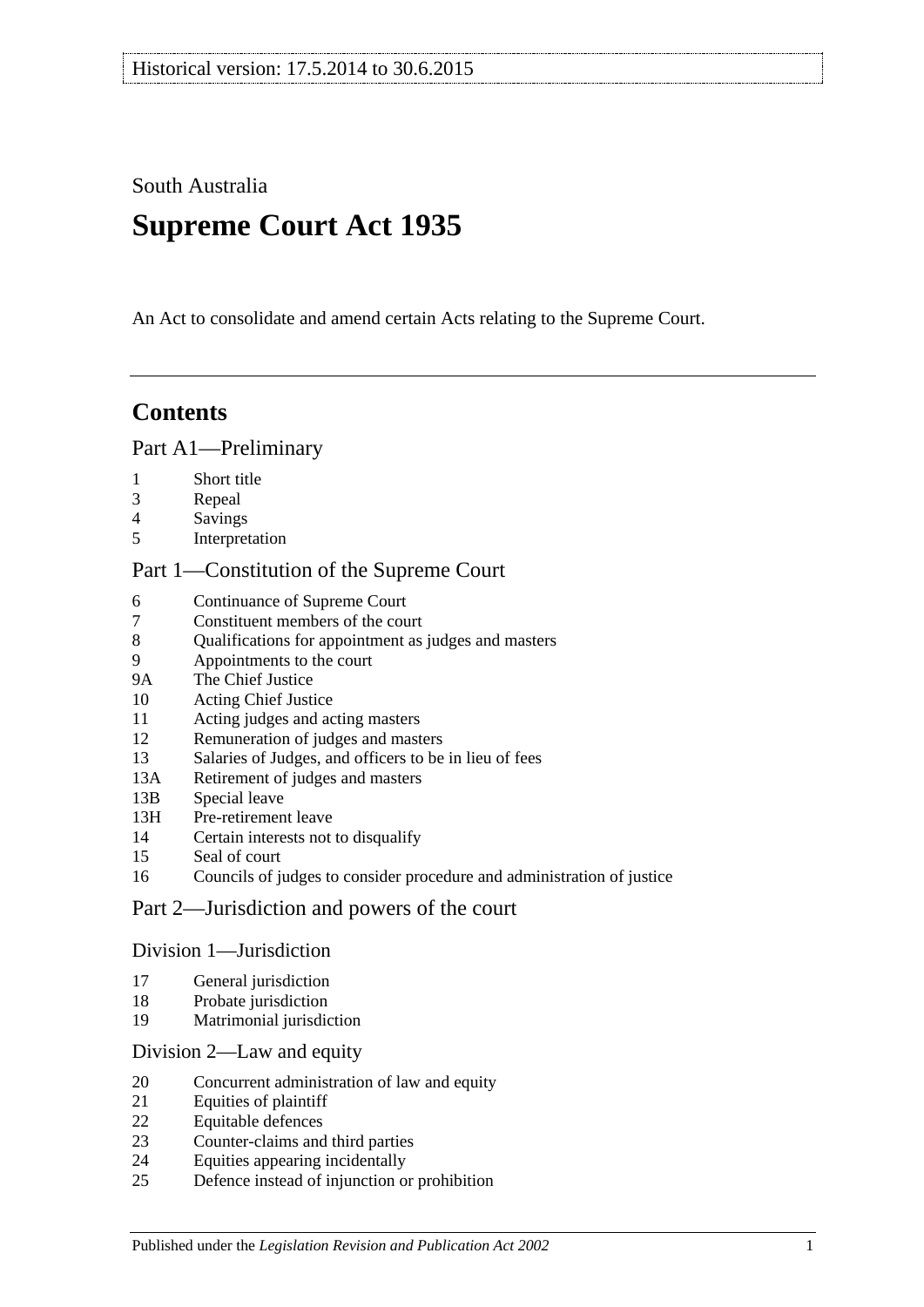- 26 [Common law and statutory rights and duties](#page-12-1)
- 27 [Court to do complete justice in cause so as to avoid multiplicity of suits](#page-12-2)
- 28 [Rules of equity to prevail where in conflict with common law](#page-12-3)

### [Division 3—Miscellaneous powers](#page-13-0)

- 29 [Court may make orders to have effect of mandamus or injunction, and may appoint](#page-13-1)  [receivers](#page-13-1)
- 30 [Damages in certain cases](#page-13-2)
- 30A [Power to direct payment to infant](#page-13-3)
- 30B [Power to make interim assessment of damages](#page-13-4)
- 30BA [Consent orders for structured settlements](#page-16-0)
- 30C [Power to award interest](#page-16-1)
- 31 [Declaratory orders](#page-17-0)
- 32 [Court may order mortgage instead of sale in certain cases](#page-17-1)
- 34 [Court may direct sale of mortgaged property etc](#page-17-2)
- 35 [Power to require attendance of witnesses and production of evidentiary material](#page-17-3)
- 36 [Appointment of commissioners for taking affidavits](#page-18-0)
- 38 [Inspection of property in legal proceedings](#page-18-1)
- 39 [Vexatious proceedings](#page-18-2)
- 40 [Power of court with regard to costs](#page-19-0)
- 41 [Power to revive orders on abatement of cause](#page-19-1)

### [Part 3—Sittings and distribution of business](#page-19-2)

- 42 [Abolition of terms](#page-19-3)
- 43 [Reference to terms for computing time](#page-19-4)
- 44 Sitting [in vacation](#page-19-5)
- 45 [Time and place of sittings](#page-20-0)
- 46 [Adjournment from time to time and place to place](#page-20-1)
- 46A [Sittings in open court or in chambers](#page-20-2)
- 46B [Sittings required by proclamation](#page-20-3)
- 47 [Power to sit in several jurisdictions at one time](#page-20-4)
- 48 [Jurisdiction of Full Court, single judge and master](#page-20-5)
- 49 [Questions of law reserved for Full Court](#page-21-0)<br>50 Anneals
- **[Appeals](#page-21-1)**

### [Part 3A—The Land and Valuation Court](#page-22-0)

- 62A [Interpretation](#page-22-1)
- 62B [Transitional provisions](#page-23-0)
- 62C [Establishment of Land and Valuation Court](#page-23-1)
- 62D [Jurisdiction of the Court](#page-23-2)
- 62E [Reference of matters involving question of valuation](#page-24-0)
- 62F [Appeals and cases stated](#page-25-0)
- 62G [Right of crown](#page-25-1)
- 62H [Rules of Court](#page-25-2)
- 62I [Sittings of Court](#page-25-3)

### [Part 4—Procedure generally](#page-25-4)

- 63 [Criminal procedure](#page-25-5)
- 64 [Saving of existing procedure](#page-26-0)
- 65 [Mediation and conciliation](#page-26-1)
- 66 [Trial of issues by arbitrator](#page-26-2)
- 67 [Expert reports](#page-27-0)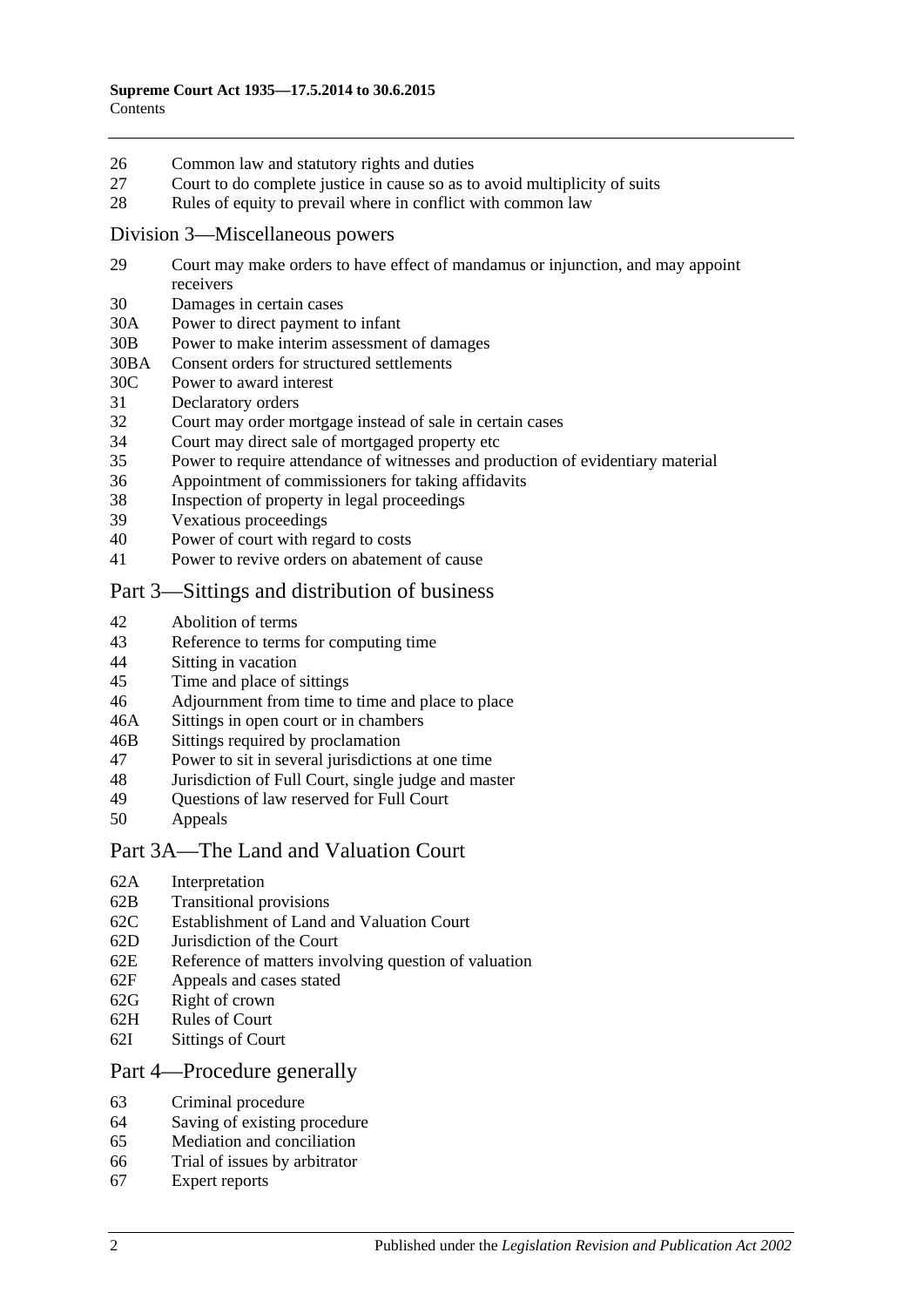[Assessors](#page-27-1)

[Rules of court](#page-27-2)

### [Part 6—Officers of the court](#page-29-0)

### [Division 1—Registrar](#page-29-1)

#### [The registrar](#page-29-2)

### [Division 2—Tipstaves](#page-29-3)

- [Appointment of tipstaves](#page-29-4)
- [Duty of tipstaves](#page-29-5)
- [Other duties](#page-29-6)

### [Division 3—Further provisions as to officers](#page-29-7)

- [Appointment of other officers](#page-29-8)
- [Duties of officers](#page-30-0)
- 110A [Administrative and ancillary staff](#page-30-1)
- 110B [Responsibilities of non-judicial staff](#page-30-2)

### [Part 7—Miscellaneous provisions](#page-30-3)

- [Rules as to division of loss upon collision at sea](#page-30-4)
- [Damages for personal injuries](#page-31-0)<br>113 Right of contribution
- [Right of contribution](#page-31-1)
- [Interest on judgment debts](#page-31-2)
- [Orders to bring prisoners for examination](#page-31-3)
- [Legal process](#page-32-0)
- 118A [Service](#page-32-1)
- [Suitors' funds to vest in master](#page-32-2)
- [Securities in court](#page-32-3)
- [Liability of Treasurer for default of master](#page-32-4)
- [Banking and investment of suitors' funds](#page-32-5)
- [Investments made under order of the court](#page-33-0)
- [Validity of payments etc pursuant to rules of court](#page-33-1)
- [Remittances by post](#page-33-2)
- [Power to appoint deputies](#page-33-3)
- 126A [Trials of sexual offences involving children to be given priority](#page-33-4)
- [Rules of Court](#page-34-0)
- [Payment to the Treasurer of unclaimed suitors' funds](#page-34-1)
- [Party subsequently claiming may petition the Supreme Court etc](#page-34-2)
- [Court fees](#page-34-3)
- [Accessibility to court records](#page-35-0)

### [Schedule—Acts repealed](#page-36-0)

### [Legislative history](#page-39-0)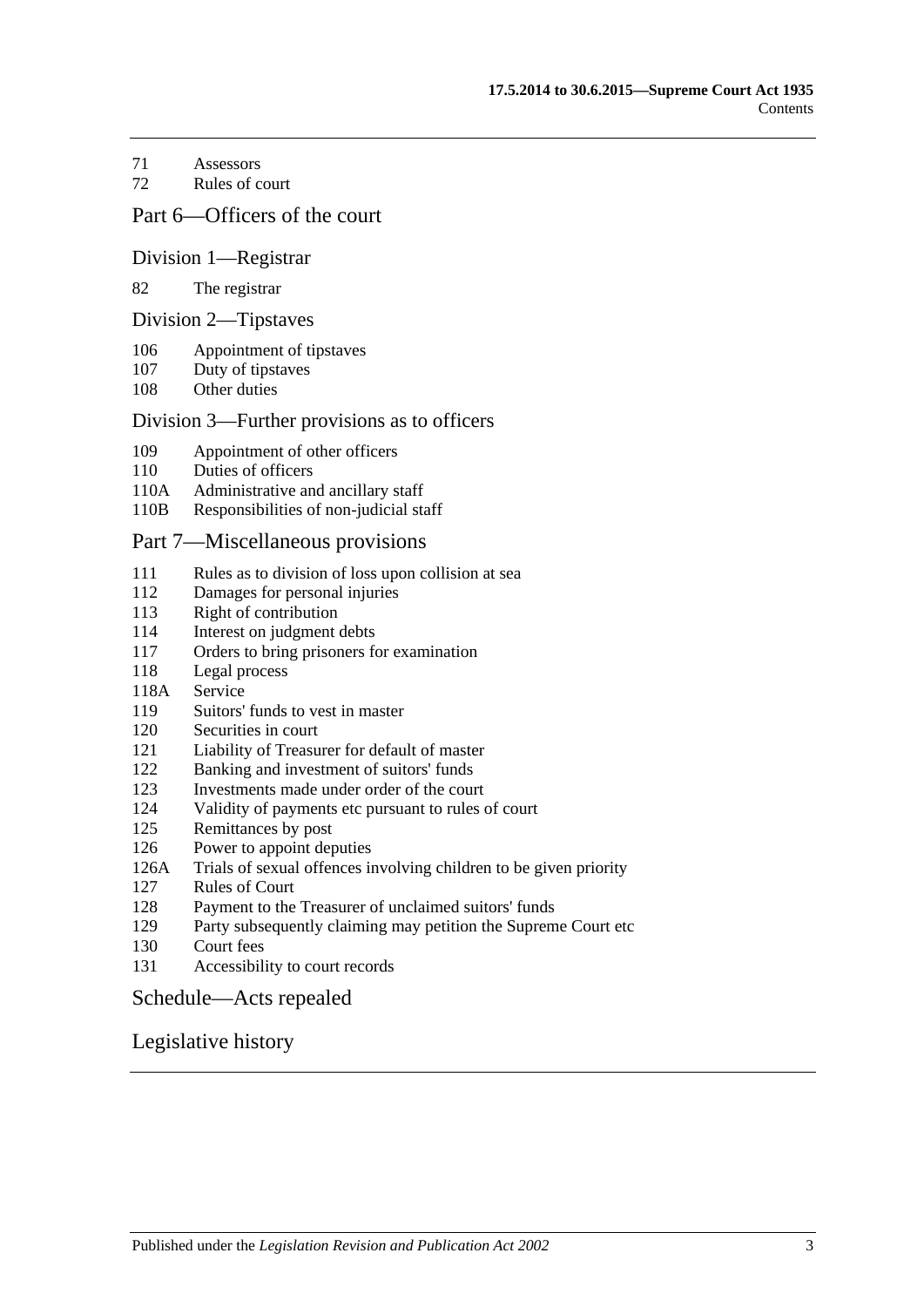## <span id="page-3-0"></span>**The Parliament of South Australia enacts as follows:**

# **Part A1—Preliminary**

### <span id="page-3-1"></span>**1—Short title**

This Act may be cited as the *Supreme Court Act 1935*.

### <span id="page-3-2"></span>**3—Repeal**

The Acts mentioned in the [Schedule](#page-36-0) to this Act are repealed to the extent shown in that [Schedule:](#page-36-0)

Provided that—

- (a) the repeal shall not affect any principle or rule of law, or any established jurisdiction, notwithstanding that the same may have been affirmed by, or derived from, any of the repealed enactments; and
- (b) any rule, order, or regulation made, and any commission issued, direction given, or thing done, under any enactment repealed by this Act shall continue in force so far as it could have been made, issued, given, or done under this Act, and shall have effect as if it had been so made, issued, given, or done.

### <span id="page-3-3"></span>**4—Savings**

- (1) Nothing in this Act shall—
	- (a) take away or impair any substantive right or privilege of any person:
	- (b) affect any rule of practice or procedure existing at the time of the passing of this Act except to the extent expressly mentioned in this Act or in any rules of court made under this Act:
	- (c) revive any law, enactment, regulation, or rule of court not in force at the time of the passing of this Act:
	- (d) affect in any way anything done or suffered before the passing of this Act under any Act repealed by this Act:
	- (e) affect in any way any proceedings pending at the time of the passing of this Act.
- (2) Save as otherwise expressly provided, nothing in this Act shall affect the operation of any enactment, which is in force at the commencement of this Act, and is not repealed by this Act.

### <span id="page-3-4"></span>**5—Interpretation**

(1) In this Act, unless the context otherwise requires, or some other meaning is clearly intended—

*court* means the Supreme Court of South Australia;

*cause* includes any action, suit, or other original proceeding between a plaintiff and a defendant;

*defendant* includes every person served with any writ of summons or process or served with notice of, or entitled to attend any proceeding;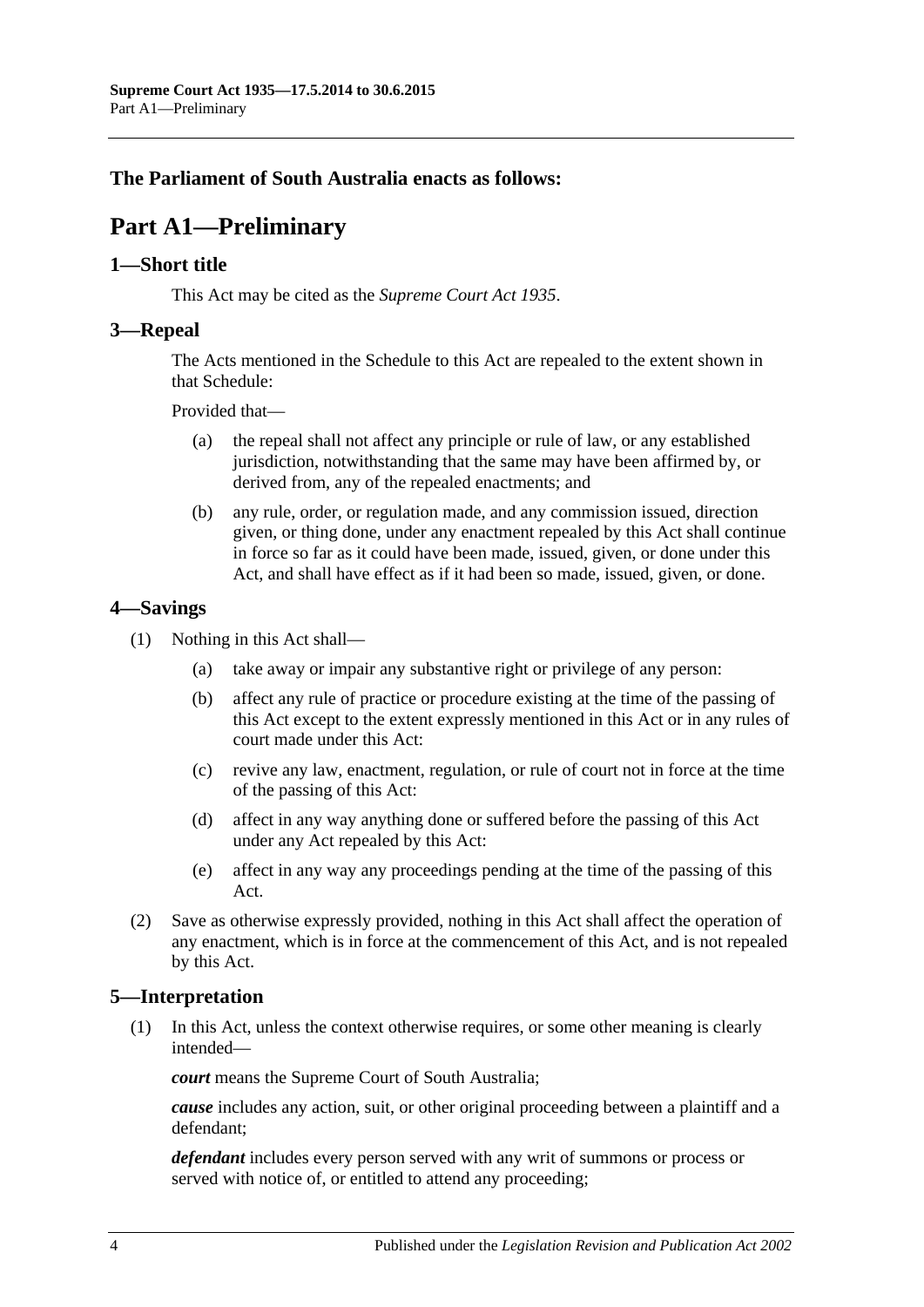*evidentiary material* means any document, object or substance of evidentiary value in proceedings before the court and includes any document, object or substance that should, in the opinion of the court, be produced for the purpose of enabling the court to determine whether or not it has evidentiary value;

*existing* means existing at the time of the passing of this Act;

*formerly*, when used in relation to the courts or the law or practice in England, means prior to the *[Supreme Court of Judicature Act](http://www.legislation.sa.gov.au/index.aspx?action=legref&type=act&legtitle=Supreme%20Court%20of%20Judicature%20Act%201873) 1873* and when used in relation to the court or the law or practice in South Australia, means before the passing of the *[Supreme Court Act](http://www.legislation.sa.gov.au/index.aspx?action=legref&type=act&legtitle=Supreme%20Court%20Act%201878) 1878*;

*Full Court* means the Supreme Court consisting of—

- (a) not less than three judges; or
- (b) not less than 2 judges if—
	- (i) 3 judges are not available to sit in the Full Court; or
	- (ii) the Chief Justice has made a determination under—
		- (A) section 357(3) of the *[Criminal Law Consolidation Act](http://www.legislation.sa.gov.au/index.aspx?action=legref&type=act&legtitle=Criminal%20Law%20Consolidation%20Act%201935) 1935*; or
		- (B) section 42(2a) of the *[Magistrates Court Act](http://www.legislation.sa.gov.au/index.aspx?action=legref&type=act&legtitle=Magistrates%20Court%20Act%201991) 1991*; or
		- (C) section 22(2a) of the *[Youth Court Act](http://www.legislation.sa.gov.au/index.aspx?action=legref&type=act&legtitle=Youth%20Court%20Act%201993) 1993*;

*judge* includes the Chief Justice and any puisne judge of the court;

*judgment* includes decree;

*jurisdiction* of the court includes powers and authorities (whether of a judicial, ministerial or administrative nature) vested in the court, a judge, or a master by law or custom;

*master* means a person holding the office of master of the court;

*matter* includes every proceeding in the court not in a cause;

*order* includes rule;

*parties* includes as well as the plaintiff and defendant in the action any person not originally a party against whom any counterclaim is set up, or who has been served with notice to appear under any of the rules of court; and also every person served with notice of or attending any proceeding, although not named on the record;

*plaintiff* means a person who brings any form of proceeding in the court (other than an appeal)—

- (a) asserting a right to any form of relief against another; or
- (b) asking the court to exercise a power or discretion,

and includes a defendant making a claim against another by way of counterclaim or third-party claim;

*pleading* includes any summons, and also the statement in writing of the claim or demand of any plaintiff and of the defence of any defendant thereto, and also any other matter by rules of court to be included under the term *pleading*;

*registrar* means a person holding, or acting in, the office of registrar of the court;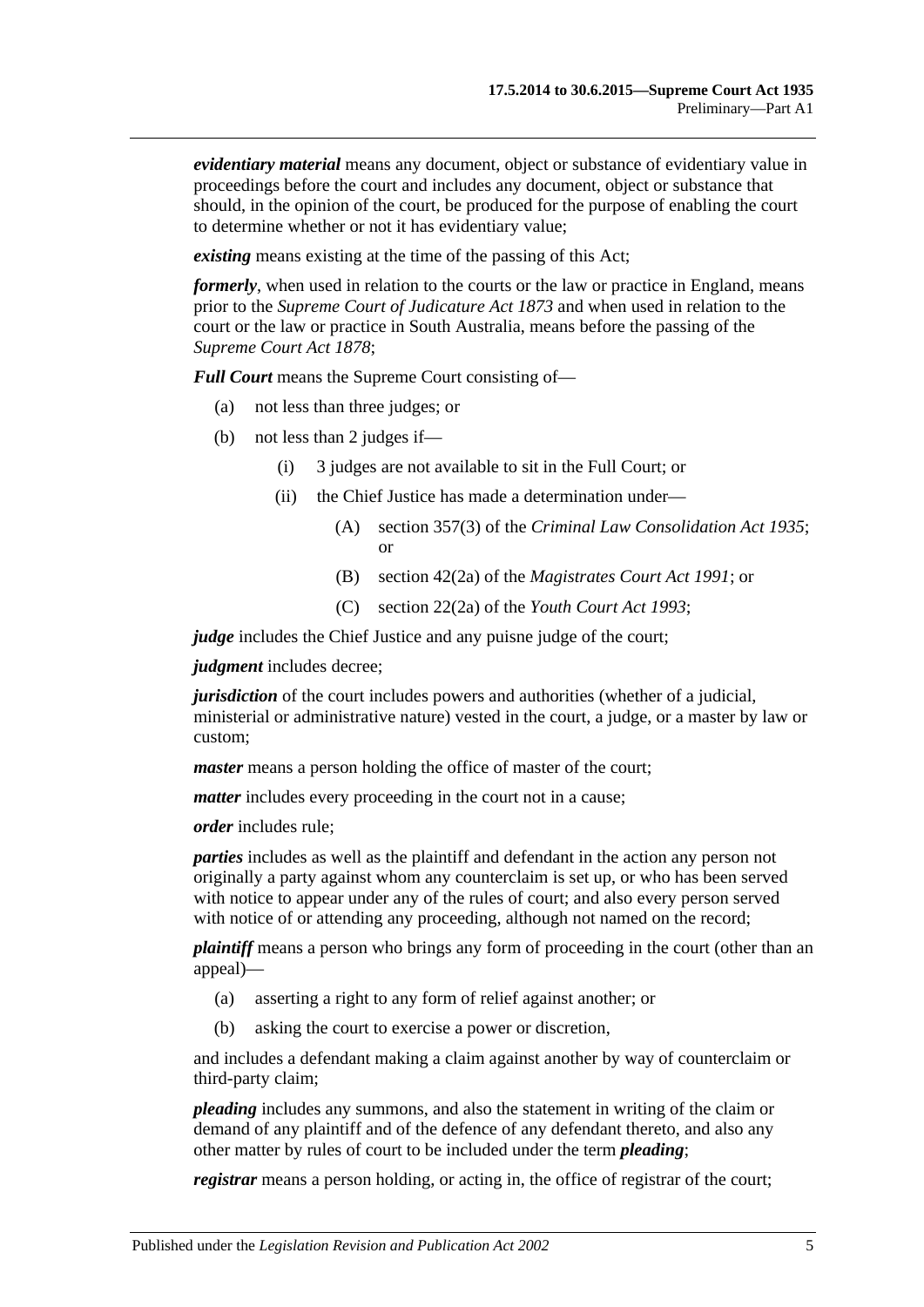#### *rules of court* includes forms;

*suit* includes action;

*suitors' funds* means moneys in the custody or charge of the court that have been paid into the court for or on account of, or to the use or credit of, any person in a cause or matter, and includes interest and accretions upon any such moneys.

- (2) Subject to the rules of court, a reference in an Act, or in any regulation, by-law, or instrument made under an Act, to the master or a deputy master of the court shall—
	- (a) where the reference occurs in connection with the performance of an act of a judicial nature—be construed as a reference to a master; and
	- (b) where the reference occurs in connection with the performance of an act of an administrative nature—be construed as a reference to the registrar.

# <span id="page-5-0"></span>**Part 1—Constitution of the Supreme Court**

### <span id="page-5-1"></span>**6—Continuance of Supreme Court**

The Supreme Court of South Australia as by law established is hereby continued as the superior court of record, in which has been vested all such jurisdiction (whether original or appellate) as is at the passing of this Act vested in, or capable of being exercised by that court.

### <span id="page-5-2"></span>**7—Constituent members of the court**

- (1) The court shall be constituted of the Chief Justice, the puisne judges and the masters appointed, and for the time being holding office, under this Act.
- (2) Subject to any express provision in this or any other Act, all the judges shall have, in all respects, equal power, authority and jurisdiction and the masters shall have power, authority and jurisdiction to the extent authorised by this or any other Act or by rules of court made under this or any other Act.
- (3) The puisne judges shall be styled "Justices of the Supreme Court of South Australia".
- (4) A Master is, while holding that office, also a District Court Judge.

### <span id="page-5-3"></span>**8—Qualifications for appointment as judges and masters**

- (1) No person shall be qualified for appointment as a puisne judge of the court unless he is a practitioner of the court of not less than ten years' standing.
- (2) No person shall be qualified for appointment as Chief Justice unless he is a practitioner of the court of not less than fifteen years' standing or a puisne judge of the court.
- (3) No person shall be qualified for appointment as a master unless he is a practitioner of the court of not less than seven years standing.
- (4) For the purpose of determining whether a practitioner of the court has the standing necessary for appointment as a judge or master, periods of legal practice and (where relevant) judicial service within and outside the State will be taken into account.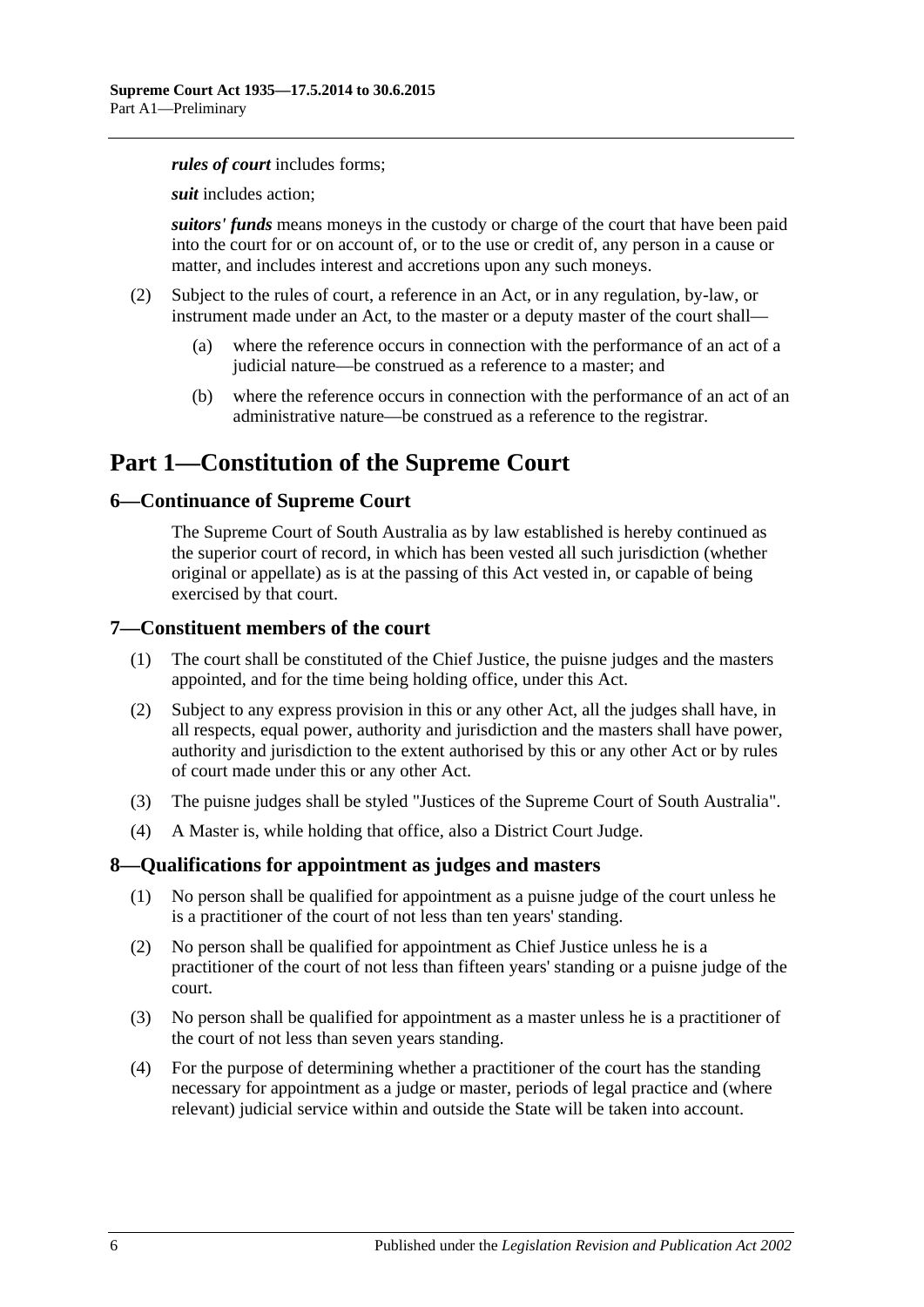### <span id="page-6-0"></span>**9—Appointments to the court**

- (1) Whenever necessary, the Governor shall appoint a qualified person to hold the office of judge of the court with the tenure prescribed by the *[Constitution Act](http://www.legislation.sa.gov.au/index.aspx?action=legref&type=act&legtitle=Constitution%20Act%201934) 1934*, but subject to the provisions of this Act as to retirement.
- (2) Appointments to the office of master shall be made by the Governor whenever necessary.
- (3) Subject to the provisions of this Act as to retirement, the commission of a master shall remain in full force during his good behaviour but the Governor may, upon the address of both Houses of Parliament, remove a master from office and revoke his commission.

### <span id="page-6-1"></span>**9A—The Chief Justice**

- (1) The Chief Justice is the principal judicial officer of the court.
- (2) The Chief Justice is responsible for the administration of the court.

### <span id="page-6-2"></span>**10—Acting Chief Justice**

- $(1)$  If—
	- (a) the Chief Justice is absent or, for any reason, is unable for the time being to carry out the duties of the office; or
	- (b) the office of the Chief Justice becomes vacant,

the Governor may appoint a puisne judge of the court to be Acting Chief Justice until—

- (c) the Chief Justice returns to official duties; or
- (d) a person is appointed to the office of the Chief Justice,

as the case requires.

- (2) Any power or duty attached to the office of the Chief Justice by or under this or any other Act—
	- (a) on the appointment of a judge to be Acting Chief Justice—devolves on the judge so appointed; or
	- (b) if no such appointment is made—devolves (during the absence or inability of the Chief Justice, or until the vacancy is filled) on the most senior of the puisne judges available to undertake those responsibilities.

### <span id="page-6-4"></span><span id="page-6-3"></span>**11—Acting judges and acting masters**

- (1) Where it appears necessary or desirable to do so in the interests of the administration of justice, the Governor may, subject to [subsection](#page-7-4) (6)—
	- (a) appoint a person who is qualified for appointment as a puisne judge as an acting judge; or
	- (b) appoint a person who is qualified for appointment as a master as an acting master.
- (1a) A former judge or master who has retired from office is eligible for appointment as an acting judge or an acting master.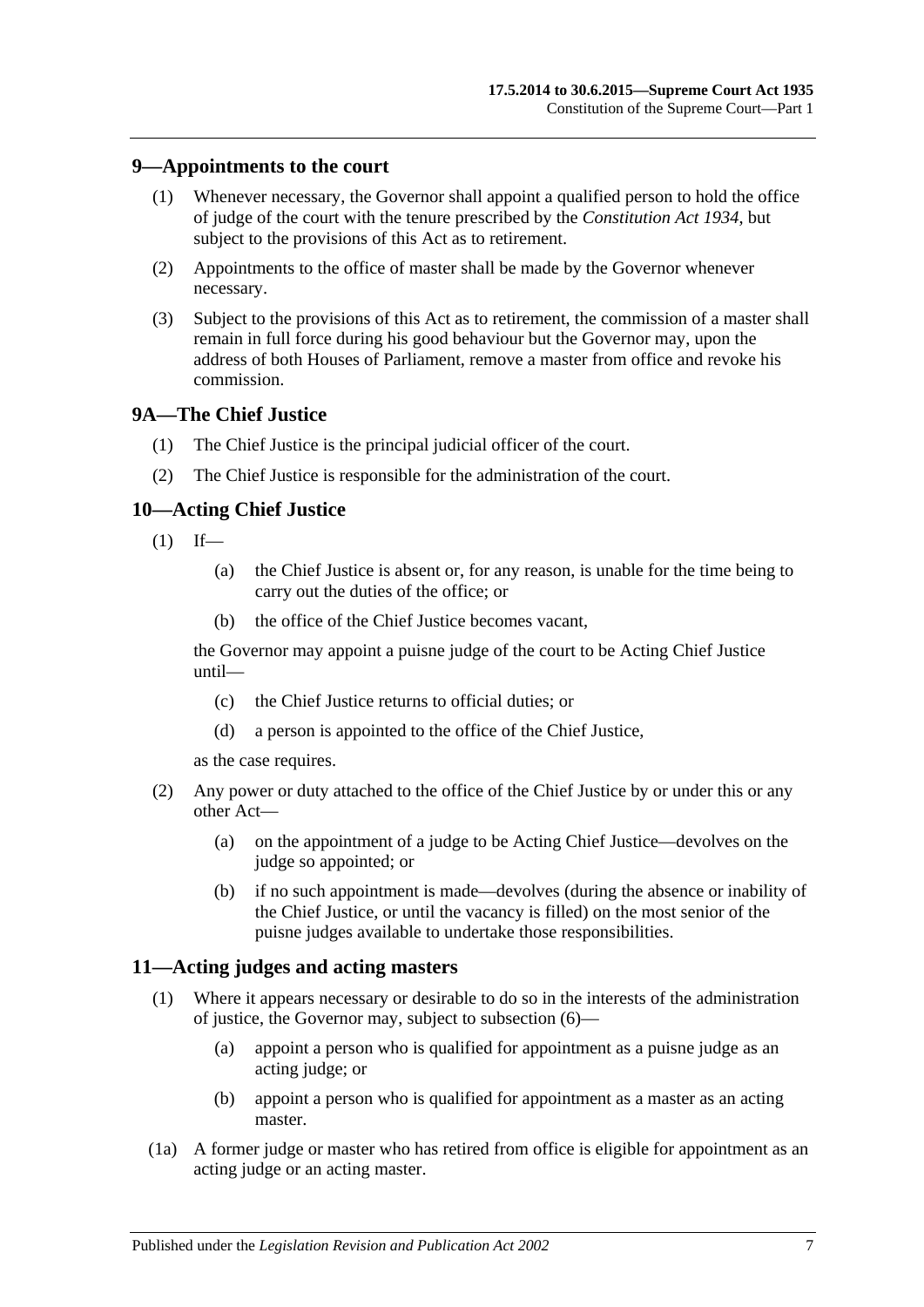- (1b) An appointment under this section will be for a term not exceeding 12 months.
- (2) The jurisdiction of the court is exercisable by an acting judge to the same extent as by a judge, and by an acting master to the same extent as by a master.
- (3) An acting judge or acting master has the same privileges and immunities as a judge or master.
- (5) An acting judge or an acting master may, notwithstanding the expiration of the period of his appointment, complete the hearing of any proceedings part-heard by him before the expiration of that period and, in relation to any such proceedings, shall be deemed to continue as an acting judge, or acting master.
- <span id="page-7-4"></span>(6) A Deputy President of the Industrial Court or a District Court Judge shall not be appointed as an acting judge under [subsection](#page-6-4) (1) except on the recommendation of the Chief Justice made with the concurrence of the President of the Industrial Court or the Senior Judge of the District Court, as the case requires.

### <span id="page-7-0"></span>**12—Remuneration of judges and masters**

- (1) The Chief Justice and each puisne judge are entitled to salary and allowances at rates determined by the Remuneration Tribunal in relation to the respective offices.
- (2) A master is entitled to salary and allowances at the rates applicable to a District Court Judge.
- (3) A rate of salary for a judge or master cannot be reduced by determination of the Remuneration Tribunal.
- (4) The remuneration of the judges and masters is payable from the General Revenue of the State, which is appropriated to the necessary extent.

### <span id="page-7-1"></span>**13—Salaries of Judges, and officers to be in lieu of fees**

The salaries of the judges, and of the officers of the court, shall be in lieu of all fees or other emoluments whatsoever, it being the intent of this Act that the judges and the officers of the court shall derive no emolument from any fees payable under the authority of this Act, but that such fees shall be paid to the Treasurer in aid of the general revenue of the State.

### <span id="page-7-2"></span>**13A—Retirement of judges and masters**

- (1) A judge or master shall retire on reaching the age of seventy years.
- (2) Section 74 of the *[Constitution Act](http://www.legislation.sa.gov.au/index.aspx?action=legref&type=act&legtitle=Constitution%20Act%201934) 1934* shall be read subject to this section.
- (3) A judge or master who retires or resigns may nevertheless complete the hearing and determination of proceedings part-heard by him before his retirement or resignation and, in relation to any such proceedings, shall be deemed to continue as a judge or master (as the case may require).

### <span id="page-7-3"></span>**13B—Special leave**

- (1) A judge may apply to the Chief Justice for special leave without remuneration.
- (2) The Governor may, on the recommendation of the Chief Justice, grant an application for special leave under this section.
- (3) A period of special leave under this section will not be taken to be judicial service within the meaning of the *[Judges' Pensions Act](http://www.legislation.sa.gov.au/index.aspx?action=legref&type=act&legtitle=Judges%20Pensions%20Act%201971) 1971*.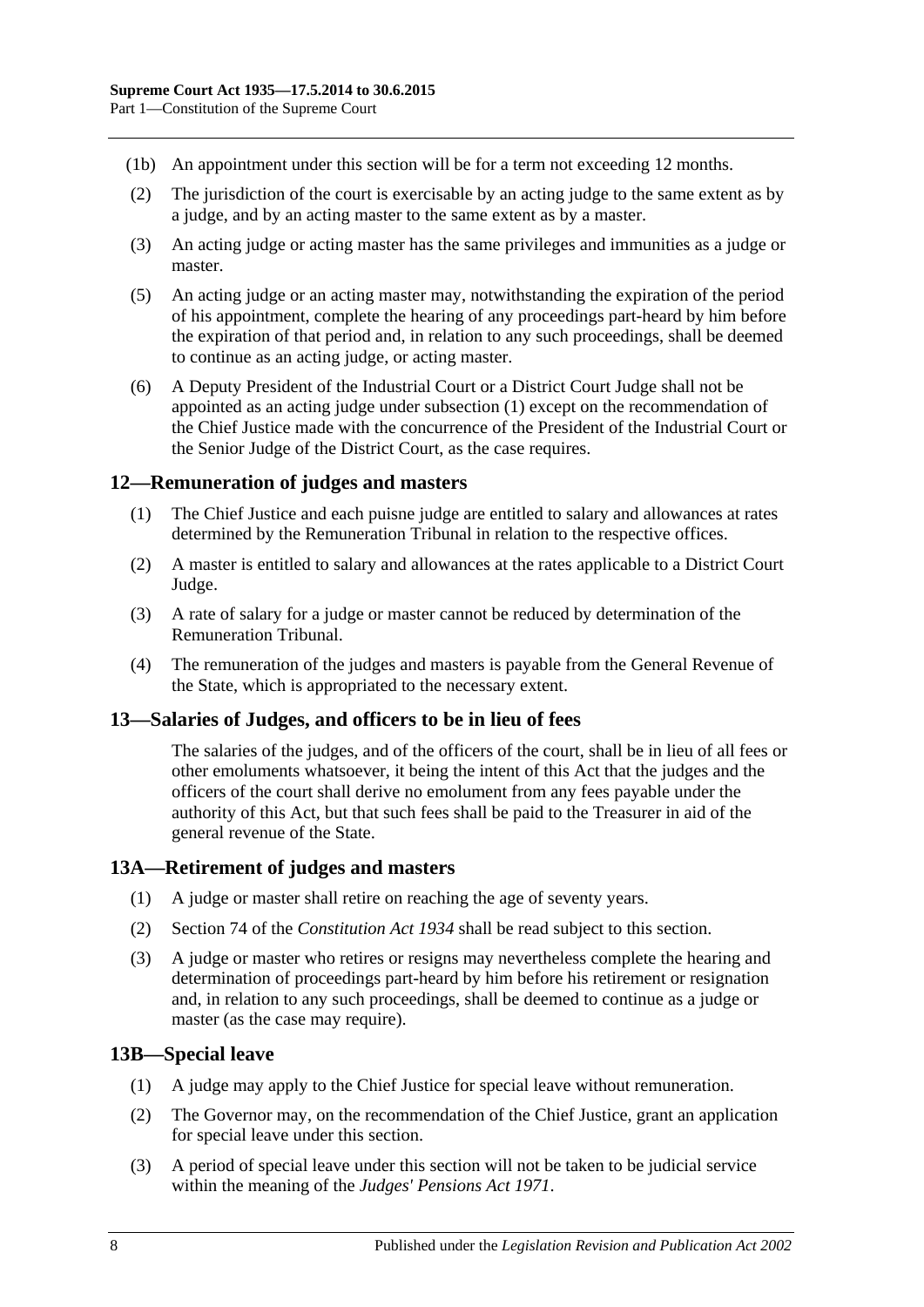### <span id="page-8-1"></span><span id="page-8-0"></span>**13H—Pre-retirement leave**

- (1) Subject to this section, the Governor may grant to any judge or master immediately prior to his retirement not more than six months leave of absence on full salary.
- <span id="page-8-2"></span>(2) Where a judge or master retires or resigns without taking any leave which had been or could have been granted to him under [subsection](#page-8-1) (1) of this section, the Governor may direct that a cash payment be made to him in lieu of the leave not so taken. The payment shall not exceed the amount of the salary of the judge or master for a period equal to the period of the leave not so taken, calculated at the rate at which he was being paid at the time of the retirement or resignation.
- (3) A direction under [subsection](#page-8-2) (2) of this section may be given before or after the retirement or resignation of the judge or master and a payment under that subsection may be made before or after that retirement or resignation.
- (4) If any judge or master dies before the commencement or during the currency of any leave granted or before such leave has been granted pursuant to [subsection](#page-8-1) (1) of this section the Governor may, in respect of the period of the leave so granted or the unexpired portion thereof, or in respect of the period of the leave which might have been granted (according to the circumstances of the case), pay to the dependants (if any) of such judge or master the amounts of salary which would have been payable to such judge or master himself if he had survived.
- (4a) If the judge or master died without leaving any dependants the Governor may pay the said amounts of salary to his personal representatives.
- (4b) Any question as to—
	- (a) whether there are any dependants in any particular case, or who are the dependants;
	- (b) what dependant or dependants shall be entitled to the benefit of payments made under this subsection, and in what proportions if more than one dependant,

shall be settled by the Governor, as he deems proper.

(4c) In this section—

*dependants* means those members of the family of a judge or master who were wholly or in part dependent upon his earnings at the time of his death;

*domestic partner*, in relation to a deceased judge or master, means a person declared under the *[Family Relationships Act](http://www.legislation.sa.gov.au/index.aspx?action=legref&type=act&legtitle=Family%20Relationships%20Act%201975) 1975* to have been the domestic partner of that judge or master (as the case may be) as at the date of his or her death;

*members of the family* includes spouse, domestic partner, parents, grandparents, step-parents, children, grandchildren, step-children, brothers, sisters, half-brothers and half-sisters;

*spouse*—a person is the spouse of another if they are legally married.

(5) Where leave is granted to any judge or master under this section, that judge or master may, at the commencement of such leave, be paid the total salary which would be payable to him during the currency of the leave.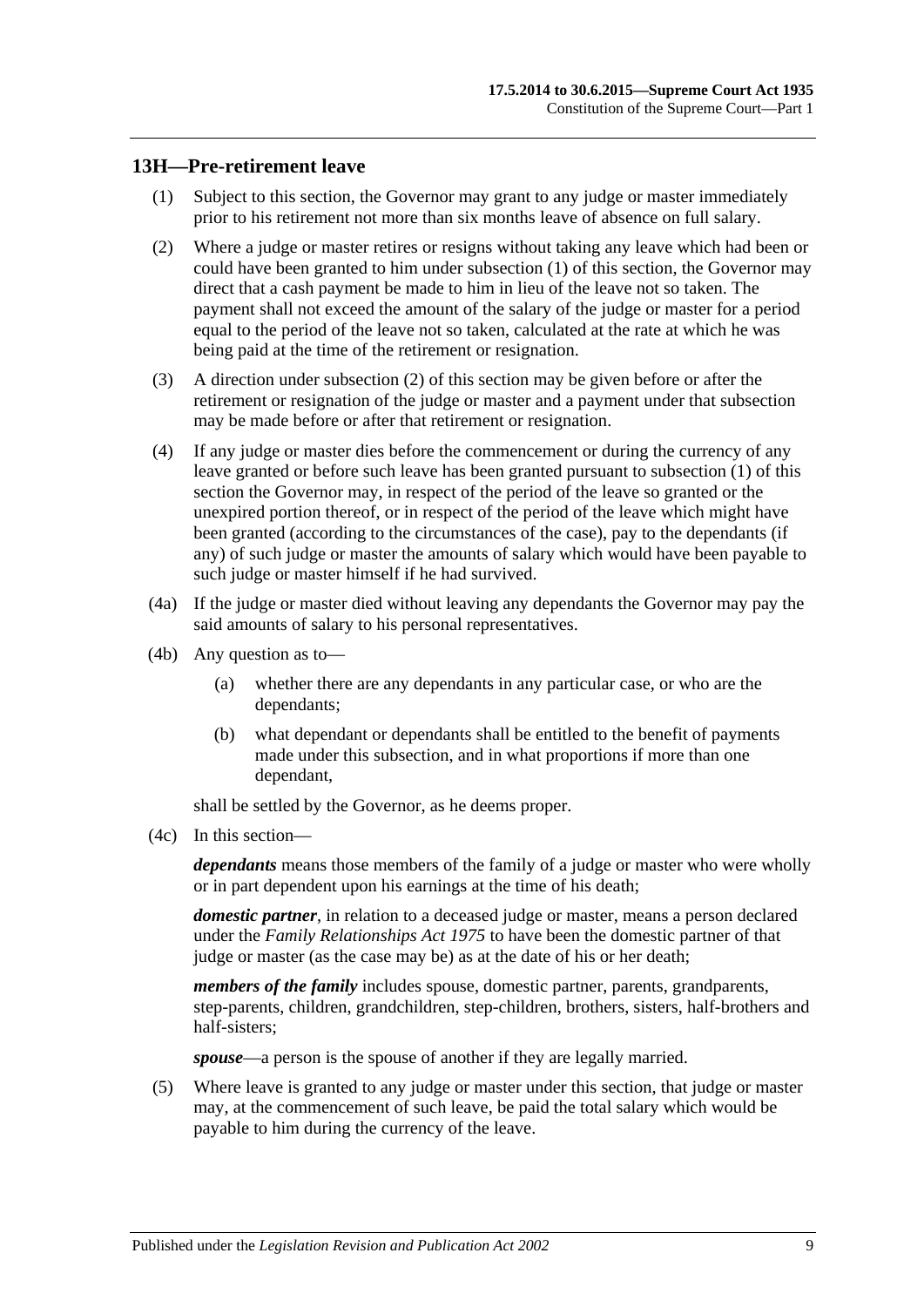(6) This section shall not apply to a master who was, immediately before the commencement of the *[Statutes Amendment \(Administration of Courts and Tribunals\)](http://www.legislation.sa.gov.au/index.aspx?action=legref&type=act&legtitle=Statutes%20Amendment%20(Administration%20of%20Courts%20and%20Tribunals)%20Act%201981)  Act [1981](http://www.legislation.sa.gov.au/index.aspx?action=legref&type=act&legtitle=Statutes%20Amendment%20(Administration%20of%20Courts%20and%20Tribunals)%20Act%201981)*, the master or a deputy master of the court.

## <span id="page-9-0"></span>**14—Certain interests not to disqualify**

A judge or master of the court shall not be incapable of acting in his judicial office in any proceeding by reason of his being one of several ratepayers or taxpayers or one of any other class of persons liable in common with others to contribute to or to be benefited by any rate or tax which may be increased, diminished or in any way affected by that proceeding.

### <span id="page-9-1"></span>**15—Seal of court**

- (1) The court shall continue to have and use a seal bearing a device or impression of the Royal Arms, within an exergue or label surrounding the same, and with the following inscription: "Supreme Court, South Australia"; and the said seal shall be kept in the custody of the registrar.
- (2) There shall also be kept and used such other seals as are required for the business of the court, and such seals shall be in such form and kept in such custody as the Chief Justice directs.
- (3) All documents and exemplifications and copies thereof purporting to be sealed with any such seal shall be receivable in evidence without further proof of the seal.

## <span id="page-9-2"></span>**16—Councils of judges to consider procedure and administration of justice**

The judges shall—

- (a) assemble once at least in every year for the purpose of considering the operation of this Act and of the rules of court for the time being in force, and also the working of the several offices, and the arrangements relative to the duties of the officers of the court respectively, and of inquiring and examining into any defects which appear to exist in the system of procedure or the administration of the law in the said court; and
- (b) report annually to the Attorney-General of the State what (if any) amendments it would, in their judgment, be expedient to make in this Act, or otherwise relating to the administration of justice, and what other provisions (if any) which cannot be carried into effect without the authority of Parliament, it would be expedient to make for the better administration of justice.

# <span id="page-9-4"></span><span id="page-9-3"></span>**Part 2—Jurisdiction and powers of the court**

# **Division 1—Jurisdiction**

### <span id="page-9-5"></span>**17—General jurisdiction**

- (1) The court shall be a court of law and equity.
- (2) There shall be vested in the court—
	- (a) the like jurisdiction, in and for the State, as was formerly vested in, or capable of being exercised by, all or any of the courts in England, following: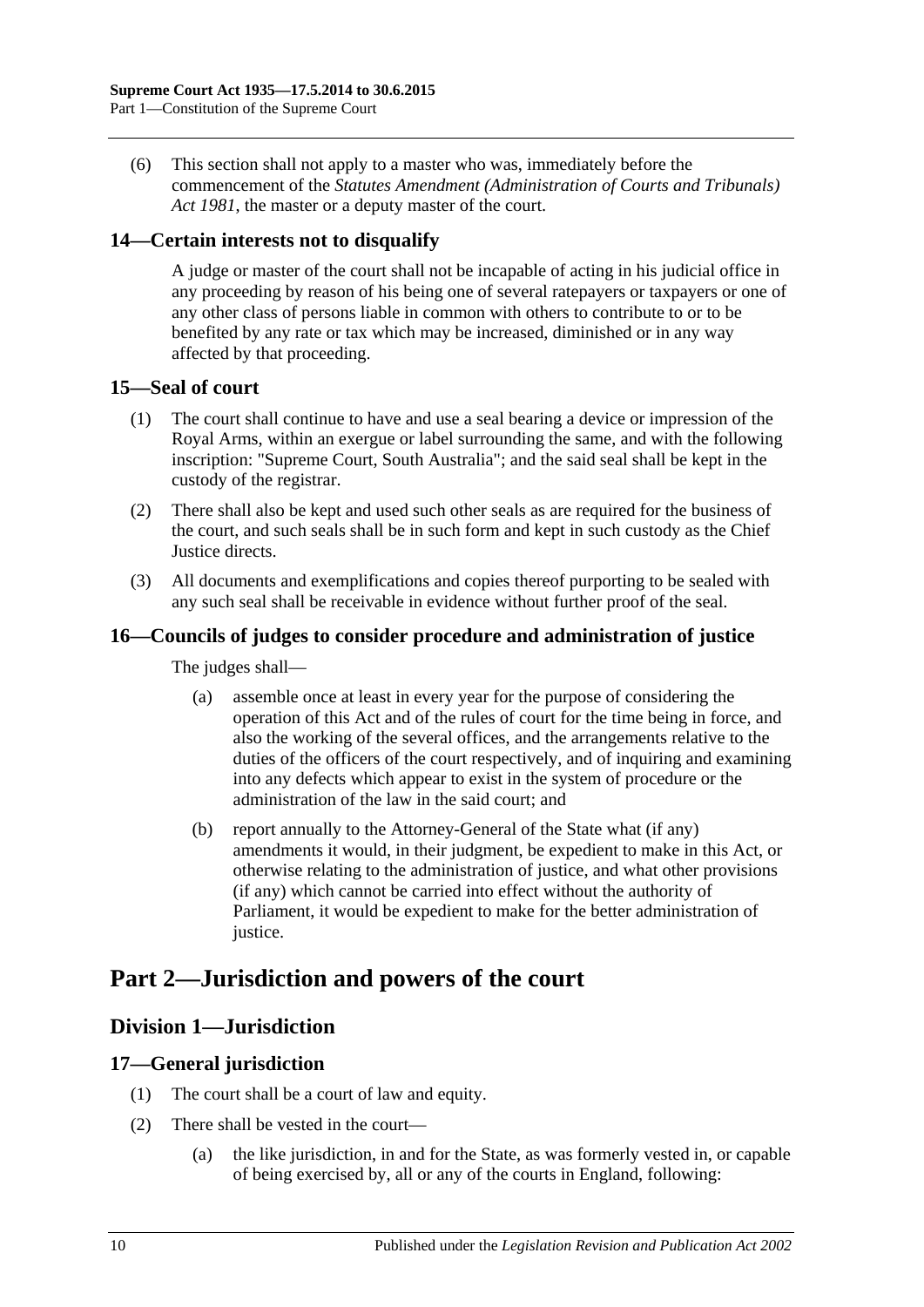- (i) The High Court of Chancery, both as a common law court and as a court of equity:
- (ii) The Court of Queen's Bench:
- (iii) The Court of Common Pleas at Westminster:
- (iv) The Court of Exchequer both as a court of revenue and as a court of common law:
- (v) The courts created by commissions of assize:
- (b) such other jurisdiction, whether original or appellate, as is vested in, or capable of being exercised by the court:
- (c) such other jurisdiction as is in this Act conferred upon the court.

### <span id="page-10-0"></span>**18—Probate jurisdiction**

The court shall, in relation to probates and letters of administration, have the following jurisdiction, that is to say:

- (a) The like voluntary and contentious jurisdiction and authority in and for the State in relation to the granting or revoking of probate of wills, and administration of the effects of deceased persons, as was vested in or exercisable by the Court of Probate established in England under the *[Court of](http://www.legislation.sa.gov.au/index.aspx?action=legref&type=act&legtitle=Court%20of%20Probate%20Act%201857)  [Probate Act](http://www.legislation.sa.gov.au/index.aspx?action=legref&type=act&legtitle=Court%20of%20Probate%20Act%201857) 1857*, together with full authority to hear and determine all questions relating to testamentary causes and matters:
- (b) The like jurisdiction and powers with respect to the real estate of deceased persons as it has with respect to the personal estate of deceased persons:
- (c) All probate jurisdiction which, under or by virtue of any enactment not repealed by this Act, is vested in or capable of being exercised by the court.

### <span id="page-10-1"></span>**19—Matrimonial jurisdiction**

There shall be vested in the court—

- (a) the like jurisdiction in relation to matrimonial causes and matters as was immediately before the commencement of the *[Matrimonial Causes Act](http://www.legislation.sa.gov.au/index.aspx?action=legref&type=act&legtitle=Matrimonial%20Causes%20Act%201857) 1857* vested in or exercisable by any ecclesiastical court or person in England in respect of divorce *a mensa et thoro*, nullity of marriage, jactitation of marriage or restitution of conjugal rights, and in respect of any matrimonial cause or matter except marriage licences:
- (b) all such jurisdiction in relation to matrimonial causes and matters as under or by virtue of any enactment not repealed by this Act, is vested in or capable of being exercised by the court.

# <span id="page-10-2"></span>**Division 2—Law and equity**

### <span id="page-10-3"></span>**20—Concurrent administration of law and equity**

In every civil cause or matter commenced in the court, law and equity shall be administered by the court according to the provisions of the seven sections of this Act next following.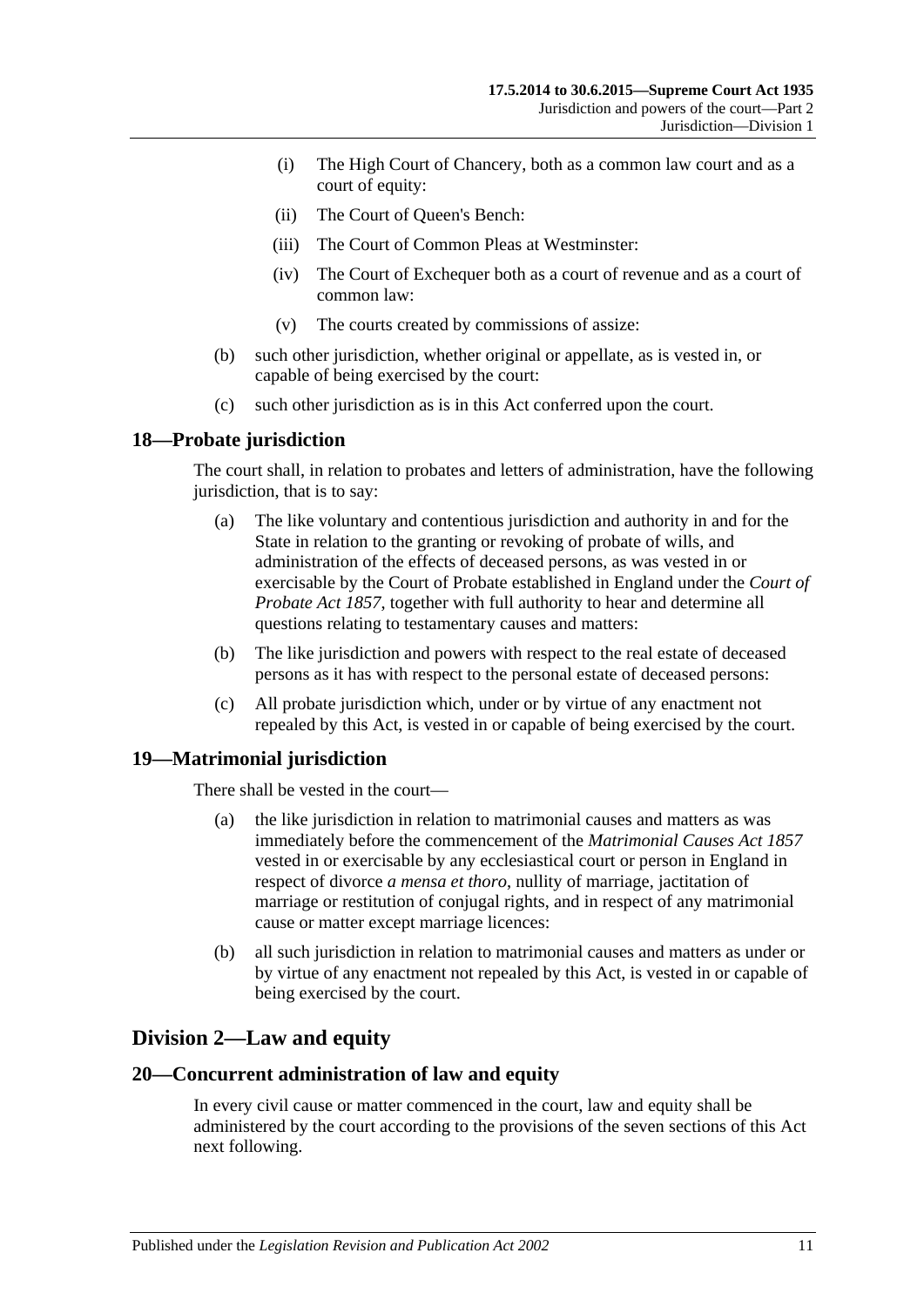# <span id="page-11-0"></span>**21—Equities of plaintiff**

If a plaintiff claims to be entitled to any equitable estate or right, or to relief upon any equitable ground against any deed, instrument, or contract, or against any right, title, or claim whatsoever, asserted by any defendant or respondent in the cause or matter, or to any relief founded upon a legal right which formerly could only have been given by the court in its equitable jurisdiction, the court shall give to the plaintiff the same relief as ought formerly to have been given by the court in its equitable jurisdiction in a suit or proceeding properly instituted for the like purpose.

### <span id="page-11-1"></span>**22—Equitable defences**

If a defendant claims to be entitled to any equitable estate or right, or to relief upon any equitable ground against any deed, instrument, or contract, or against any right, title, or claim asserted by any plaintiff in the cause or matter, or alleges any ground of equitable defence to any such claim of the plaintiff, the court shall give to every equitable estate, right, or ground of relief so claimed, and to every equitable defence so alleged the same effect by way of defence against the claim of the plaintiff as the court in its equitable jurisdiction ought formerly to have given if the same or the like matters had been relied on by way of defence in a suit or proceeding instituted in that court for the like purpose.

# <span id="page-11-2"></span>**23—Counter-claims and third parties**

- (1) The court shall have power to grant to any defendant, in respect of any equitable estate or right, or other matter of equity, and also in respect of any legal estate, right, or title claimed or asserted by him—
	- (a) all such relief against any plaintiff as the defendant has properly claimed by his pleading, and as the court or judge might have granted in any suit instituted for that purpose by the same defendant against the same plaintiff; and
	- (b) all such relief relating to or connected with the original subject of the cause or matter, and in like manner claimed against any other person, whether already a party to the same cause or matter or not, who has been duly served with notice in writing of such claim, pursuant to any rules of court, as might properly have been granted against that person if he had been made a defendant to a cause duly instituted by the same defendant for the like purpose.
- (2) Every person served with any such notice shall thenceforth be deemed a party to the cause or matter with the same rights in respect of his defence against the claim, as if he had been duly sued in the ordinary way by the defendant.

# <span id="page-11-3"></span>**24—Equities appearing incidentally**

The court shall recognise and take notice of all equitable estates, titles, and rights, and all equitable duties and liabilities appearing incidentally in the course of any cause or matter pending before it, in the same manner in which the said court in its equitable jurisdiction would formerly have recognised and taken notice of the same in any suit or proceeding duly instituted therein.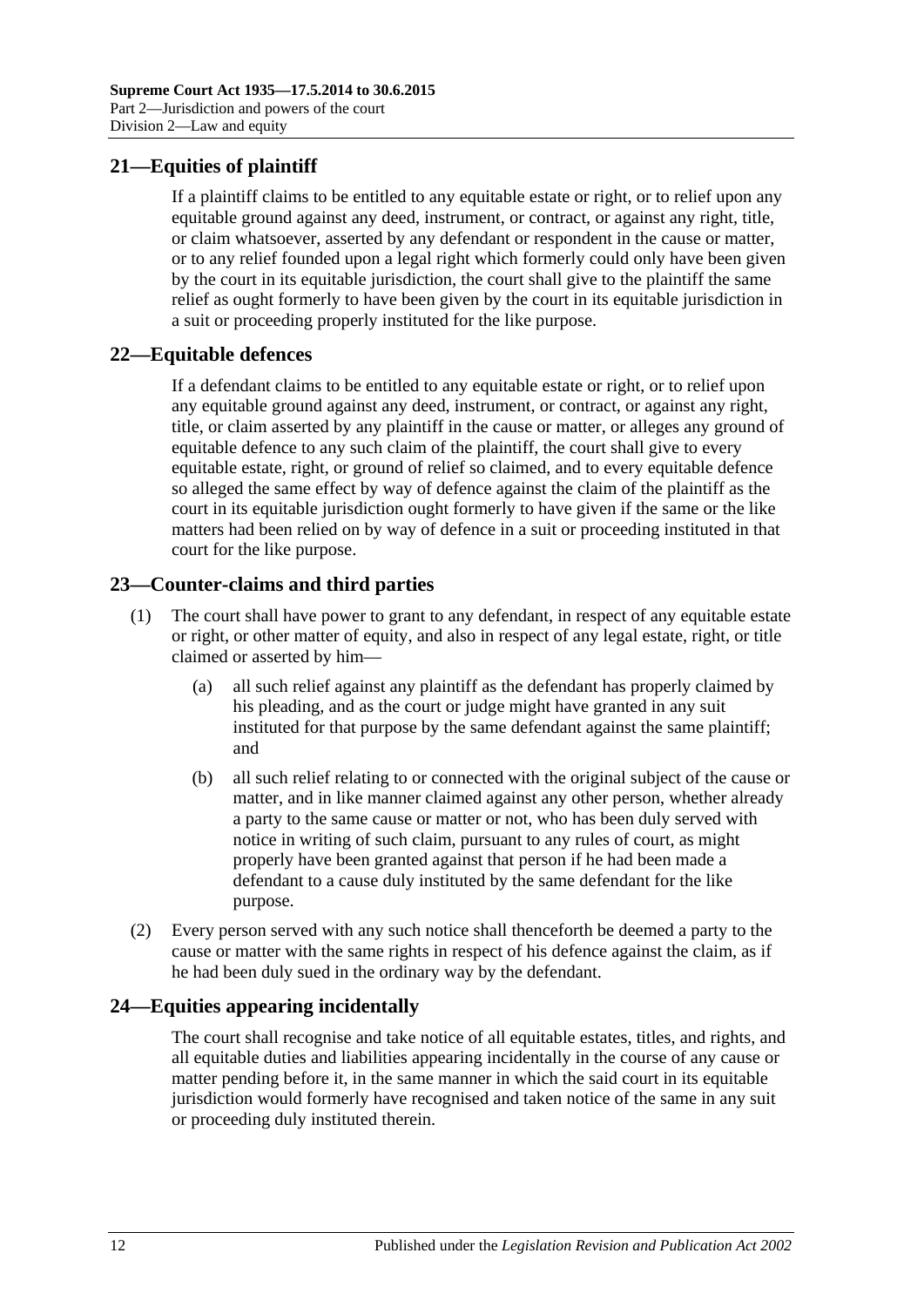### <span id="page-12-0"></span>**25—Defence instead of injunction or prohibition**

No cause or proceeding at any time pending in the court shall be restrained by prohibition or injunction, but every matter of equity on which an unconditional injunction against the prosecution of any such cause or proceeding might formerly have been obtained, may be relied on by way of defence thereto:

Provided that—

- (a) nothing in this Act shall disable the court, if it thinks fit, from directing a stay of proceedings in any cause or matter pending before it; and
- (b) any person, whether a party or not to any such cause or matter, who would formerly have been entitled to apply to the court, in any of its jurisdictions, to restrain the prosecution thereof, or who may be entitled to enforce, by attachment or otherwise, any judgment, decree, rule, or order, in contravention of which all or any part of the proceedings in such cause or matter may have been taken, shall be at liberty to apply to the court, in a summary way, for a stay of proceedings in the cause or matter, either generally or so far as may be necessary for the purposes of justice, and the court shall thereupon make such order as is just.

### <span id="page-12-1"></span>**26—Common law and statutory rights and duties**

Subject to the provisions of this Act for giving effect to equitable rights and other matters of equity, the court shall recognise and give effect to all legal claims and demands, and all estates, titles, rights, duties, obligations, and liabilities, existing by the common law, or by any custom, or created by any statute, in the same manner as those matters would formerly have been recognised and given effect to by the court in any branch of its jurisdiction.

### <span id="page-12-2"></span>**27—Court to do complete justice in cause so as to avoid multiplicity of suits**

The court in every cause or matter pending before it shall have power to grant, and shall grant, either absolutely or on such reasonable terms and conditions as it deems just, all such remedies whatsoever as any of the parties thereto may appear to be entitled to in respect of every legal or equitable claim properly brought forward by them respectively, in such cause or matter, so that, as far as possible, all matters so in controversy between the parties may be completely and finally determined, and all multiplicity of legal proceedings concerning any of such matters avoided.

### <span id="page-12-3"></span>**28—Rules of equity to prevail where in conflict with common law**

Subject to the express provisions of any other Act, in questions relating to the custody and education of infants, and generally in all matters not particularly mentioned in this Act in which there was formerly any conflict or variance between the rules of equity and the rules of common law with reference to the same matter, the rules of equity shall prevail in all the courts of the State, so far as the matters to which those rules relate, are cognizable by those courts.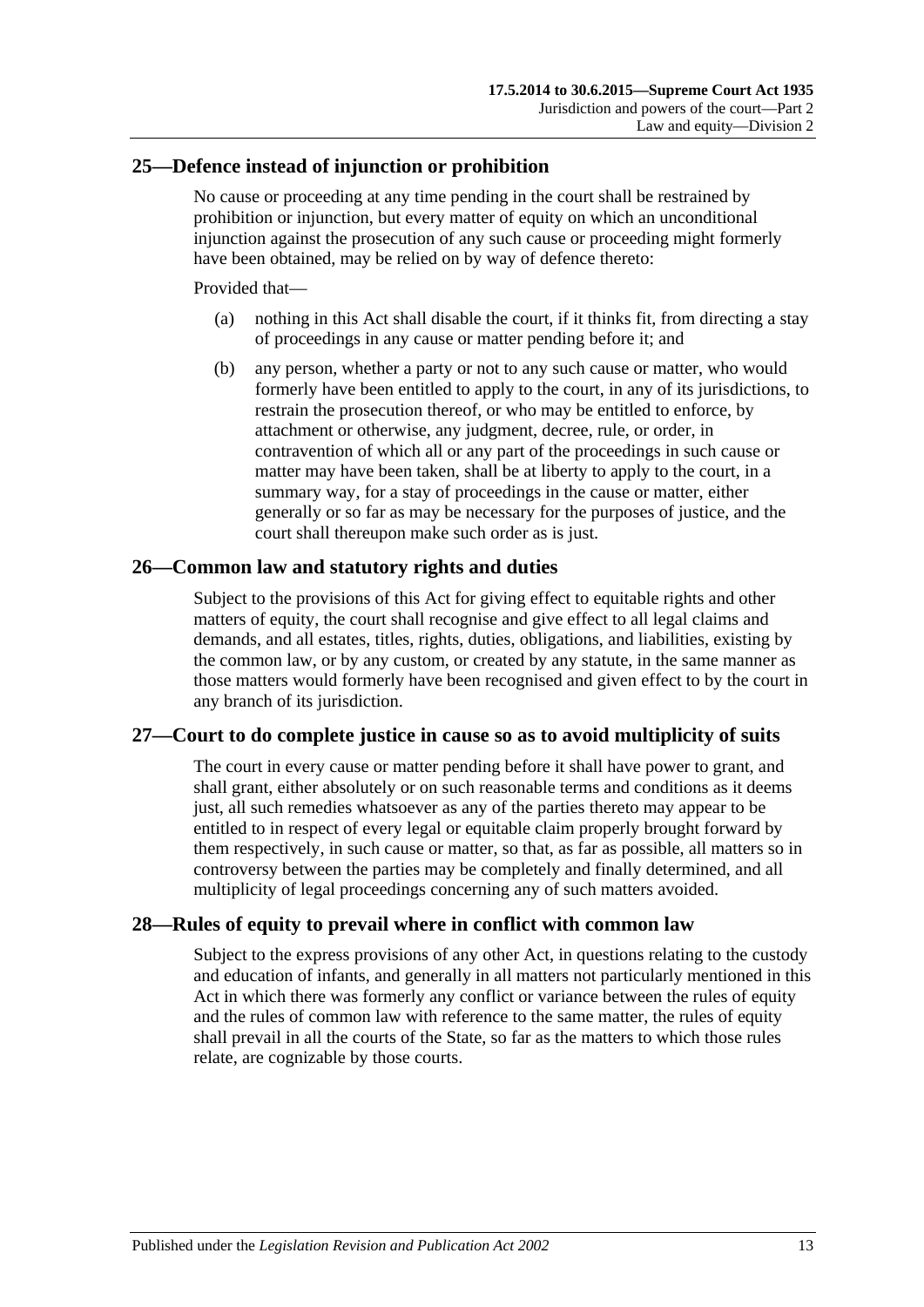# <span id="page-13-0"></span>**Division 3—Miscellaneous powers**

## <span id="page-13-1"></span>**29—Court may make orders to have effect of mandamus or injunction, and may appoint receivers**

- (1) The court may grant a mandamus, or an injunction, or appoint a receiver, by an interlocutory order in all cases in which it appears to the court to be just or convenient so to do.
- (2) Any such order may be made either unconditionally or upon such terms and conditions as the court thinks just.
- (3) If an application is made (whether before, or at, or after the hearing of any cause or matter for an injunction) to prevent any threatened or apprehended waste or trespass, the injunction may be granted, if the court thinks fit, whether the person against whom the order is sought is or is not in possession under any claim of title or otherwise, or (if out of possession) does or does not claim a right to do the act sought to be restrained under any colour of title, and whether the estates claimed by both or by either of the parties are legal or equitable.

### <span id="page-13-2"></span>**30—Damages in certain cases**

In any action arising out of the breach of any covenant, contract, or agreement, or instituted to prevent the commission or continuance of any wrongful act or for the specific performance of any covenant, contract, or agreement, the court shall have power to award damages to the party injured either in addition to or substitution for the injunction or specific performance, and those damages may be assessed by the court or in such manner as it directs.

### <span id="page-13-3"></span>**30A—Power to direct payment to infant**

Where in any action the court determines that a party (being an infant) is entitled to recover damages from another party, the court may by final or declaratory judgment finally determining the question of liability between the parties order payment of any amount or amounts of damages, direct to the plaintiff. Any acknowledgment or receipt in writing of any moneys paid on account of any such amount or amounts pursuant to a judgment under this section shall not if the court so orders be invalid merely on the ground that the person giving the same was under the age of twenty-one years at the time of his signing or giving the same.

### <span id="page-13-4"></span>**30B—Power to make interim assessment of damages**

- (1) Where in any action the court determines that a party is entitled to recover damages from another party, it shall be lawful for the court to enter declaratory judgment finally determining the question of liability between the parties, in favour of the party who is entitled to recover damages as aforesaid, and to adjourn the final assessment thereof.
- <span id="page-13-5"></span>(2) It shall be lawful for the court when entering declaratory judgment and for any judge of the court at any time or times thereafter—
	- (a) to make orders that the party held liable make such payment or payments on account of the damages to be assessed as to the court seems just; and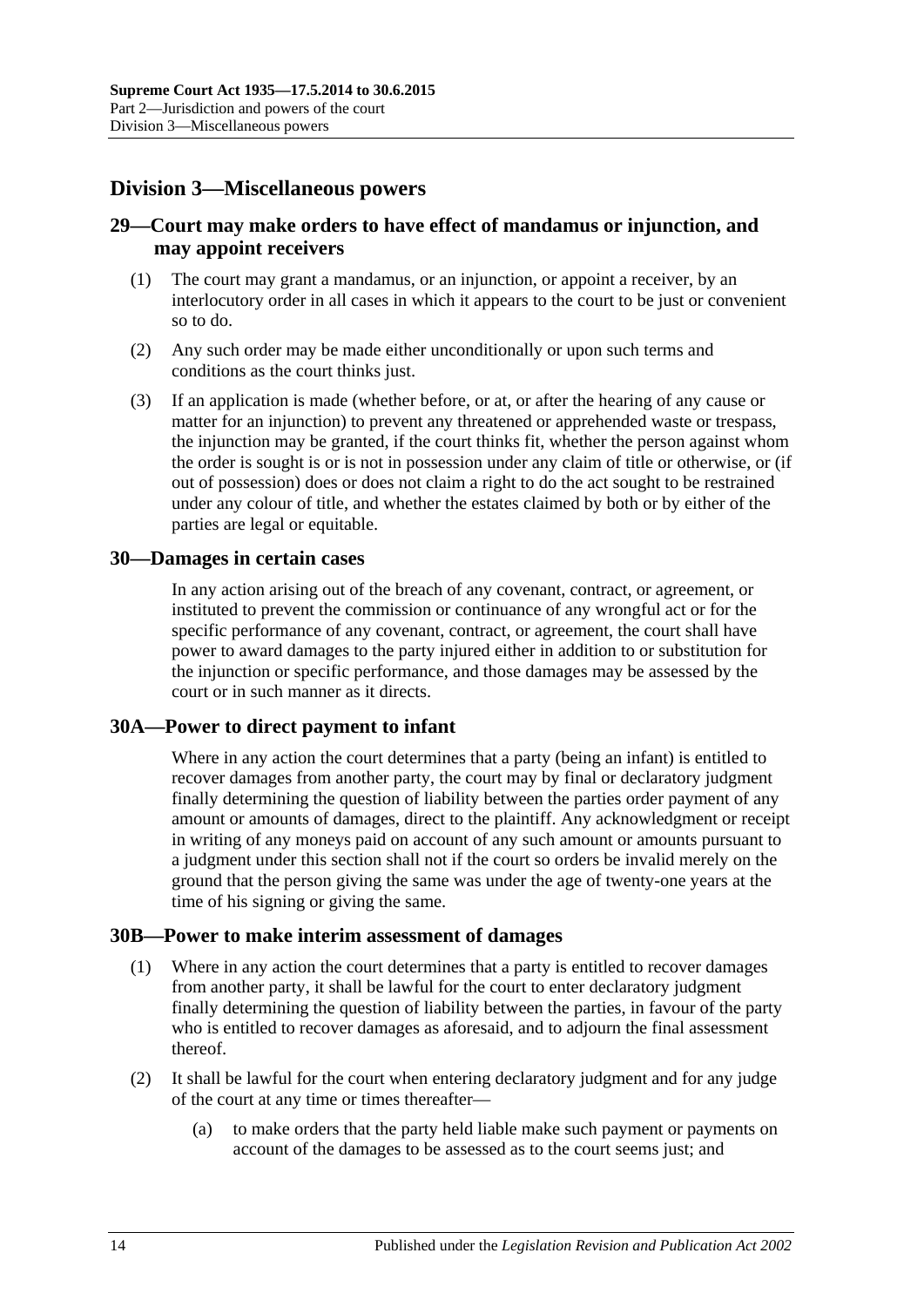(b) in addition to any such order or in lieu thereof, to order that the party held liable make periodic payments to the other party on account of the damages to be assessed during a stated period or until further order:

Provided, however, that where the declaratory judgment has been entered in an action for damages for personal injury, such payment or payments shall not include an allowance for pain or suffering or for bodily or mental harm (as distinct from pecuniary loss resulting therefrom) except where serious and continuing illness or disability results from the injury or except that, where the party entitled to recover damages is incapacitated or partially incapacitated for employment and being in part responsible for his injury is not entitled to recover the full amount of his present or continuing loss of earnings, or of any hospital, medical or other expenses resulting from his injury, the court may order payment or payments not to exceed such loss of earnings and expenses and such payment or payments may be derived either wholly or in part from any damages to which the party entitled to recover damages has, but for the operation of this proviso, established a present and immediate right or except where the judge is of opinion that there are special circumstances by reason of which this proviso should not apply.

- (3) Any order for payment of moneys on account of damages made hereunder may be enforced as a judgment of the court.
- (4) Where the court adjourns assessment of damages under this section, it may order the party held liable to make such payment into court or to give such security for payment of damages when finally assessed as it deems just.
- (5) When damages are finally assessed credit shall be given in the final assessment for all payments which have been made under this section and the final judgment shall state the full amount of damages, the total of all amounts already paid pursuant to this section and the amount of damages then remaining payable, and judgment shall be entered for the last-named amount.
- (6) Where the court adjourns assessment of damages under this section, any party to the proceedings may apply to any judge of the court at any time and from time to time—
	- (a) for an order that the court proceed to final assessment of the damages; or
	- (b) for the variation or termination of any order which may have been made for the making of periodic payments.

On the hearing of any such application the judge shall make such order as he considers just: Provided that, in an action for damages for personal injury, upon an application for an order that the court proceed to final assessment of damages, the Judge to whom such application is made shall not refuse such order if the medical condition of the party entitled to recover damages is such that neither substantial improvement nor substantial deterioration thereof is likely to occur or if a period of four years or more has expired since the date of the declaratory judgment unless the judge is of opinion that there are special circumstances by reason of which such assessment should not then be made.

(7) If it appears to the court that a person in whose favour declaratory judgment has been entered has without reasonable cause failed to undertake such reasonable medical or remedial treatment as his case might have required or require, it shall not award damages for such disability, pain or suffering as would have been remedied but for such failure.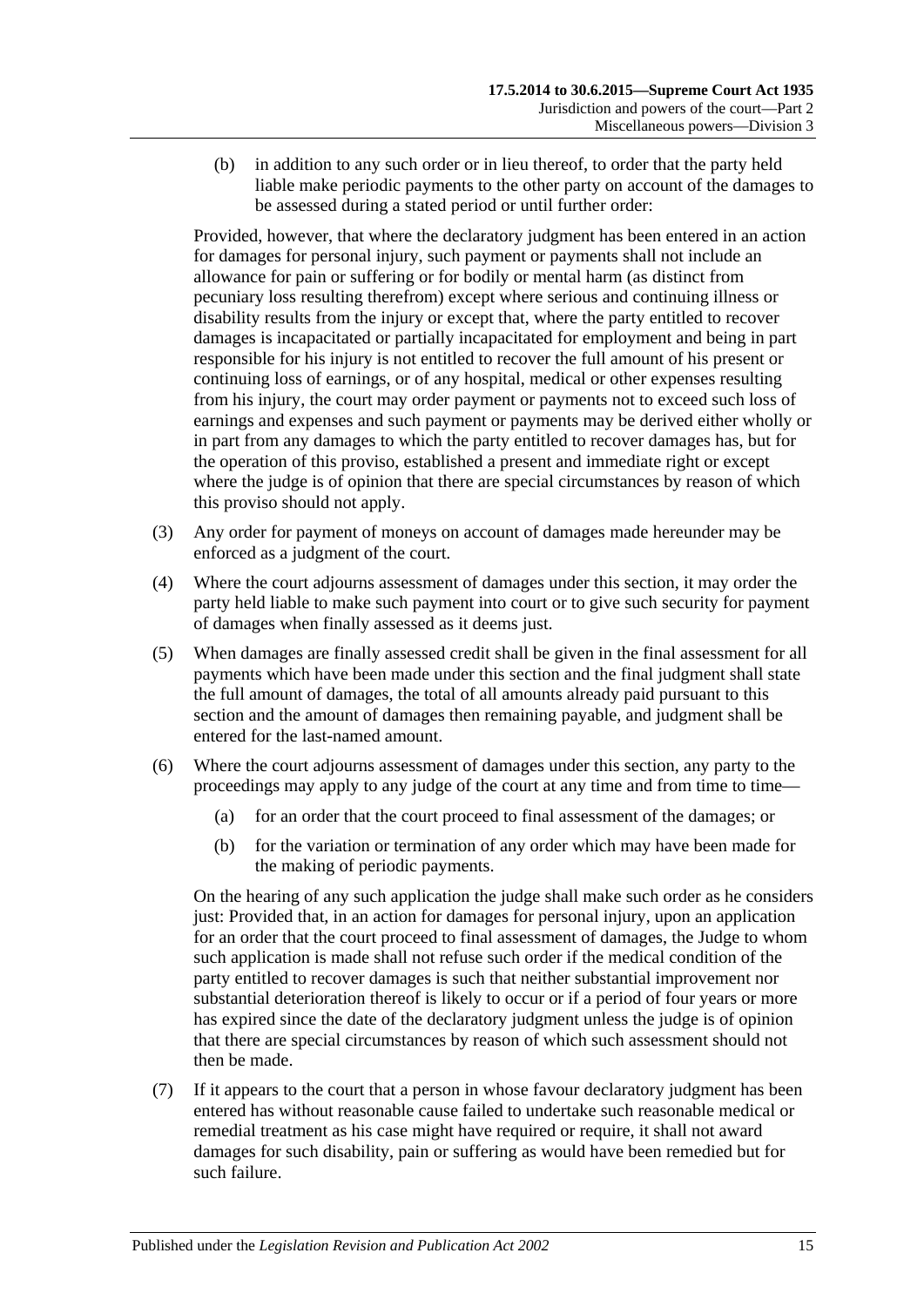- (8) If at any time it appears to a judge that a person in whose favour declaratory judgment has been entered and who is incapacitated or partially incapacitated for employment, is not sincerely or with the diligence which should be expected of him in the circumstances of his case, attempting to rehabilitate himself for employment any payment or payments under [subsection](#page-13-5) (2) of this section shall not include by way of allowance for loss of earnings a sum in excess of seventy-five per centum of such person's loss of earnings.
- <span id="page-15-0"></span> $(9)$
- (a) Notwithstanding anything in the *[Survival of Causes of Action Act](http://www.legislation.sa.gov.au/index.aspx?action=legref&type=act&legtitle=Survival%20of%20Causes%20of%20Action%20Act%201940) 1940*, when damages are finally assessed under this section for the benefit of the estate of a deceased person where the deceased person died after action brought and declaratory judgment has been entered in favour of such person, the damages finally assessed may include such damages in respect of any of the matters referred to in section 3 of that Act as the court deems proper.
- <span id="page-15-1"></span>(b) Where a party dies after declaratory judgment has been entered in his favour but before final assessment of his damages in circumstances which would have entitled any person to recover damages, *solatium* or expenses by action pursuant to Part 2 of the *[Wrongs Act](http://www.legislation.sa.gov.au/index.aspx?action=legref&type=act&legtitle=Wrongs%20Act%201936) 1936*, it shall be lawful for the executor or administrator of the deceased to proceed in the same action for the recovery of such damages, *solatium* or expenses for the benefit of such person notwithstanding the declaratory judgment or that the deceased has received moneys thereunder, provided, however, that in any such proceedings all moneys paid to the deceased pursuant to the declaratory judgment in excess of any actual and subsisting pecuniary loss resulting to him from the wrongful act of the party held liable shall be deemed to have been paid towards satisfaction of the damages, *solatium* or expenses awarded pursuant to the *[Wrongs Act](http://www.legislation.sa.gov.au/index.aspx?action=legref&type=act&legtitle=Wrongs%20Act%201936) 1936* and no further damages shall be payable in respect of the injury sustained by the deceased. In any proceedings hereunder, the declaratory judgment and any finding of fact made in the course of proceedings consequent thereupon shall enure as between the party held liable and the executor or administrator of the deceased.
- <span id="page-15-2"></span>(c) Where a party dies in the circumstances referred to in the preceding paragraph of this subsection except that the death of the deceased is not wholly attributable to the personal injury, the subject of the declaratory judgment, but was accelerated thereby, it shall be lawful for proceedings to be taken and for the court to assess damages, *solatium* or expenses as in the preceding paragraph but such damages, *solatium* or expenses shall be proportioned to the injury to the person for whom and for whose benefit the proceedings are taken resulting from such acceleration of death.
- (d) The court may, if the justice of a case so requires, assess damages under [paragraph](#page-15-0) (a) of this subsection notwithstanding the commencement or prosecution of proceedings under [paragraph](#page-15-1) (b) or [\(c\)](#page-15-2) of this subsection and the damages so assessed shall be for the benefit of the estate of the deceased and no damages shall be awarded under [paragraph](#page-15-1) (b) or [\(c\)](#page-15-2) of this subsection.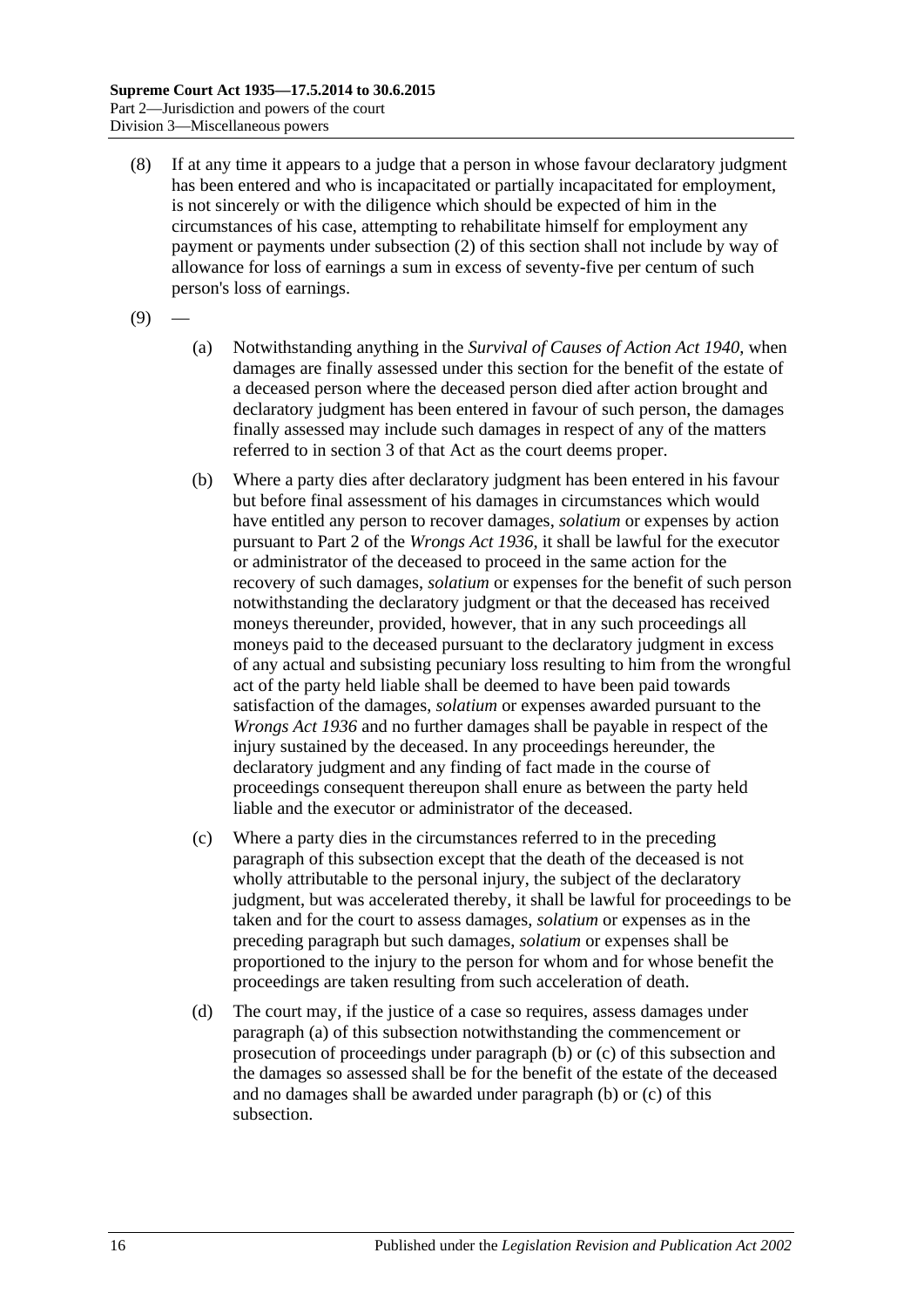(10) In the exercise of the powers conferred by this section the court shall have regard to the facts and circumstances of the particular case, as they exist from time to time, and any allowance, or the final assessment, as the case may be, shall be such as to the court may seem just and reasonable as compensation to the person actually injured or to his or her dependants as the case may be.

### <span id="page-16-0"></span>**30BA—Consent orders for structured settlements**

In an action for damages for personal injury, the court may, with the consent of the parties, make an order for damages to be paid wholly or in part in the form of periodic payments, by way of an annuity or otherwise, instead of in a lump sum.

### <span id="page-16-1"></span>**30C—Power to award interest**

- (1) Unless good cause is shown to the contrary, the court shall, upon the application of a party in favour of whom a judgment for the payment of damages, compensation or any other pecuniary amount has been, or is to be, pronounced, include in the judgment an award of interest in favour of the judgment creditor in accordance with the provisions of this section.
- <span id="page-16-2"></span>(2) The interest—
	- (a) will be calculated at a rate fixed by the court; and
	- (b) will be calculated in respect of a period fixed by the court (which must, however, in the case of a judgment given on a liquidated claim, be the period running from when the liability to pay the amount of the claim fell due to the date of judgment unless the court otherwise determines); and
	- (c) is payable, in accordance with the court's determination, in respect of the whole or part of the amount for which judgment is given.
- (3) Where a party to any proceedings before the court is entitled to an award of interest under this section, the court may, in the exercise of its discretion, and without proceeding to calculate the interest to which that party may be entitled in accordance with [subsection](#page-16-2) (2) of this section, award a lump sum in lieu of that interest.
- (4) This section does not—
	- (a) authorise the award of interest upon interest; or
	- (ab) authorise the award of interest upon exemplary or punitive damages; or
	- (b) apply in relation to any sum upon which interest is recoverable as of right by virtue of an agreement or otherwise; or
	- (c) affect the damages recoverable upon the dishonour of a negotiable instrument; or
	- (d) authorise the award of any interest otherwise than by consent upon any sum for which judgment is pronounced by consent; or
	- (e) limit the operation of any other enactment or rule of law providing for the award of interest.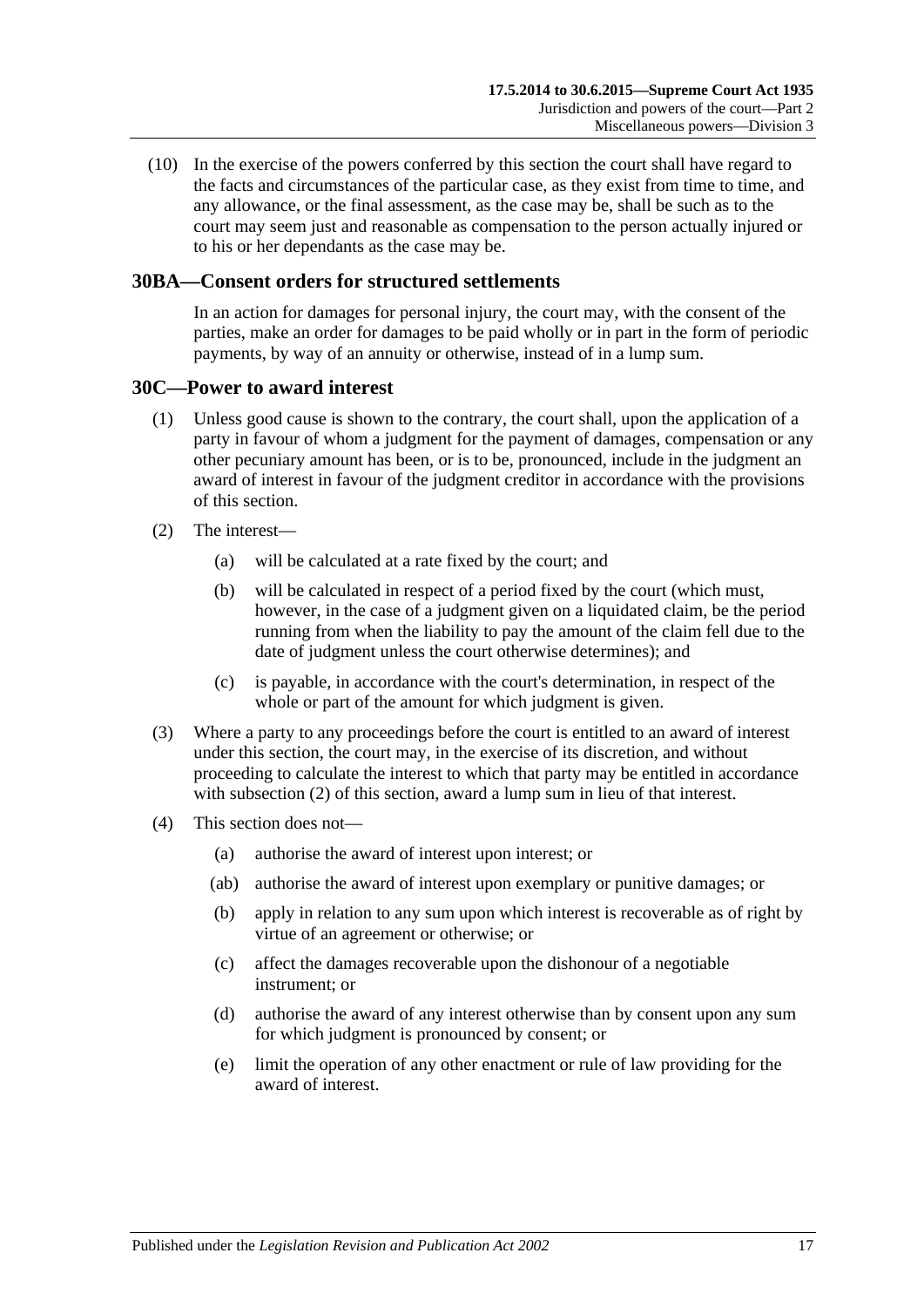### <span id="page-17-0"></span>**31—Declaratory orders**

No action or proceeding shall be open to objection on the ground that a merely declaratory judgment or order is sought thereby, and the court shall have power to make binding declarations of right whether any consequential relief is or could be claimed or not.

### <span id="page-17-1"></span>**32—Court may order mortgage instead of sale in certain cases**

In any proceeding in which the court has power to order a sale of any real or personal property, the court shall have power, instead of ordering a sale, to make such order, as is just and convenient, for a mortgage of the property, with power of sale to the mortgagee; and, for the purpose of perfecting such mortgage, to order the execution of all deeds and documents in the same manner as in the case of a sale of property.

### <span id="page-17-2"></span>**34—Court may direct sale of mortgaged property etc**

In any action for the foreclosure of the equity of redemption in any mortgaged property, and upon the request of the mortgagee, or of any subsequent encumbrancer, or of the mortgagor, or any person claiming under any such person, the court may direct a sale of the property, or a transfer of the mortgage debt and security, instead of a foreclosure of the equity of redemption, on such terms as the court thinks fit, and, if the court thinks fit, without previously determining the priorities of encumbrances, or giving the usual or any time to redeem: Provided that if the request is made by any subsequent encumbrancer, or by the mortgagor, or by any person claiming under such encumbrancer or mortgagor, no such sale shall be directed without the consent of the mortgagee or the persons claiming under him, unless the party making such request deposits in court a reasonable sum of money, to be fixed by the court, for the purpose of securing the performance of such terms as may be imposed on the party making such request.

### <span id="page-17-3"></span>**35—Power to require attendance of witnesses and production of evidentiary material**

- <span id="page-17-4"></span>(1) The court may, on the application of a party to proceedings or on its own initiative, issue a subpoena requiring a person to appear before the court at a specified time and place to give evidence or to produce evidentiary material (or both).
- (2) A subpoena to produce evidentiary material may, instead of providing for production of the material before the court, provide for production of the material to an officer of the court nominated in the subpoena.
- $(3)$  If—
	- (a) a person fails to comply with a subpoena under [subsection](#page-17-4) (1); or
	- (b) there are grounds for believing that, if such a subpoena were issued, a person would not comply with it,

the court may issue a warrant to have the person arrested and brought before the court.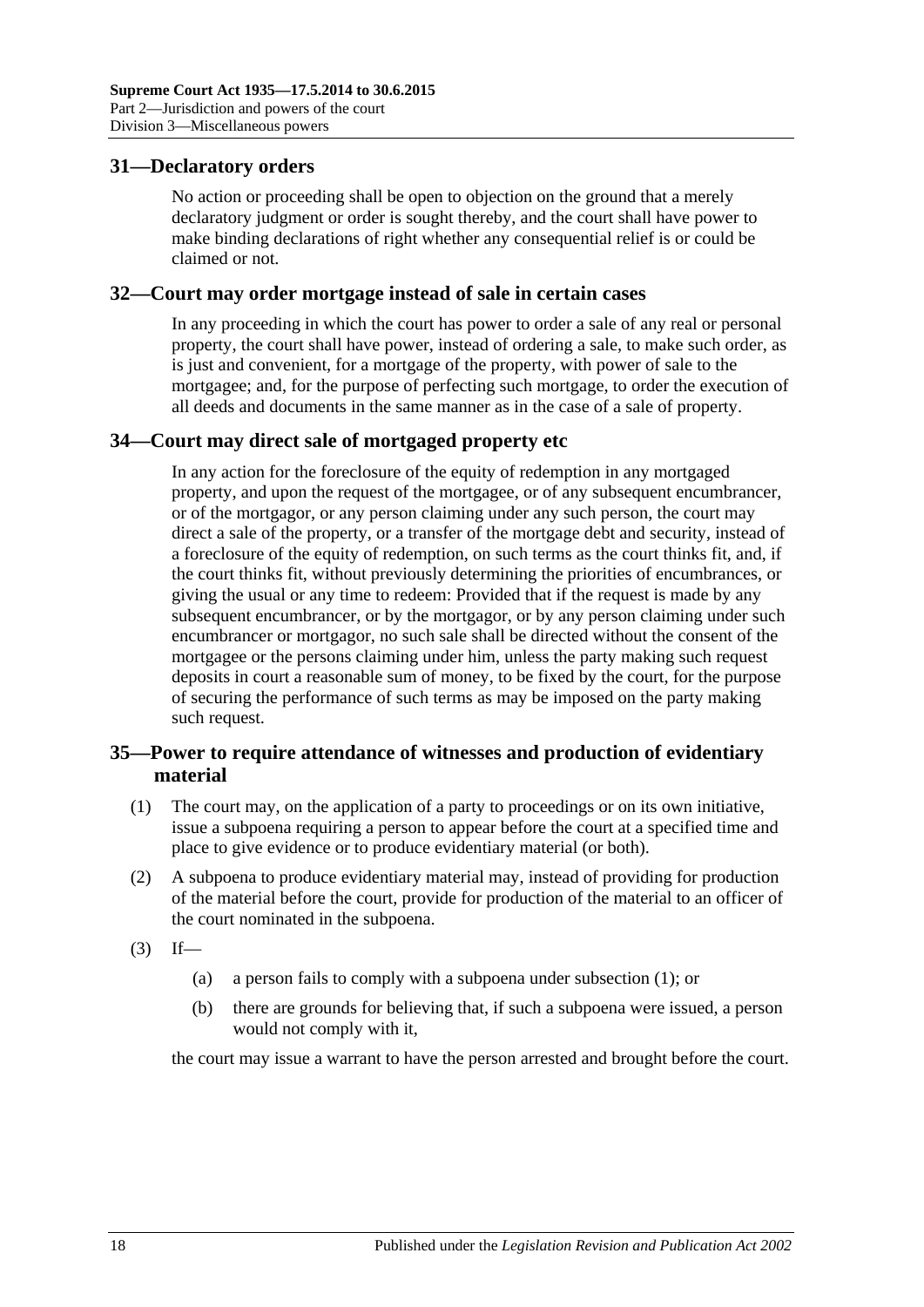## <span id="page-18-0"></span>**36—Appointment of commissioners for taking affidavits**

- (1) Any two or more judges of the court of whom the Chief Justice shall be one, may by commission under the seal of the court from time to time empower such persons as they think fit and necessary, whether within or outside the State, to take all such affidavits as any person desires to make before any person so empowered in or concerning any cause, matter or thing pending in the court.
- (2) Every person so appointed shall be a commissioner for taking oaths in all causes and matters whatsoever in every jurisdiction of the court.

### <span id="page-18-1"></span>**38—Inspection of property in legal proceedings**

- (1) For the purpose of any proceeding therein, the court may order a view or inspection of any land or chattel, and any judge, juryman, or other person authorised by the order, may enter on any land or premises which it is necessary or convenient to enter on for the purpose of such inspection.
- (2) Every person in possession of any such land or premises shall allow such entry for the purposes aforesaid, and in case of any obstruction or refusal of such entry, the person or persons so obstructing or refusing such entry, shall be deemed guilty of a contempt of court, and be liable to punishment accordingly.

## <span id="page-18-2"></span>**39—Vexatious proceedings**

- (1) If, on the application of the Attorney-General or any other interested person, the court is satisfied that a person has persistently instituted vexatious proceedings, the court may make either or both of the following orders:
	- (a) an order prohibiting the person by whom the vexatious proceedings were instituted from instituting further proceedings, or further proceedings of a particular class, without permission of the court;
	- (b) an order staying proceedings already instituted by that person.
- (2) Where it appears to a prescribed court that there are proper grounds for an application under this section, it may refer the matter to the Attorney-General for consideration.
- (3) An order under this section remains in force (subject to variation by the court)—
	- (a) if a period for the operation of the order is fixed—until the expiration of that period or the revocation of the order (whichever first occurs);
	- (b) if no such period is fixed—until revocation of the order.
- (4) Where an order is made under this section, a copy of the order must be published in the Gazette.
- (5) For the purposes of this section, proceedings are vexatious—
	- (a) if instituted to harass or annoy, to cause delay, or for any other ulterior purpose; or
	- (b) if instituted without reasonable ground.
- (6) In this section—

### *prescribed court* means—

(a) the Supreme Court; or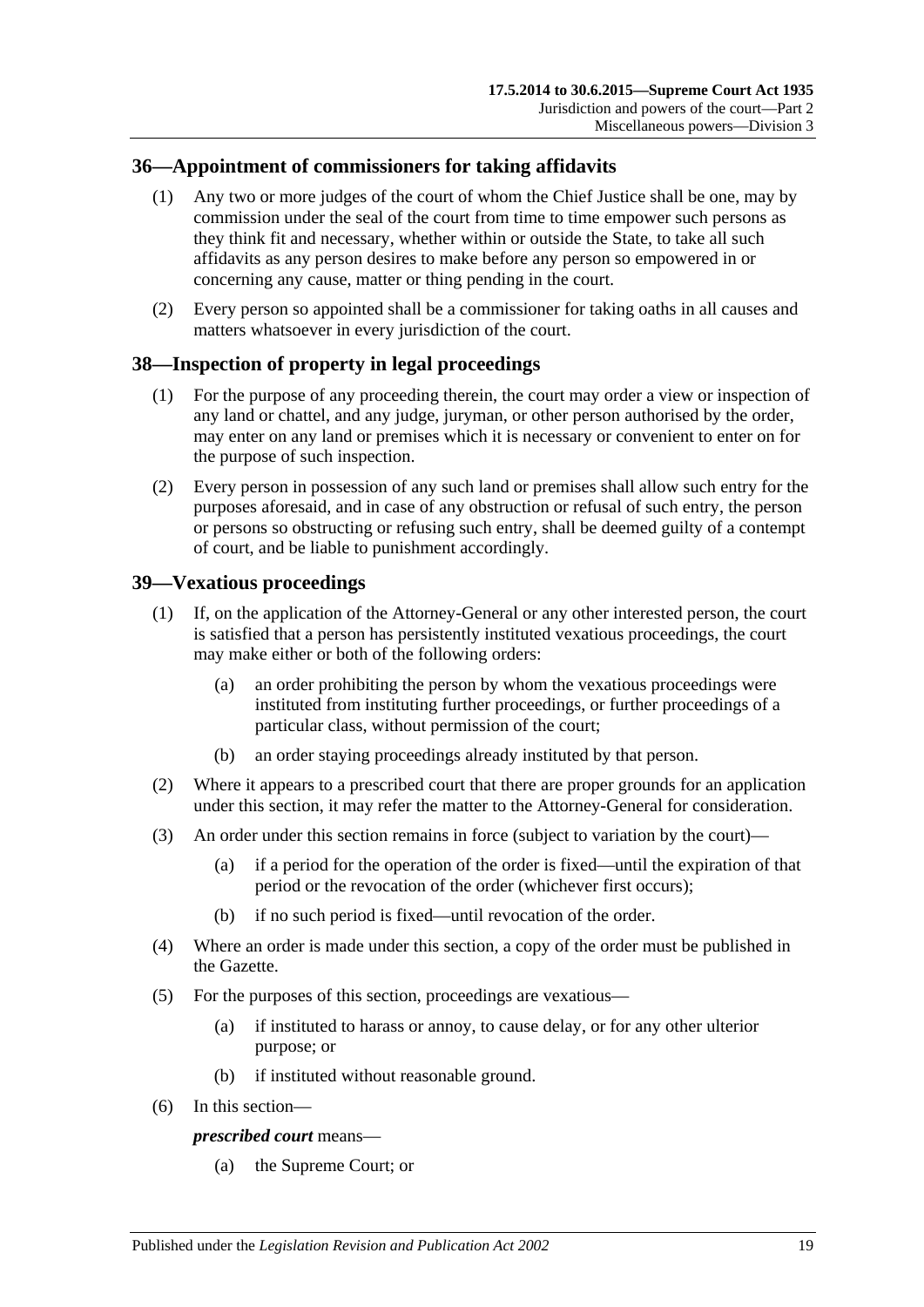- (b) any other court of the State; or
- (c) the Workers Compensation Tribunal; or
- (d) any other tribunal of the State prescribed by the regulations;

*proceedings* means civil or criminal proceedings instituted in a prescribed court.

### <span id="page-19-0"></span>**40—Power of court with regard to costs**

- (1) Subject to the express provisions of this Act, and to the rules of court, and to the express provisions of any other Act whenever passed, the costs of and incidental to all proceedings in the court, including the administration of estates and trusts, shall be in the discretion of the court or judge, and the court or judge shall have full power to determine by whom and to what extent such costs are to be paid.
- $(2)$  If—
	- (a) an action for the recovery of damages or any other monetary sum is brought in the court; and
	- (b) the action might have been brought in the District Court; and
	- (c) the plaintiff recovers less than an amount fixed by the rules for the purposes of this paragraph,

no order for costs will be made in favour of the plaintiff unless the court is of the opinion that it is just, in the circumstances of the case, that the plaintiff should recover the whole or part of the costs of action.

### <span id="page-19-1"></span>**41—Power to revive orders on abatement of cause**

When any judgment or order for the payment of any costs or money has been made in any cause or matter, and the suit afterwards becomes abated, it shall be lawful for the court or a judge, upon the application of any person interested under the judgment or order, to make an order reviving the cause or matter, and permitting the applicant to prosecute and enforce the judgment or order, upon such terms (if any) as the court or judge thinks fit.

# <span id="page-19-2"></span>**Part 3—Sittings and distribution of business**

### <span id="page-19-3"></span>**42—Abolition of terms**

The division of the legal year into terms is abolished as far as relates to the administration of justice, and there shall be no terms applicable to any sitting or business of the court.

### <span id="page-19-4"></span>**43—Reference to terms for computing time**

In all cases in which the terms, into which the legal year was formerly divided, are used as a measure for determining the time at or within which any act is required to be done, those terms may continue to be referred to for the same or the like purpose, unless provision is otherwise made by law.

### <span id="page-19-5"></span>**44—Sitting in vacation**

Provision shall be made by rules of court for the hearing during vacation of all such applications as require to be immediately or promptly heard.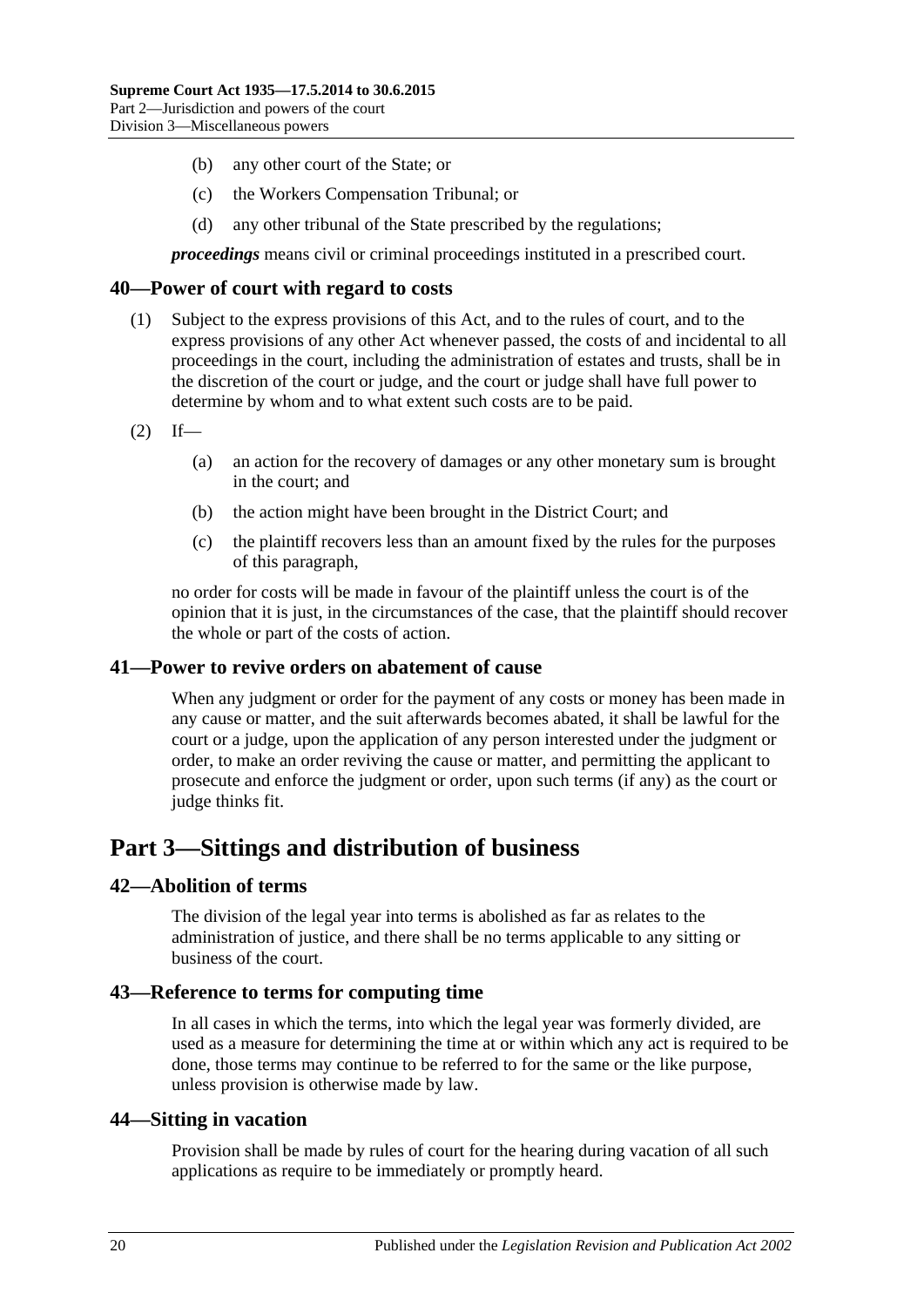### <span id="page-20-0"></span>**45—Time and place of sittings**

- (1) The court may sit at any time (including a Sunday).
- (2) The court may sit at any place (either within or outside the State).
- (3) The court will sit at such times and places as the Chief Justice may direct.
- (4) Registries of the court will be maintained at such places as the Governor may determine.

### <span id="page-20-1"></span>**46—Adjournment from time to time and place to place**

The court may—

- (a) adjourn proceedings from time to time and from place to place; or
- (b) adjourn proceedings to a time, or a time and place, to be fixed; or
- (c) order the transfer of proceedings from place to place.

### <span id="page-20-2"></span>**46A—Sittings in open court or in chambers**

Subject to any provision of an Act or any rule to the contrary, the court's proceedings must be open to the public.

### <span id="page-20-3"></span>**46B—Sittings required by proclamation**

The Governor may, by proclamation, require that sittings of the court (other than civil sittings) be held with a specified frequency in specified parts of the State.

### <span id="page-20-4"></span>**47—Power to sit in several jurisdictions at one time**

Any two or more of the judges may sit at the same time, as separate courts or divisions of the court, for the despatch of its business, either in the same jurisdiction or in different jurisdictions, and, in particular, the Full Court may sit in more than one division.

### <span id="page-20-5"></span>**48—Jurisdiction of Full Court, single judge and master**

- (1) Subject to any express enactment, and to the rules of court, the jurisdiction vested in, or exercisable by the court, shall be exercisable either by the Full Court or by a single judge sitting in court.
- (2) However—
	- (a) the Full Court shall hear and determine—
		- (i) all applications for new trials;
		- (ii) all appeals from a single judge whether sitting in court or chambers;
		- (iii) all rules and orders to show cause returnable before the Full Court:
		- (iv) all questions of law referred to or reserved for the consideration of, or directed to be argued before the Full Court;
		- (v) all trials at bar;
		- (vi) all causes and matters which are required by the rules of court, or by the express provision of any other Act, to be heard or determined by the Full Court;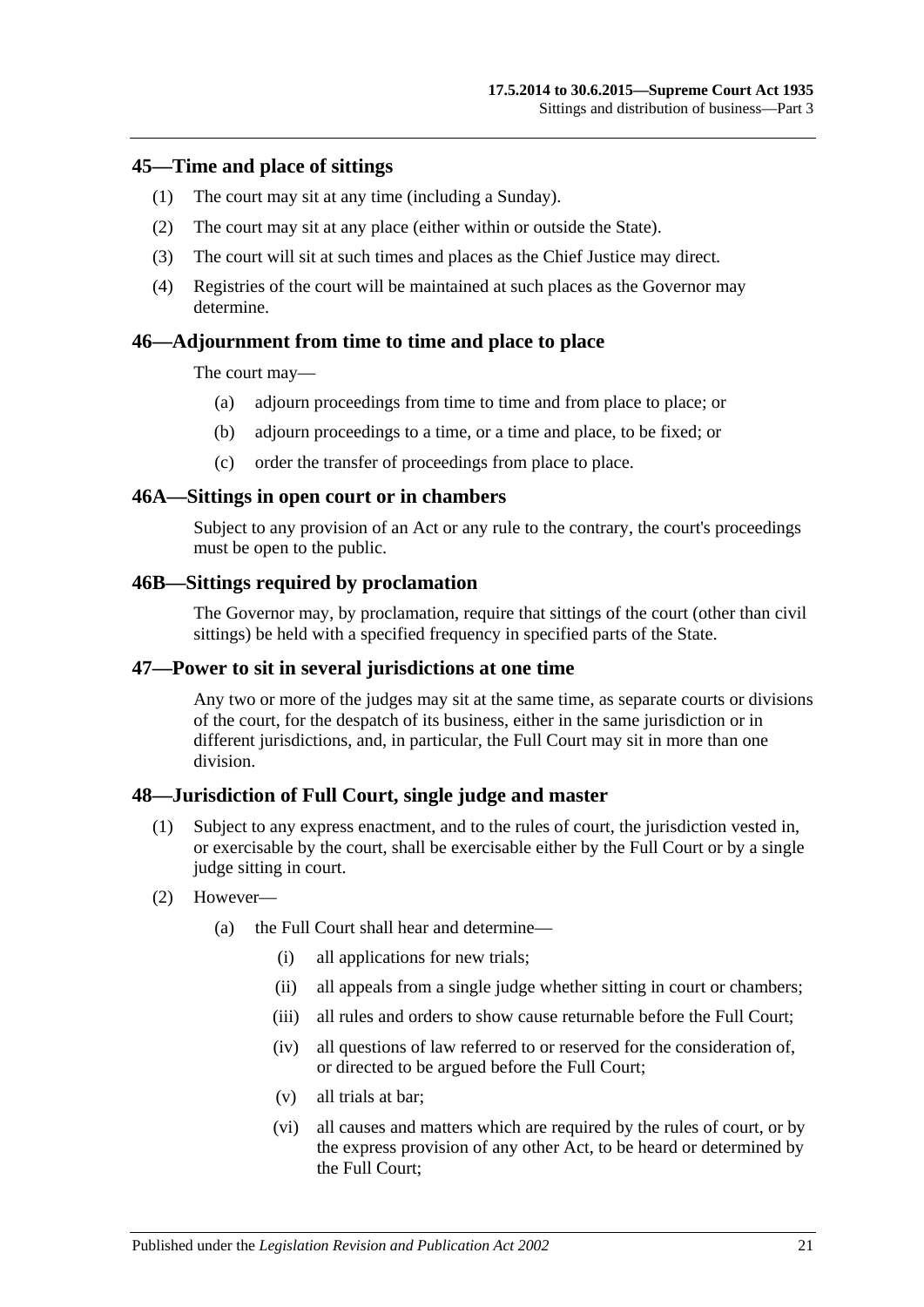- (b) the jurisdiction of the court may be exercised by a judge in chambers in all such causes or matters, and in all such proceedings in any cause or matter, as are authorised by statute or by the rules or practice of the court;
- (c) the jurisdiction of the court may be exercised by a master to the extent authorised by this Act or any other Act, or by rules of court made under this Act or any other Act.
- <span id="page-21-3"></span>(3) Subject to [subsection](#page-21-2) (4) and to the rules of court, where any Act provides that 1 or more of the following powers relating to appeals are exercisable by the Full Court, the power may, instead, be exercised by any judge of the Supreme Court in the same manner as the Full Court and subject to the same provisions:
	- (a) the power to give permission to appeal;
	- (b) the power to extend the time within which notice of appeal, or of an application for permission to appeal, may be given;
	- (c) the power to allow the appellant to be present at any proceedings in cases where he or she is not entitled to be present without permission;
	- (d) the power to admit an appellant to bail and to direct that time spent in custody by an appellant pending determination of an appeal be counted as part of a term of imprisonment.
- <span id="page-21-2"></span>(4) If a judge refuses an application by an appellant to exercise any power of a kind referred to in [subsection](#page-21-3) (3) in his or her favour, the appellant is entitled to have the application determined by the Full Court.

# <span id="page-21-0"></span>**49—Questions of law reserved for Full Court**

- (1) The court constituted of a single judge or a master may reserve a question of law for the consideration of the Full Court.
- (2) Subject to any express enactment the like powers may be exercised in relation to any appeal or matter whatsoever, which comes before a judge, under any enactment by which a judge of the court is designated as the judge, arbitrator, or person appointed to hear and determine the appeal or matter, notwithstanding that the determination of the judge is expressed to be final or without appeal.

### <span id="page-21-1"></span>**50—Appeals**

- (1) Subject to this section—
	- (a) an appeal lies to the Full Court against a judgment of the court constituted of a single judge; and
	- (b) an appeal lies against a judgment of the court constituted of a master.
- (2) An appeal against a judgment of a master lies, if the rules so provide, to the Full Court and otherwise to the court constituted of a single judge.
- (3) No appeal lies against—
	- (a) an order allowing an extension of time to appeal from a judgment; or
	- (b) an order giving unconditional permission to defend an action; or
	- (c) a judgment that is, by statute, under the rules, or by agreement of the parties, final and without appeal.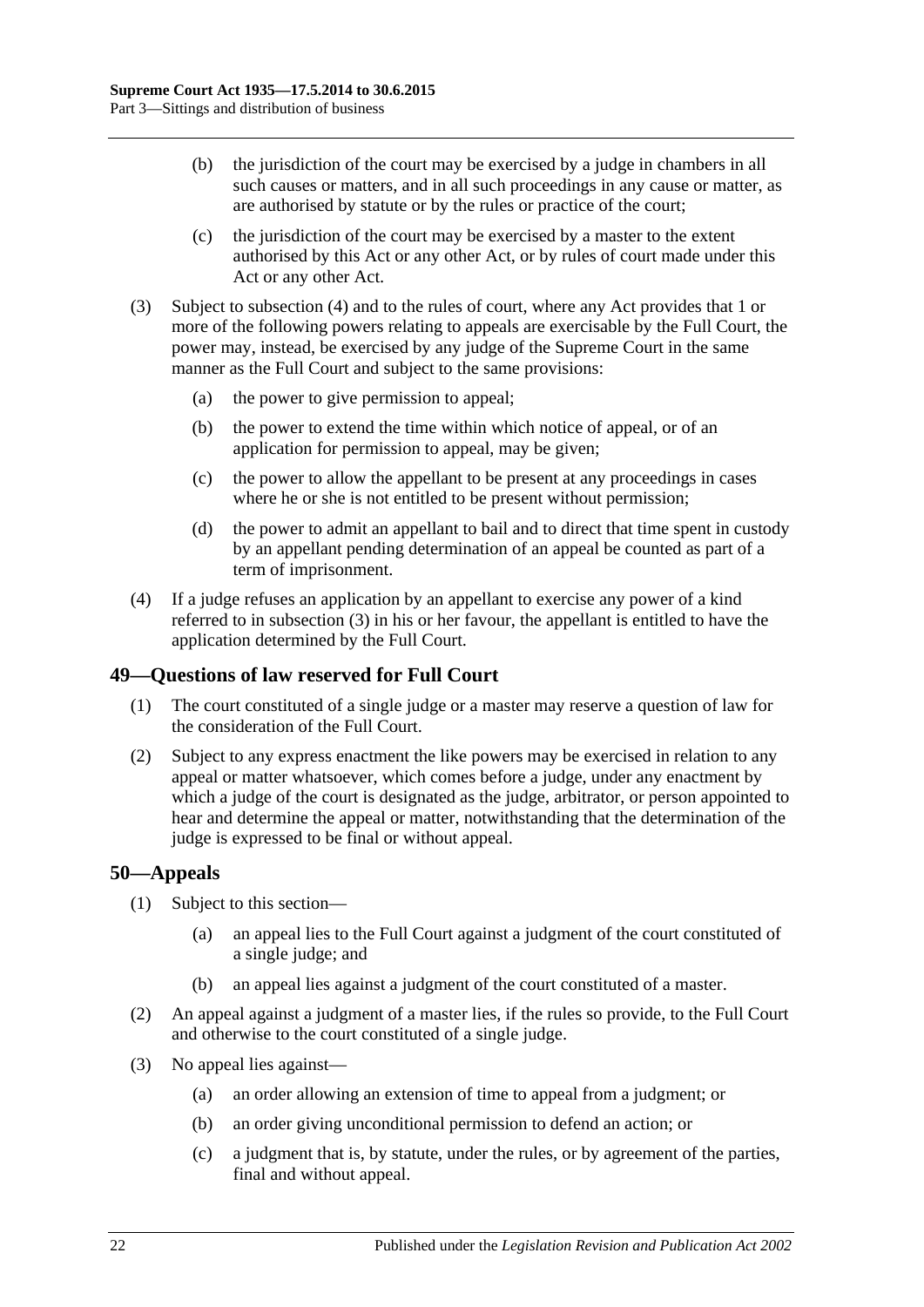- (4) An appeal lies only with the permission of the court—
	- (a) from a judgment of any of the following classes:
		- (i) a judgment given by consent of the parties;
		- (ii) a judgment given by a single judge on appeal from a judgment of the Magistrates Court; or
	- (b) if the rules provide that the appeal lies by permission of the court.
- (5) The rules cannot, however, require the court's permission for an appeal if the judgment under appeal—
	- (a) denies, or imposes conditions on, a right to defend an action; or
	- (b) deals with the liberty of the subject or the custody of an infant; or
	- (c) grants or refuses relief in the nature of an injunction or the appointment of a receiver; or
	- (d) is a declaration of liability or a final assessment of damages under [section](#page-13-4) 30B; or
	- (e) makes a final determination of a substantive right.

#### **Exception—**

If a judgment is given by a single judge on appeal from some other court or tribunal, the rules may require the court's permission for a further appeal to the Full Court even though the judgment makes a final determination of a substantive right.

(6) In this section—

#### *judgment* includes—

- (a) an order or direction; and
- (b) a decision not to make an order or direction.

# <span id="page-22-0"></span>**Part 3A—The Land and Valuation Court**

### <span id="page-22-1"></span>**62A—Interpretation**

In this Part, unless the contrary intention appears—

*the Court* means the Land and Valuation Court constituted under this Part;

*the complementary amending Acts* means the *[Crown Lands Act Amendment](http://www.legislation.sa.gov.au/index.aspx?action=legref&type=act&legtitle=Crown%20Lands%20Act%20Amendment%20Act%201969)  Act [1969](http://www.legislation.sa.gov.au/index.aspx?action=legref&type=act&legtitle=Crown%20Lands%20Act%20Amendment%20Act%201969)*, the *[Encroachments Act Amendment Act](http://www.legislation.sa.gov.au/index.aspx?action=legref&type=act&legtitle=Encroachments%20Act%20Amendment%20Act%201969) 1969*, the *[Highways Act Amendment](http://www.legislation.sa.gov.au/index.aspx?action=legref&type=act&legtitle=Highways%20Act%20Amendment%20Act%201969)  Act [1969](http://www.legislation.sa.gov.au/index.aspx?action=legref&type=act&legtitle=Highways%20Act%20Amendment%20Act%201969)*, the *[Land Settlement \(Development Leases\) Act Amendment Act](http://www.legislation.sa.gov.au/index.aspx?action=legref&type=act&legtitle=Land%20Settlement%20(Development%20Leases)%20Act%20Amendment%20Act%201969) 1969*, the *[Land Tax Act Amendment Act](http://www.legislation.sa.gov.au/index.aspx?action=legref&type=act&legtitle=Land%20Tax%20Act%20Amendment%20Act%201969) 1969*, the *[Law of Property Act Amendment Act](http://www.legislation.sa.gov.au/index.aspx?action=legref&type=act&legtitle=Law%20of%20Property%20Act%20Amendment%20Act%201969) 1969*, the *[Local Government Act Amendment Act](http://www.legislation.sa.gov.au/index.aspx?action=legref&type=act&legtitle=Local%20Government%20Act%20Amendment%20Act%201969) 1969*, the *Pastoral [Act Amendment](http://www.legislation.sa.gov.au/index.aspx?action=legref&type=act&legtitle=Pastoral%20Act%20Amendment%20Act%201969)  Act [1969](http://www.legislation.sa.gov.au/index.aspx?action=legref&type=act&legtitle=Pastoral%20Act%20Amendment%20Act%201969)*, the *[Planning and Development Act Amendment Act](http://www.legislation.sa.gov.au/index.aspx?action=legref&type=act&legtitle=Planning%20and%20Development%20Act%20Amendment%20Act%201969) 1969*, the *[Renmark](http://www.legislation.sa.gov.au/index.aspx?action=legref&type=act&legtitle=Renmark%20Irrigation%20Trust%20Act%20Amendment%20Act%201969)  [Irrigation Trust Act Amendment Act](http://www.legislation.sa.gov.au/index.aspx?action=legref&type=act&legtitle=Renmark%20Irrigation%20Trust%20Act%20Amendment%20Act%201969) 1969*, the *[Sewerage Act Amendment Act](http://www.legislation.sa.gov.au/index.aspx?action=legref&type=act&legtitle=Sewerage%20Act%20Amendment%20Act%201969) 1969*, the *[South-Eastern Drainage Act Amendment Act](http://www.legislation.sa.gov.au/index.aspx?action=legref&type=act&legtitle=South-Eastern%20Drainage%20Act%20Amendment%20Act%201969) 1969*, the *[Water Conservation Act](http://www.legislation.sa.gov.au/index.aspx?action=legref&type=act&legtitle=Water%20Conservation%20Act%20Amendment%20Act%201969)  [Amendment Act](http://www.legislation.sa.gov.au/index.aspx?action=legref&type=act&legtitle=Water%20Conservation%20Act%20Amendment%20Act%201969) 1969* and the *[Waterworks Act Amendment Act](http://www.legislation.sa.gov.au/index.aspx?action=legref&type=act&legtitle=Waterworks%20Act%20Amendment%20Act%201969) 1969*.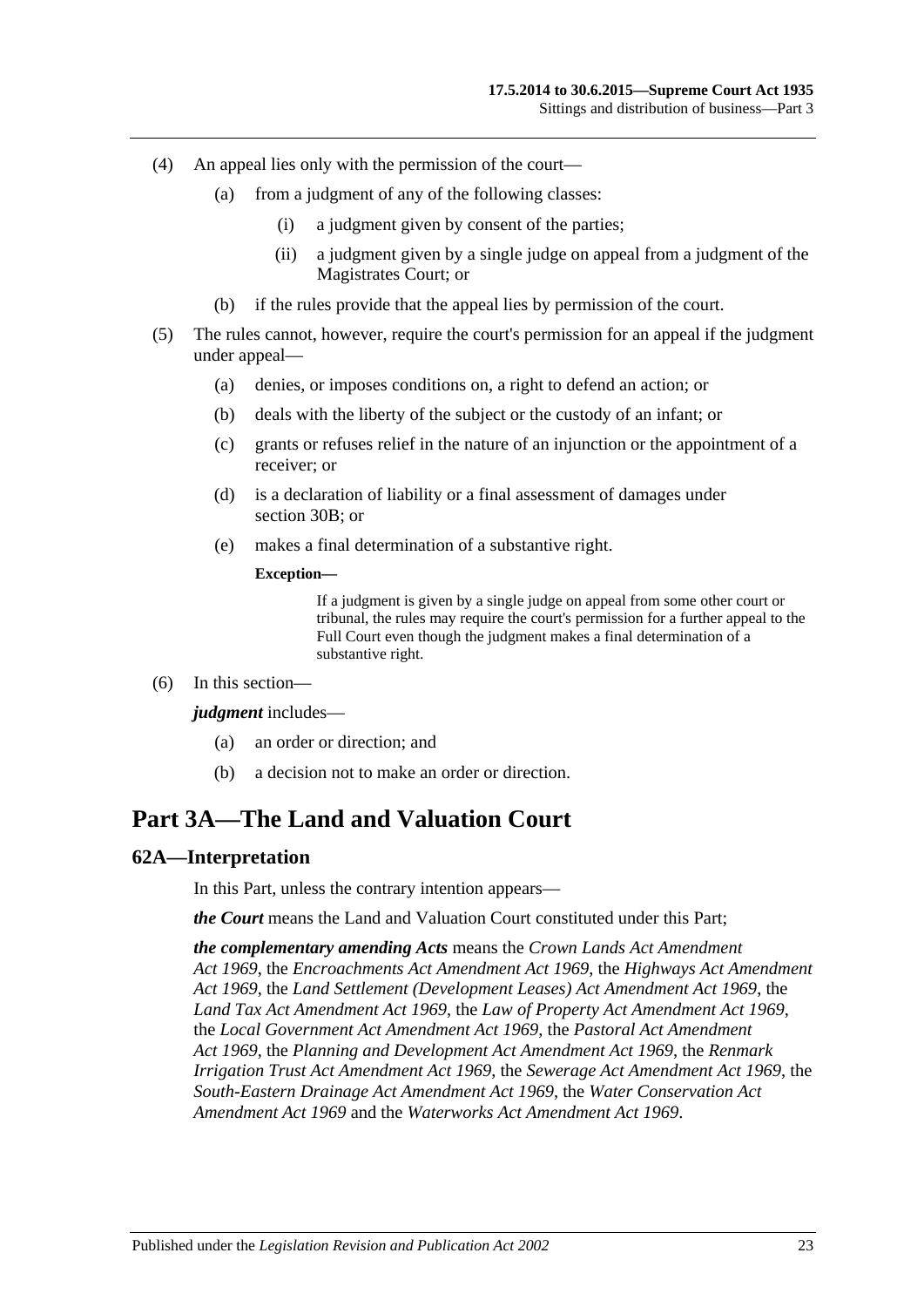## <span id="page-23-3"></span><span id="page-23-0"></span>**62B—Transitional provisions**

- (1) Notwithstanding the enactment of this Part and the complementary amending Acts, any appeal, reference, proceeding or other matter instituted or commenced, but not finally disposed of, at the commencement of the *[Supreme Court Act Amendment Act](http://www.legislation.sa.gov.au/index.aspx?action=legref&type=act&legtitle=Supreme%20Court%20Act%20Amendment%20Act%20(No.%203)%201969)  [\(No. 3\)](http://www.legislation.sa.gov.au/index.aspx?action=legref&type=act&legtitle=Supreme%20Court%20Act%20Amendment%20Act%20(No.%203)%201969) 1969*, and the complementary amending Acts, that would, if it had been instituted or commenced after the commencement of those Acts, have proceeded in, and been heard and determined by the Court, shall, subject to this section, proceed in or before, and be heard and determined by, the court, board, tribunal, arbitrator, or other person or authority having cognizance of it, in all respects as if those Acts had not been enacted.
- (2) The Court may, upon application by a party to a matter of the kind described in [subsection](#page-23-3) (1) of this section, direct that the matter shall proceed in, and be heard and determined by, the Court, and may give and make all such consequential directions and orders as it deems just for disposing of the matter.
- (3) The Court is hereby invested with all powers that are reasonably necessary or expedient to dispose of any such matter according to law.
- (4) Subject to this section, the operation of section 16 of the *[Acts Interpretation Act](http://www.legislation.sa.gov.au/index.aspx?action=legref&type=act&legtitle=Acts%20Interpretation%20Act%201915) 1915* in relation to this Part and the complementary amending Acts is unaffected.

## <span id="page-23-1"></span>**62C—Establishment of Land and Valuation Court**

- (1) There shall be a court entitled the "Land and Valuation Court" which shall be a division of the Supreme Court of South Australia.
- (2) The Court shall be constituted of a judge upon whom the jurisdiction of the Court has, in accordance with this section, been conferred.
- (3) The Governor may, by proclamation, confer the jurisdiction of the Court upon any judge of the Supreme Court.
- (3a) The Governor may, by proclamation, divest any judge of the jurisdiction of the Court and confer that jurisdiction upon any other judge.
- (4) Where—
	- (a) the judge upon whom the jurisdiction of the Court has been conferred deems it improper or undesirable that he should hear and determine any proceeding before the Court, or he is, by reason of ill health or any other cause, unable, wholly or in part, to perform the duties of his office; or
	- (b) the Governor is of the opinion that it is in the interests of the administration of justice to do so.

the Governor may, by proclamation confer temporarily or permanently the jurisdiction of the Court upon any additional judge.

(5) A judge upon whom the jurisdiction of the Court has been conferred is not thereby precluded from performing and discharging any other functions and duties of a judge of the Supreme Court.

### <span id="page-23-2"></span>**62D—Jurisdiction of the Court**

(1) The Court has the jurisdiction conferred upon it under the following Acts: the *[Crown Lands Act](http://www.legislation.sa.gov.au/index.aspx?action=legref&type=act&legtitle=Crown%20Lands%20Act%201929) 1929*;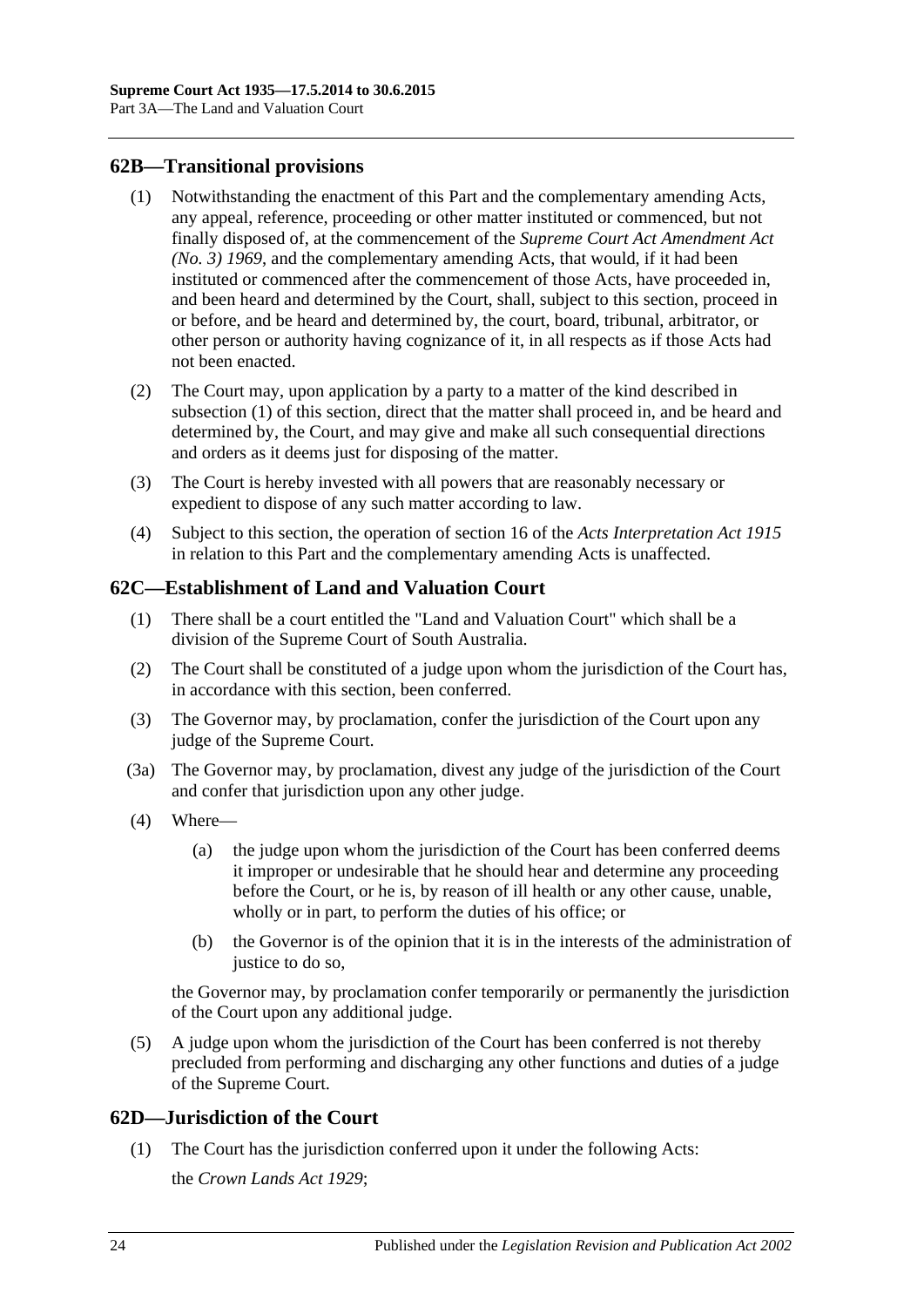the *[Encroachments Act](http://www.legislation.sa.gov.au/index.aspx?action=legref&type=act&legtitle=Encroachments%20Act%201944) 1944*; the *[Highways Act](http://www.legislation.sa.gov.au/index.aspx?action=legref&type=act&legtitle=Highways%20Act%201926) 1926*; the *[Land Settlement \(Development Leases\) Act](http://www.legislation.sa.gov.au/index.aspx?action=legref&type=act&legtitle=Land%20Settlement%20(Development%20Leases)%20Act%201949) 1949*; the *[Land Tax Act](http://www.legislation.sa.gov.au/index.aspx?action=legref&type=act&legtitle=Land%20Tax%20Act%201936) 1936*; the *[Law of Property Act](http://www.legislation.sa.gov.au/index.aspx?action=legref&type=act&legtitle=Law%20of%20Property%20Act%201936) 1936*; the *[Local Government Act](http://www.legislation.sa.gov.au/index.aspx?action=legref&type=act&legtitle=Local%20Government%20Act%201934) 1934*; the *[Pastoral Act](http://www.legislation.sa.gov.au/index.aspx?action=legref&type=act&legtitle=Pastoral%20Act%201936) 1936*; the *[Planning and Development Act](http://www.legislation.sa.gov.au/index.aspx?action=legref&type=act&legtitle=Planning%20and%20Development%20Act%201966) 1966*; the *[Renmark Irrigation Trust Act](http://www.legislation.sa.gov.au/index.aspx?action=legref&type=act&legtitle=Renmark%20Irrigation%20Trust%20Act%201936) 1936*; the *[Sewerage Act](http://www.legislation.sa.gov.au/index.aspx?action=legref&type=act&legtitle=Sewerage%20Act%201929) 1929*; the *[South-Eastern Drainage Act](http://www.legislation.sa.gov.au/index.aspx?action=legref&type=act&legtitle=South-Eastern%20Drainage%20Act%201931) 1931*; the *[Water Conservation Act](http://www.legislation.sa.gov.au/index.aspx?action=legref&type=act&legtitle=Water%20Conservation%20Act%201936) 1936*; the *[Waterworks Act](http://www.legislation.sa.gov.au/index.aspx?action=legref&type=act&legtitle=Waterworks%20Act%201932) 1932*.

- (2) The Court shall have jurisdiction to hear and determine all actions, matters and proceedings in which compensation is to be assessed under and pursuant to the *[Compulsory Acquisition of Land Act](http://www.legislation.sa.gov.au/index.aspx?action=legref&type=act&legtitle=Compulsory%20Acquisition%20of%20Land%20Act%201925) 1925* (as amended from time to time) or under and pursuant to any Act passed in substitution for that Act (as it may be amended from time to time), whether or not that Act is expressly, or impliedly, to be read, or incorporated with another Act or Acts (with or without qualification or modification) and whether or not the action, matter or proceeding would, but for this subsection, have been heard or determined by any other court or by arbitrators, or in any other manner.
- (3) The Court shall have such additional jurisdiction as may be conferred upon it by any Act or any regulation under an Act.
- (4) The Court shall, in the exercise of its jurisdiction, have all the powers and authority of the Supreme Court of South Australia and a judgment or order of the Court shall be regarded as, and shall have the force and validity of, a judgment or order of the Supreme Court of South Australia.
- (5) The Court shall have the full jurisdiction exercisable by a single judge of the Supreme Court, but that jurisdiction shall be exercised by the Court only in respect of any cause, matter or proceeding that is before the Court in pursuance of this Part, or any other Act or any regulation under an Act.

### <span id="page-24-1"></span><span id="page-24-0"></span>**62E—Reference of matters involving question of valuation**

- (1) Where any judge is of the opinion that in any cause, pending or part-heard, in the Supreme Court, a question has arisen, or is likely to arise, (whether as a preliminary point or in the course of the hearing), as to the value of land, that judge may, on the application of a party to the cause, or on his or her own initiative, refer the cause to the Court for hearing and determination.
- (2) The Court shall hear and determine any cause referred to it under [subsection](#page-24-1) (1) of this section.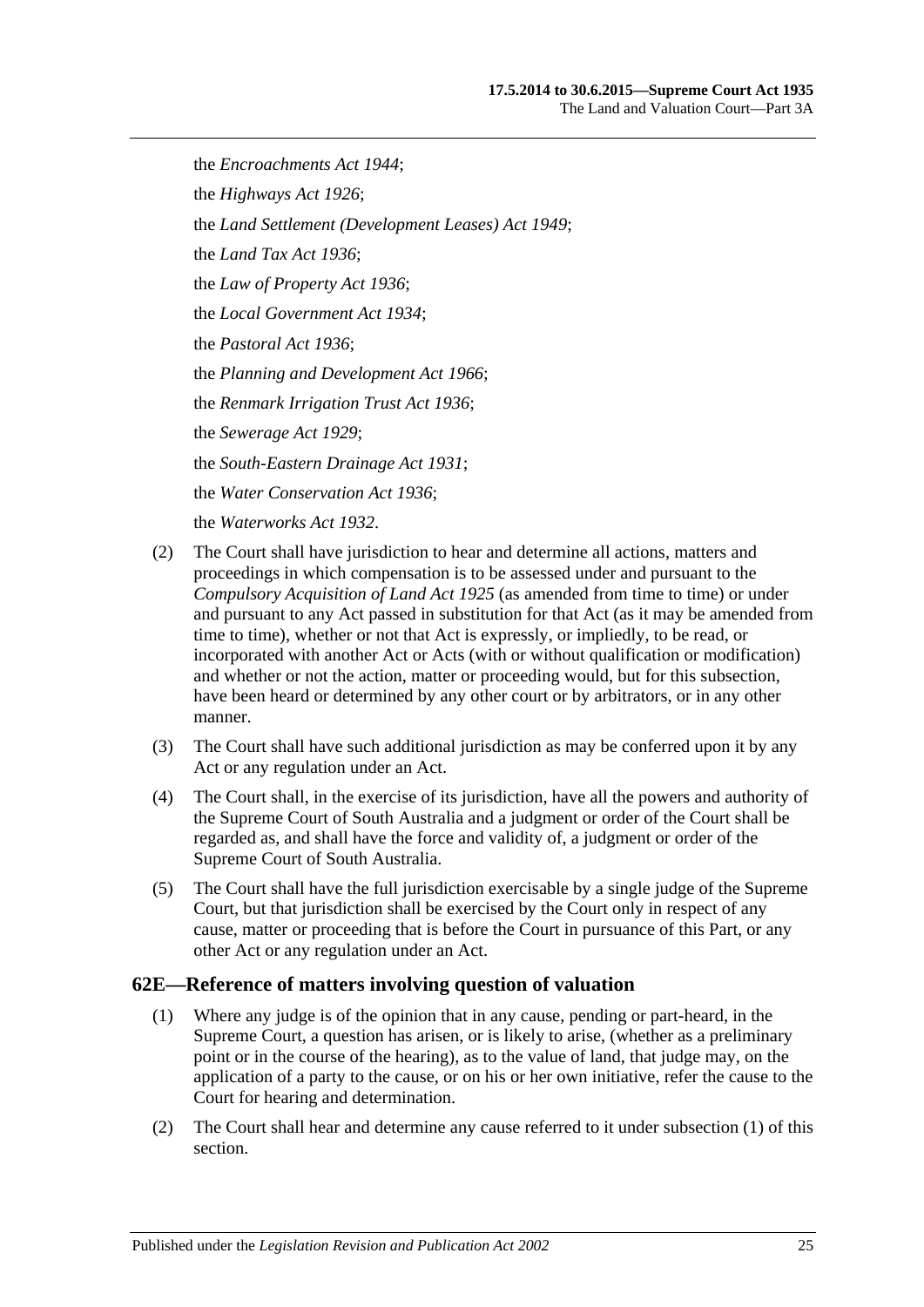### <span id="page-25-0"></span>**62F—Appeals and cases stated**

The provisions of [sections](#page-21-0) 49 and [50](#page-21-1) of this Act shall extend and apply to and in relation to the Land and Valuation Court and any judgment, order or direction thereof.

### <span id="page-25-1"></span>**62G—Right of crown**

The Crown shall be entitled to appear before the Court in any matter or proceeding in which the public interest, or any right or interest of the Crown, may be involved or affected.

### <span id="page-25-2"></span>**62H—Rules of Court**

- (1) Rules of Court may be made under this Act by the judge upon whom the jurisdiction of the Court has been conferred to regulate the practice and procedure of the Court and to provide for any matters necessary or expedient for the purposes of this Part.
- (2) The power to make rules under this section includes power to make rules in respect of any jurisdiction conferred on the Court by this or any other Act, whenever passed.
- (3) The rules may confer or impose on the registrar such powers, authorities, functions and duties in relation to the administration of the business of the court as may be necessary or expedient for the purposes of this Part.
- (3a) A master may exercise such jurisdiction of the court as may be conferred on him by the rules.
- (3b) Subject to the rules, an appeal from a judgment, order, direction or decision of a master made in the exercise of a jurisdiction conferred by the rules shall lie to a judge upon whom the jurisdiction of the court has been conferred.
- (4) Where provisions in respect of the practice or procedure of the Court are contained in this, or any other Act, or in general orders or rules made under the authority of this or any other Act, rules of Court may be made under this section for modifying those provisions to any extent that may be necessary or expedient.
- (5) Rules of Court made under this section take effect from the date of publication in the Gazette or some later date specified in the rules.

### <span id="page-25-3"></span>**62I—Sittings of Court**

The Court shall sit at such times and places as the judge exercising the jurisdiction of the Court directs.

# <span id="page-25-4"></span>**Part 4—Procedure generally**

### <span id="page-25-5"></span>**63—Criminal procedure**

- (1) The practice and procedure in all criminal causes and matters, including the practice and procedure upon appeal, except as expressly altered by this Act, shall be the same as the practice and procedure in similar causes and matters before the passing of this Act.
- (2) Proceedings in *quo warranto* shall be deemed to be civil proceedings whether for the purposes of appeal or otherwise.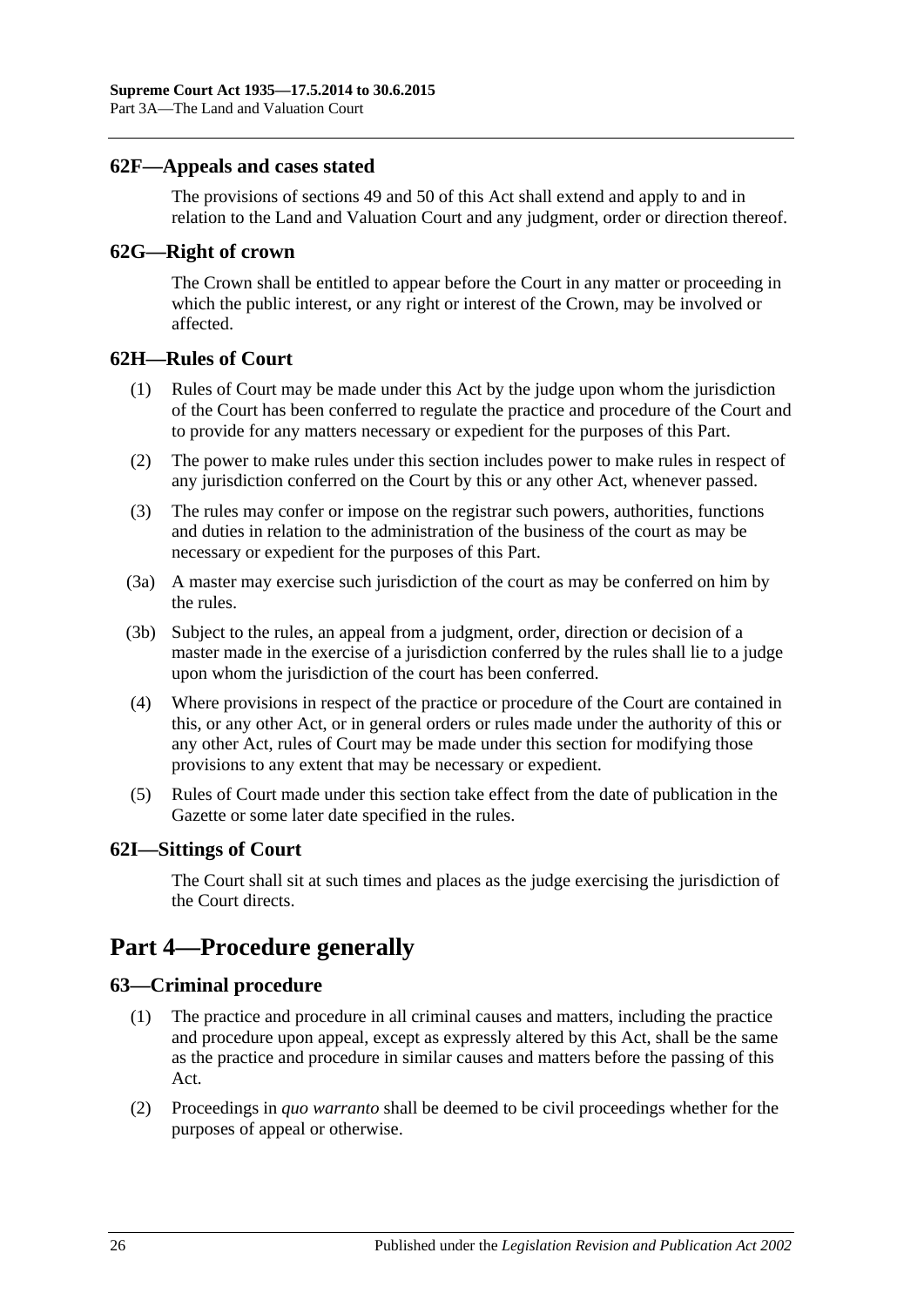### <span id="page-26-0"></span>**64—Saving of existing procedure**

Save as is otherwise provided in this or any other Act, the practice and procedure of the court shall be as prescribed in the existing rules, and in all matters, for which no other provision is made, all forms and methods of procedure, which, under or by virtue of any law, general order or rules whatsoever, were formerly in force in the court, may continue to be used in the like cases and for the like purposes:

Provided that nothing in this section shall be deemed to affect the power of the judges to make rules of court repealing or altering the existing rules.

### <span id="page-26-1"></span>**65—Mediation and conciliation**

- (1) Subject to and in accordance with the rules of court, the court constituted of a judge or master may, with or without the consent of the parties, or the registrar may, with the consent of the parties, appoint a mediator and refer a civil proceeding or any issues arising in a civil proceeding for mediation by the mediator.
- (2) A mediator appointed under this section has the privileges and immunities of a judge and such of the powers of the court as the court may delegate.
- (3) A mediator appointed under this section must not, except as required or authorised to do so by law, disclose to another person any information obtained in the course or for the purposes of the mediation.
- (4) The court may itself endeavour to achieve a negotiated settlement of a civil proceeding or resolution of any issues arising in a civil proceeding.
- (5) A judge or master who attempts to settle a proceeding or to resolve any issues arising in a proceeding is not disqualified from taking further part in the proceeding but will be so disqualified if he or she is appointed as a mediator in relation to the proceeding.
- (6) Evidence of anything said or done in an attempt to settle a proceeding by mediation under this section is not subsequently admissible in the proceeding or in related proceedings.
- (7) If a case is settled under this section, the terms of the settlement may be embodied in a judgment.

#### <span id="page-26-2"></span>**66—Trial of issues by arbitrator**

- (1) The court may refer a civil proceeding or any issues arising in a civil proceeding for trial by an arbitrator.
- (2) The arbitrator may be appointed either by the parties to the proceeding or by the court.
- (3) The arbitrator becomes for the purposes of the reference an officer of the court and may exercise such of the powers of the court as the court delegates to the arbitrator.
- (4) The court will, unless good reason is shown to the contrary, adopt the award of the arbitrator as its judgment on the action or issues referred.
- (5) The costs of the arbitrator will be borne, in the first instance, equally by the parties or in such other proportions as the court may direct, but the court may subsequently order that a party be reimbursed wholly or in part by another party for costs incurred under this subsection.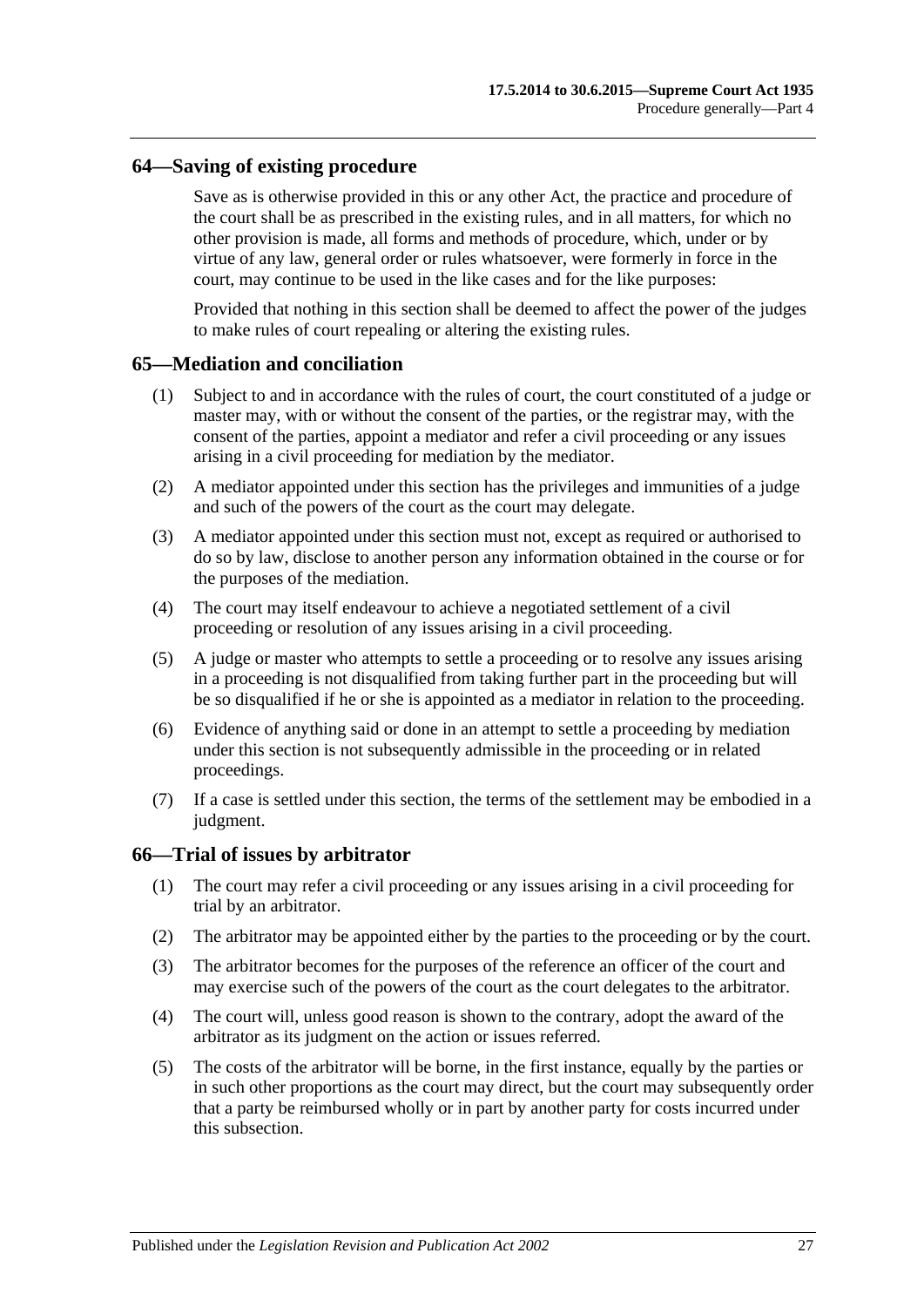### <span id="page-27-0"></span>**67—Expert reports**

- (1) The court may refer any question arising in a civil proceeding for investigation and report by a referee who is an expert in the relevant field.
- (2) A person to whom a question is referred under this section becomes for the purposes of the investigation an officer of the court and may exercise such of the powers of the court as the court delegates.
- (3) The court may adopt a report obtained under this section in whole or part.
- (4) The costs of the expert's investigation and report will be borne, in the first instance, equally by the parties or in such other proportions as the court may direct, but the court may subsequently order that a party be reimbursed wholly or in part by another party for costs incurred under this subsection.

### <span id="page-27-1"></span>**71—Assessors**

- (1) Subject to any rules of court, and to the right of having cases submitted to the verdict of a jury in accordance with the *[Juries Act](http://www.legislation.sa.gov.au/index.aspx?action=legref&type=act&legtitle=Juries%20Act%201927) 1927*, the court may in any cause or matter before the court, in which it thinks it expedient so to do, call in the aid of one or more assessors, specially qualified, and try and hear such cause or matter wholly or partially, with the assistance of such assessors.
- (2) The remuneration, if any, to be paid to such assessors shall be determined by the court, and the sum so fixed shall be paid by the sheriff in the same manner as jury fees are paid.

### <span id="page-27-2"></span>**72—Rules of court**

- (1) Rules of court may be made under this Act by any three or more judges of the Supreme Court for any of the following purposes:
	- (a) for regulating the sittings of the court, and of the judges sitting in chambers and the vacations to be observed by the court and the officers of the court;
	- (b) for regulating the pleading practice and procedure of the court in any jurisdiction, and the initiating of actions and proceedings therein;
	- (c) for imposing mutual obligations on parties to proceedings in the court to disclose to each other the contents of expert reports or other material of relevance to the proceedings before the proceedings are brought to trial;
	- (d) for regulating any matters relating to the referral of a proceeding or issues arising in a proceeding to a mediator or arbitrator, the conduct of mediations or arbitrations or the referral of questions for investigation and report by an expert (whether appointed under [section](#page-27-0) 67 or otherwise);
	- (e) for regulating and directing the means by which particular facts may be proved, and the mode in which evidence thereof may be given in any proceedings, or at any stage of the proceedings, and in relation to the purposes aforesaid for allowing examinations, affidavits, or depositions to be read at any trial or hearing, or in any cause or matter, or allowing secondary evidence to be given, and for providing that the court or a judge may give special directions or make special orders in relation to any of the matters aforesaid;
	- (ea) for empowering the court—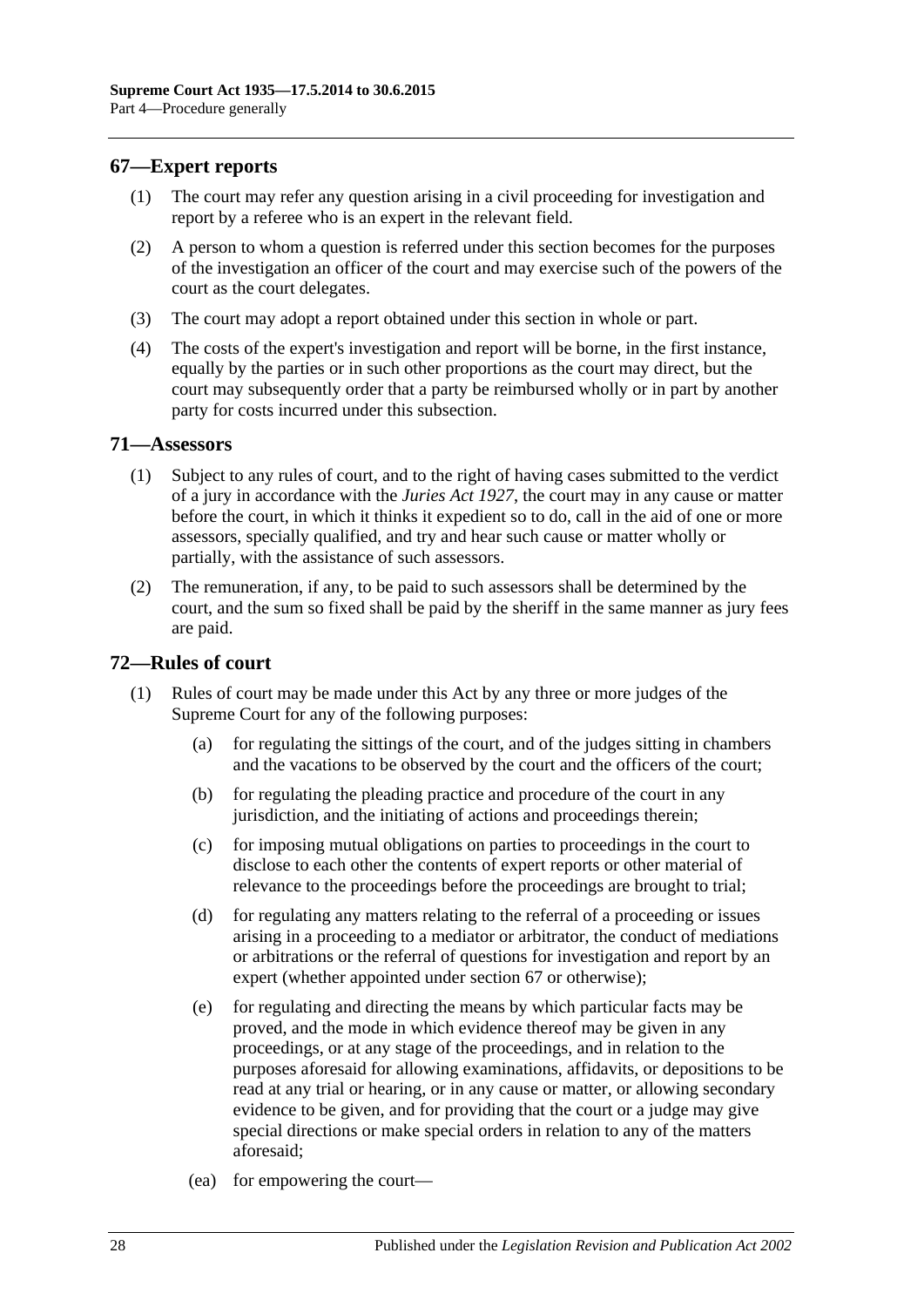- (i) to order the carrying out of a biological or other scientific test that may be relevant to the determination of a question before the court; and
- (ii) to include in such an order directions about the carrying out of the test and, in particular, directions requiring a person (including a party to the proceedings) to submit to the test or to have a child or other person who is not of full legal capacity submit to the test; and
- (iii) if a party is required to submit to the test, or to have another submit to the test—to include in the order a stipulation that, if the party fails to comply with the order, the question to which the test is relevant will be resolved adversely to the party;
- (f) for empowering a master to do any such thing and to transact any such business and to exercise any such authority and jurisdiction in respect of the same, including the jurisdiction to refer a bill of costs for adjudication, or to refer any other matter to a master, as by virtue of any statute, custom, or rule or practice of court may be done, transacted, or exercised by a judge;
- (g) for regulating any matters relating to the business, authority and jurisdiction that may be transacted or exercised by the master;
- (h) for regulating the duties of the officers of the court and the costs of proceedings therein (including the costs to be allowed to practitioners of the court in respect of business transacted in the court or the offices thereof), and the conduct of any business coming within the cognizance of the court, for which provision is not expressly made by any Act;
- (i) for conferring on the registrar or other member of the non-judicial staff of the court the power to adjudicate costs;
- (j) for regulating the admission of barristers, solicitors, attorneys, and proctors of the court;
- (k) and generally for any purpose mentioned in this Act or for carrying its provisions into effect.
- (2) The power to make rules conferred by this section shall be deemed to include power to make rules in respect of any jurisdiction conferred upon the court or a judge thereof by any Act whenever passed.
- (3) Where any provisions in respect of the practice or procedure of the court are contained in this or any other Act of Parliament, or in general orders or rules made under the authority of any Act, rules of court may be made for modifying such provision to any extent that may be deemed necessary.
- (4) Rules of Court made under this section take effect from the date of publication in the Gazette or some later date specified in the rules.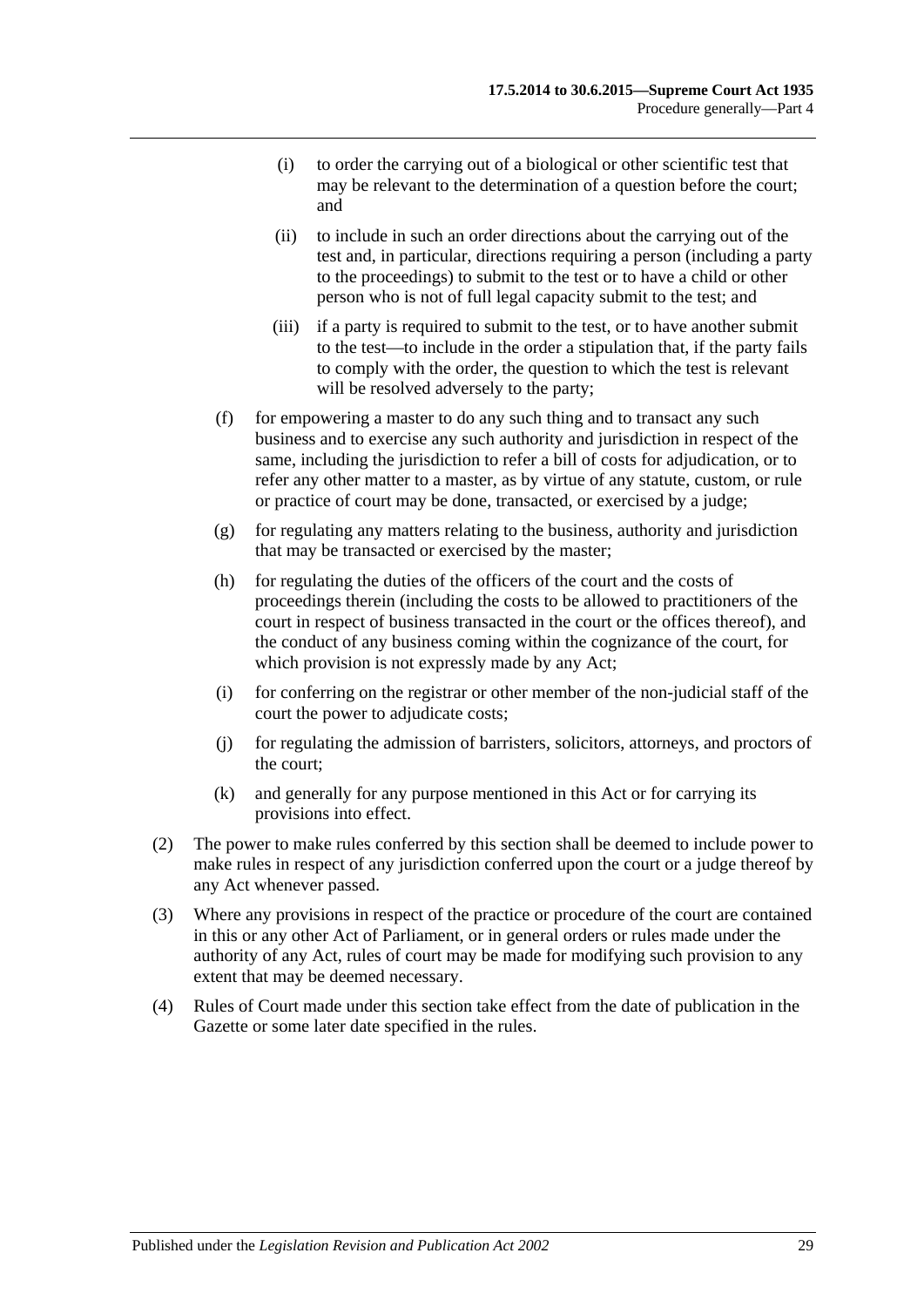# <span id="page-29-0"></span>**Part 6—Officers of the court**

# <span id="page-29-1"></span>**Division 1—Registrar**

## <span id="page-29-2"></span>**82—The registrar**

- (1) There shall be a registrar of the court.
- (2) No registrar shall be appointed, dismissed or reduced in status, nor shall the office of registrar be abolished, except upon the recommendation, or with the concurrence, of the Chief Justice.
- (3) The registrar is the court's principal administrative officer.
- (3a) The registrar may, in addition to exercising the functions and duties assigned to him or her by this Act or any other Act, exercise any procedural or non-judicial powers of the court assigned by the Chief Justice or by rules of court under this or any other Act.
- (4) The registrar shall, in relation to the performance and discharge of his functions and duties (so far as they relate to the business of the court), be subject to the control and direction of the Chief Justice.

# <span id="page-29-3"></span>**Division 2—Tipstaves**

### <span id="page-29-4"></span>**106—Appointment of tipstaves**

- (1) There will be such tipstaves of the court as are necessary.
- (2) No tipstaff will be appointed except on the recommendation of the Chief Justice.

### <span id="page-29-5"></span>**107—Duty of tipstaves**

The tipstaves of the court shall be in attendance on the sittings of the court, and any tipstaff may, without warrant, apprehend and lodge in prison all persons who, by the court or any judge, are ordered to be apprehended or committed into prison for contempt of court or otherwise.

### <span id="page-29-6"></span>**108—Other duties**

Every tipstaff shall perform all such other duties as from time to time are by the court or a judge or rules of court directed to be performed by him.

# <span id="page-29-7"></span>**Division 3—Further provisions as to officers**

# <span id="page-29-8"></span>**109—Appointment of other officers**

- (1) The court shall have such other officers as are necessary for the administration of justice therein, and for the due execution of the judgments, decrees, orders, and processes thereof.
- (2) Subject to [subsection](#page-29-9) (3), no such other officer will be appointed except on the recommendation of the Chief Justice.
- <span id="page-29-9"></span>(3) The associates to the judges will be appointed and may be removed from office by the Chief Justice, but otherwise will be subject to the *[Courts Administration Act](http://www.legislation.sa.gov.au/index.aspx?action=legref&type=act&legtitle=Courts%20Administration%20Act%201993) 1993* in the same way as other staff of the court appointed under that Act.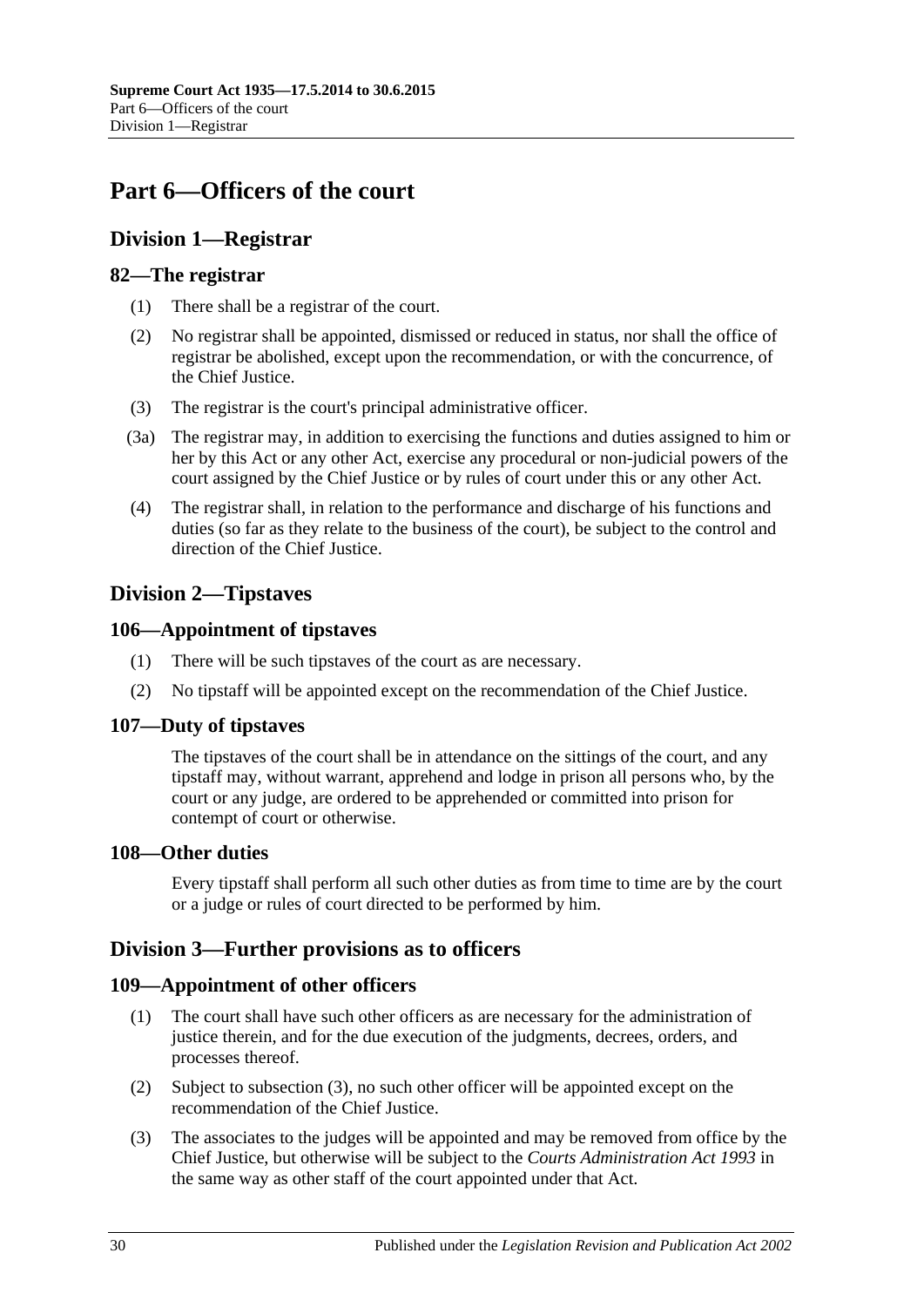# <span id="page-30-0"></span>**110—Duties of officers**

Subject to this Act, the business to be performed in the court, or in the chambers of any judge, other than that performed by the judges, shall be distributed among the officers of the court, in such manner as is directed by rules of court, or, in any cases not provided for by rules of court, as the court or any judge thereof may direct, and such officers shall perform such duties in relation to such business as is directed by this Act or by rules of court, or by such court or any judge thereof; and, subject to this Act and such rules of court, all such officers respectively shall continue to perform the same duties as nearly as may be in the same manner as if this Act had not passed.

# <span id="page-30-1"></span>**110A—Administrative and ancillary staff**

- (1) The court's administrative and ancillary staff consists of—
	- (a) the registrar; and
	- (b) any other persons appointed to the non-judicial staff of the Court.
- (2) The Court's administrative and ancillary staff (other than judges' associates) will be appointed under the *[Courts Administration Act](http://www.legislation.sa.gov.au/index.aspx?action=legref&type=act&legtitle=Courts%20Administration%20Act%201993) 1993*.

# <span id="page-30-2"></span>**110B—Responsibilities of non-judicial staff**

A member of the court's administrative or ancillary staff is responsible to the Chief Justice (through any properly constituted administrative superior) for the proper and efficient discharge or his or her duties.

# <span id="page-30-3"></span>**Part 7—Miscellaneous provisions**

# <span id="page-30-4"></span>**111—Rules as to division of loss upon collision at sea**

(1) Where, by fault of two or more vessels, damage or loss is caused to one or more vessels, to their cargoes or freight, or to any property on board, the liability to make good the damage or loss shall be in proportion to the degree in which each vessel was in fault:

Provided that, if, having regard to all the circumstances of the case, it is not possible to establish different degrees of fault, the liability shall be apportioned equally.

- (2) Nothing in this section shall operate so as to render any vessel liable for any loss or damage to which her fault has not contributed.
- (3) Nothing in this section shall affect the liability of any person under a contract of carriage or any contract, or shall be construed as imposing any liability upon any person from which he is exempted by any contract or by any provision of law or as affecting the right of any person to limit his liability in manner provided by law.
- (4) For the purposes of this section, the expression *freight* includes passage money and hire, and references to damage or loss caused by the fault of a vessel shall be construed as including references to any salvage or other expenses consequent upon that fault, recoverable at law by way of damages.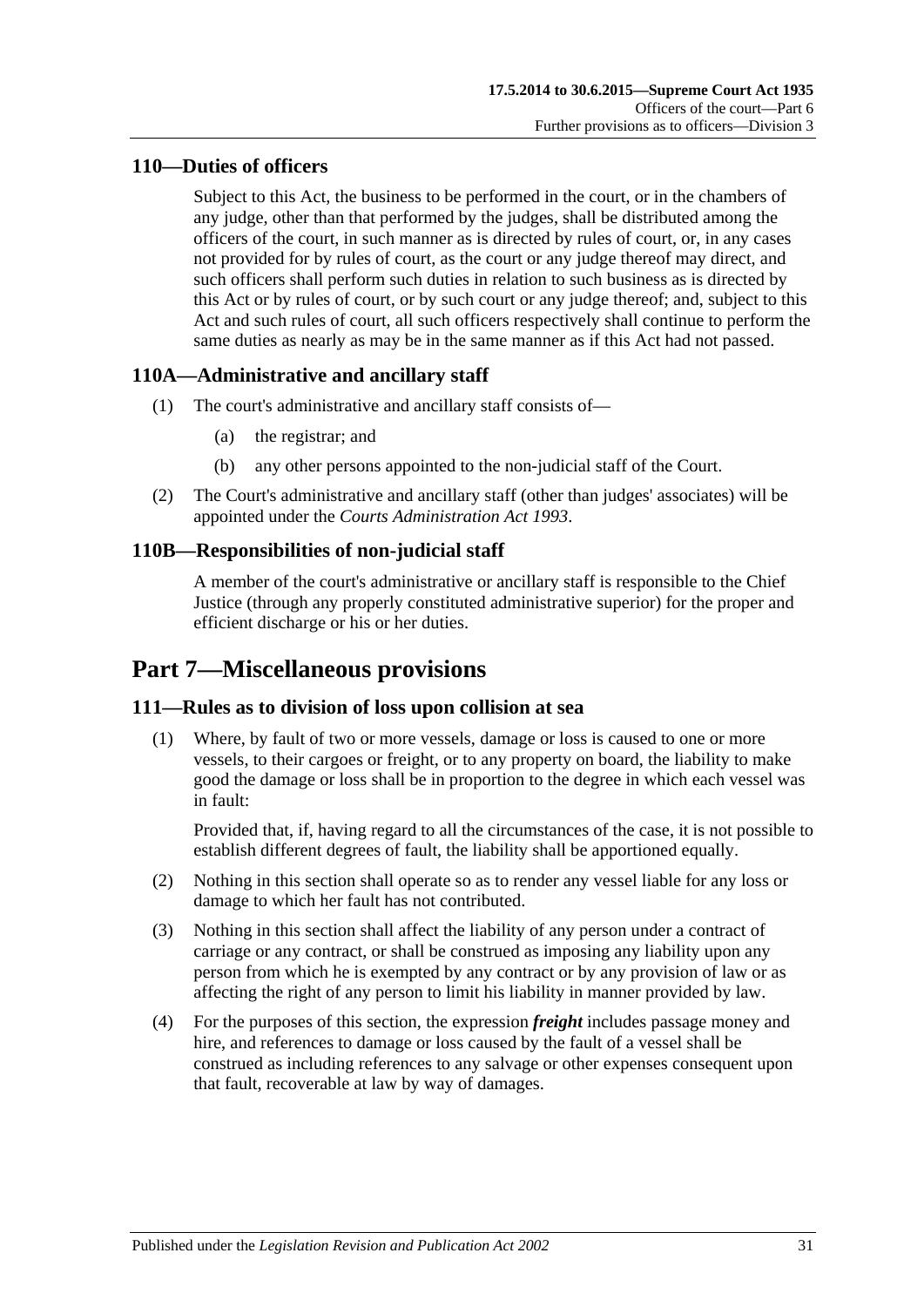## <span id="page-31-0"></span>**112—Damages for personal injuries**

- (1) Where loss of life or personal injuries are suffered by any person on board a vessel owing to the fault of that vessel and of any other vessel or vessels, the liability of the owners of the vessels shall be joint and several.
- (2) Nothing in this section shall be construed as depriving any person of any right of defence on which, independently of this section, he might have relied in an action brought against him by the person injured or any person or persons entitled to sue in respect of such loss of life, or shall affect the right of any person to limit his liability in cases to which this section relates in the manner provided by law.

### <span id="page-31-4"></span><span id="page-31-1"></span>**113—Right of contribution**

(1) Where loss of life or personal injuries are suffered by any person on board a vessel owing to the fault of that vessel, and any other vessel or vessels, and a proportion of the damages is recovered against the owner of one of the vessels which exceeds the proportion in which she was in fault, he may recover by way of contribution the amount of the excess from the owners of the other vessels to the extent to which those vessels were respectively in fault:

Provided that no amount shall be so recovered which could not, by reason of any statutory or contractual limitation of, or exemption from, liability, or which could not for any other reason, have been recovered in the first instance as damages by the persons entitled to sue therefor.

(2) In addition to any other remedy provided by law, the persons entitled to any contribution as provided by [subsection](#page-31-4) (1) of this section shall, for the purpose of recovering the contribution, have subject to the provisions of this Act, the same rights and powers as the persons entitled to sue for damages in the first instance.

### <span id="page-31-2"></span>**114—Interest on judgment debts**

- (1) All money, including costs, payable under any judgment or order shall bear interest at the rate from time to time prescribed by the rules of court.
- (2) The interest shall be computed from the following times:
	- (a) in the case of money other than adjudicated costs, from the time specified in the judgment or order, and if no time is so specified from the date of the judgment or order;
	- (b) in the case of adjudicated costs, from the date of the certificate of the adjudicating officer by whom the costs were adjudicated or an earlier date specified by the adjudicating officer in the certificate.

# <span id="page-31-3"></span>**117—Orders to bring prisoners for examination**

- (1) Any sheriff, gaoler, or other officer, having the custody of any prisoner, whose evidence is required in any action, trial, or proceeding, civil or criminal, shall upon receiving an order of a judge for that purpose, take such prisoner for examination before the court, or any judge thereof, or before any official or arbitrator or other person appointed to take any examination.
- (2) Such an order may be obtained upon affidavit by the party requiring the attendance of such prisoner, and shall set forth the time when and place where such prisoner is to be taken for the purpose of the examination.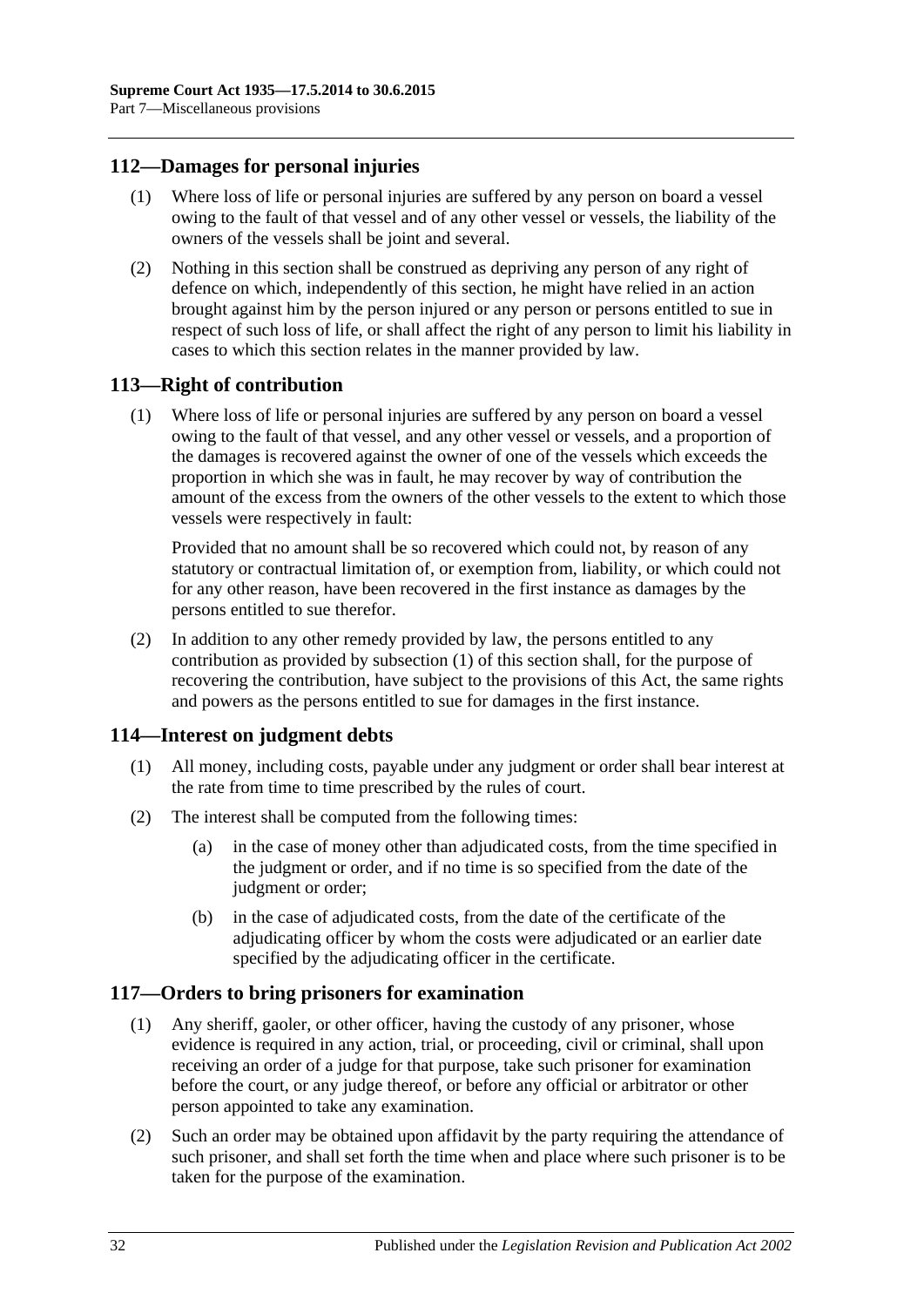(3) The officer so ordered as aforesaid shall be entitled to be paid the like travelling and other expenses, and compensation for loss of time, as upon attendance at a trial.

### <span id="page-32-0"></span>**118—Legal process**

- (1) Any process of the court may be issued, served or executed on a Sunday as well as any other day.
- (2) The validity of process is not affected by the fact that the person who issued it dies or ceases to hold office.

### <span id="page-32-6"></span><span id="page-32-1"></span>**118A—Service**

- (1) If it is not practicable to serve any process, notice or other document relating to civil or criminal proceedings in the manner otherwise prescribed or contemplated by law, the court may, by order—
	- (a) provide for service by post; or
	- (b) make any other provision that may be necessary or desirable for service.
- (2) Any process, notice or other document served in accordance with an order under [subsection](#page-32-6) (1) will, despite any other law, be taken to have been duly served.

### <span id="page-32-2"></span>**119—Suitors' funds to vest in master**

All suitors' funds shall be vested in the registrar on behalf of the court and shall be dealt with by him in accordance with this Act and the rules of court, and any order of the court or a judge.

### <span id="page-32-3"></span>**120—Securities in court**

All securities standing in court or at any time deposited in court shall be held by the registrar in trust to apply the same in accordance with law.

### <span id="page-32-4"></span>**121—Liability of Treasurer for default of master**

- (1) The Treasurer shall be liable to make good to the suitors of the court all suitors' funds and securities in court, and for that purpose may by authority of this Act, and without any further appropriation, make any necessary payments out of the general revenue of the State.
- (2) If the Chief Justice certifies to the Treasurer in writing that the registrar has failed to pay any money in court or to transfer or deliver any securities in court required by law or by any order of the court to be paid, transferred, or delivered by him, or has been guilty of any default with respect to any such money or securities, the Treasurer shall pay out of the general revenue to such persons as are named by the Chief Justice in the certificate, such sums as the Chief Justice certifies in writing to be required for the purpose of paying the money so required to be paid or of replacing the securities so required to be transferred or delivered, or of making good such default.

### <span id="page-32-5"></span>**122—Banking and investment of suitors' funds**

- (1) All suitors' funds shall, as soon as practicable after payment into, or deposit in court, be paid into the Treasury or an ADI in Adelaide.
- (2) Such funds or such part thereof as the rules direct shall be invested in such manner and at such times as the rules of court prescribe.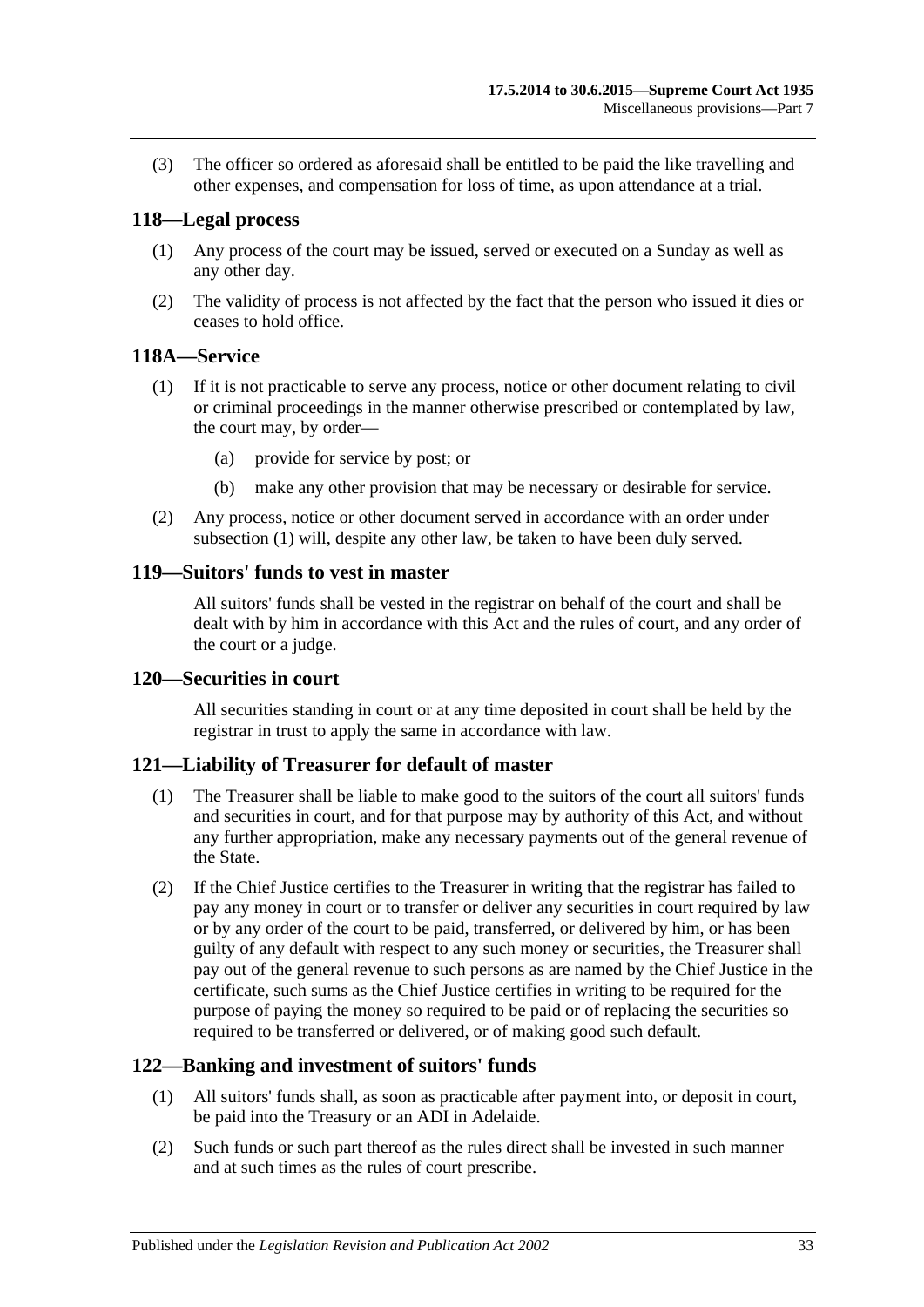- (3) The interest or other income from such investment shall be dealt with as prescribed by rules of court.
- (4) Until rules of court are made under this section the law and practice relating to the deposit, payment, delivery and transfer in into and out of court of suitors' funds and securities which belong to suitors, shall continue as at the commencement of this Act.

### <span id="page-33-0"></span>**123—Investments made under order of the court**

Any money in court which under the rules of court or under the order of the court is required to be laid out in any particular investment shall be so laid out notwithstanding anything in this Act.

### <span id="page-33-1"></span>**124—Validity of payments etc pursuant to rules of court**

All acts done by the registrar with reference to funds in court pursuant to and in accordance with rules of court shall be as valid and effectual as if they had been done in pursuance of an order of the court.

### <span id="page-33-2"></span>**125—Remittances by post**

Where by rules of court the registrar is authorised to make payments of money to persons entitled thereto upon their request by transmitting to them by post crossed cheques or other documents intended to enable them to obtain payment of the sums expressed therein, the posting of a letter containing the cheque or document and addressed to the person entitled thereto at the address given by him in his request shall, as respects the liability of the registrar and of the Treasurer respectively, be equivalent to the delivery of the cheque or document to that person himself.

### <span id="page-33-3"></span>**126—Power to appoint deputies**

In [sections](#page-32-3) 120 to 126, inclusive, the term registrar shall not include an acting registrar, but the registrar may do any act, sign or execute any instrument and exercise any authority required or authorised to be done, signed, executed, or exercised by him in relation to suitors' funds, by a deputy of the registrar appointed by the Chief Justice.

### <span id="page-33-4"></span>**126A—Trials of sexual offences involving children to be given priority**

- (1) The court will give the necessary directions to ensure that a trial of a sexual offence where the alleged victim of the offence is a child is given priority over any less urgent criminal trial and is dealt with as expeditiously as the proper administration of justice allows.
- (2) In this section—

*sexual offence* means—

- (a) rape; or
- (b) indecent assault; or
- (c) any offence involving unlawful sexual intercourse or an act of gross indecency; or
- (d) incest; or
- (e) any offence involving sexual exploitation or abuse of a child, or exploitation of a child as an object of prurient interest; or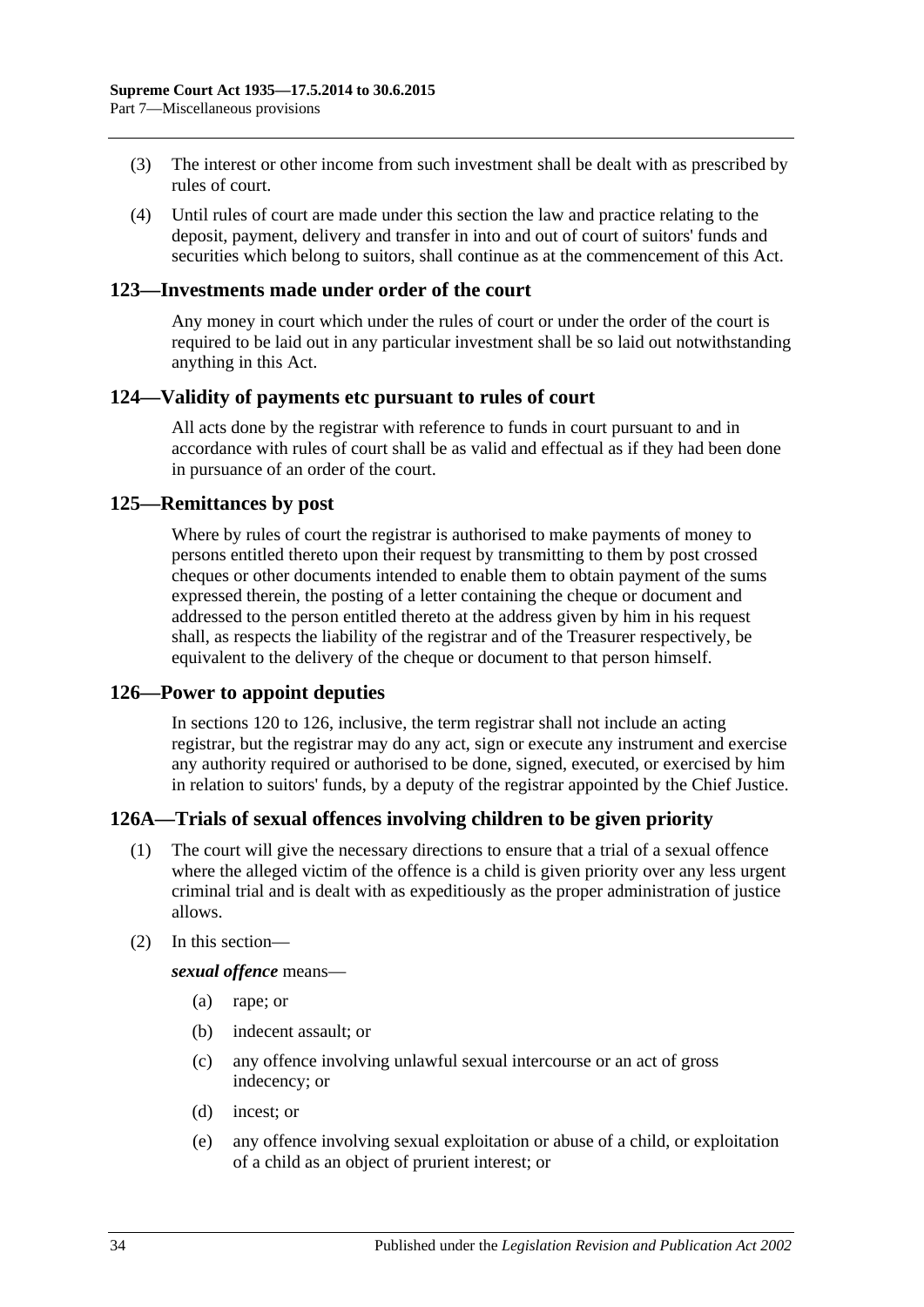(f) any attempt to commit, or assault with intent to commit, any of the offences referred to in a preceding paragraph.

## <span id="page-34-0"></span>**127—Rules of Court**

The judges may make rules of court in accordance with the provisions for making rules of court contained in this Act for regulating—

- (a) the deposit, payment, delivery and transfer in, into, and out of court of money and securities which belong to suitors or are otherwise capable of being deposited in or paid or transferred into court or under the custody of the court; and
- (b) the investment of and other dealings with money and securities in court; and
- (c) the disposal of the interest or other income from such investments; and
- (d) the execution of the orders of the court and the powers and duties of the registrar with reference to such money and securities; and
- (e) any other matters incidental to or connected with the matters previously mentioned in this section.

### <span id="page-34-1"></span>**128—Payment to the Treasurer of unclaimed suitors' funds**

- (1) In the month of July in every year the registrar shall pay to the Treasurer, as part of the general revenue of the State, all suitors' funds which, on the first day of that month, have been unclaimed for the period of six years next preceding.
- (2) Such moneys shall not be afterwards claimable from the Treasurer unless the court otherwise orders.

### <span id="page-34-2"></span>**129—Party subsequently claiming may petition the Supreme Court etc**

- (1) If at any time after any such money has been so paid to the Treasurer, any person applies to the court, by summons, for the payment to him of that money or any part thereof, and the court is satisfied upon affidavit or other sufficient evidence adduced that the applicant is entitled to the whole or any part of the money claimed by him, the court shall make an order for payment of the sum to which the applicant is entitled, with or without such additional amount as would have accrued (whether as interest or otherwise) had that sum been retained by the court from the time when it was paid to the Treasurer to the time of the court order.
- (2) On any such order being served on the Treasurer he shall issue and pay the money mentioned in the order to the persons to whom it is payable by virtue of the order, and the receipt of any person to whom any such money is so paid shall be a full and valid discharge for the sum stated in the receipt to have been received.

### <span id="page-34-3"></span>**130—Court fees**

- (1) The Governor may, by regulation, prescribe and provide for the payment of fees in respect of proceedings in the court, or any step in such proceedings.
- (2) The court may remit or reduce a fee on account of the poverty of the party by whom the fee is payable or for any other proper reason.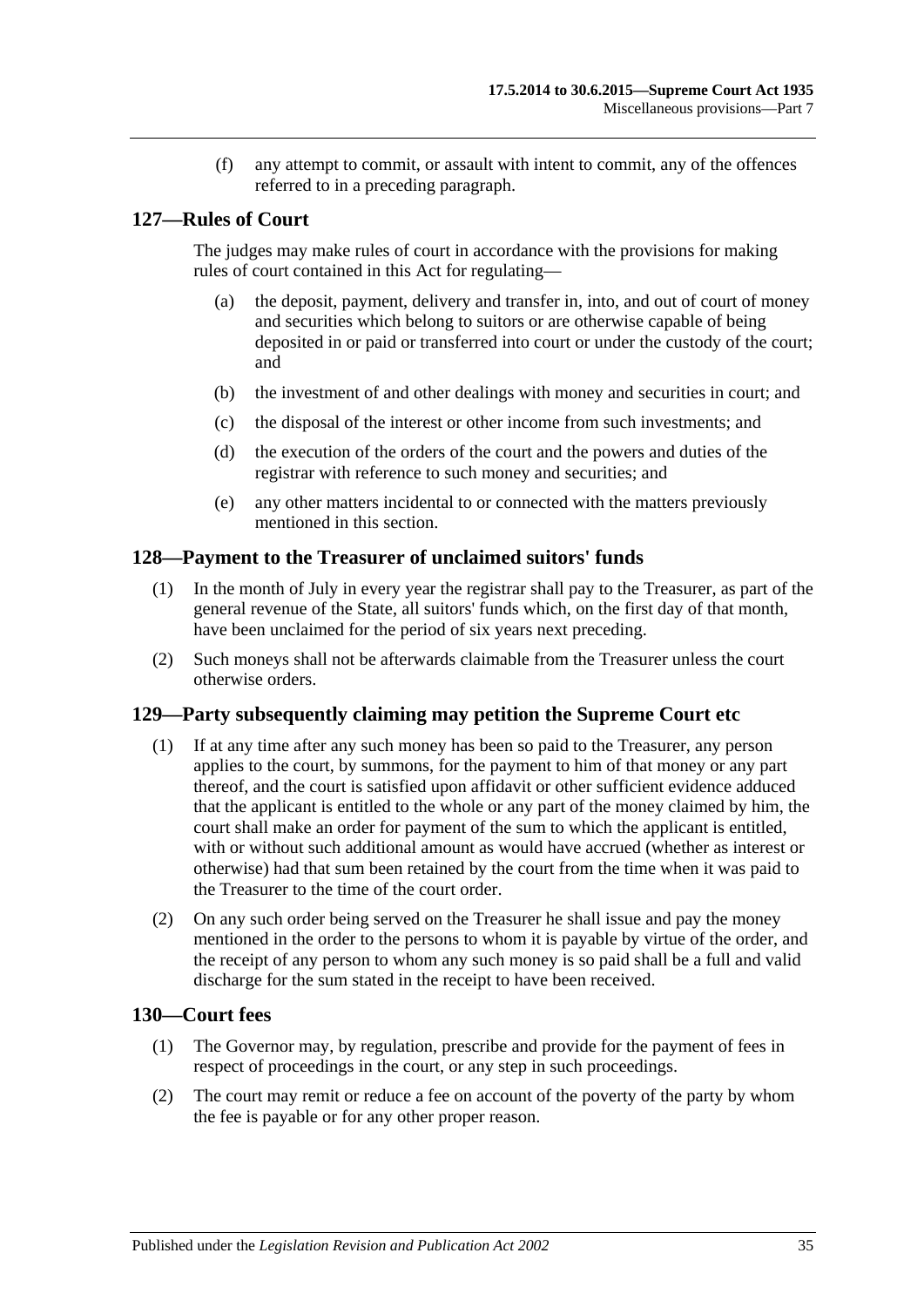### <span id="page-35-0"></span>**131—Accessibility to court records**

- (1) Subject to this section, the court must, on application by any member of the public, allow the applicant to inspect or obtain a copy of—
	- (aa) any process relating to proceedings and forming part of the court's records;
	- (a) a transcript of evidence taken by the court in any proceedings;
	- (b) any documentary material admitted into evidence in any proceedings;
	- (c) a transcript of submissions by counsel;
	- (d) a transcript of the judge's summing up or directions to the jury, in a trial by jury;
	- (e) a transcript of reasons for judgment (including remarks made by the court on passing sentence);
	- (f) a judgment or order given or made by the court.
- <span id="page-35-1"></span>(2) A member of the public may inspect or obtain a copy of the following material only with the permission of the court:
	- (a) material that was not taken or received in open court;
	- (b) material that the court has suppressed from publication;
	- (ba) sensitive material in the custody of the court;
	- (c) material placed before the court during sentencing proceedings;
	- (d) documentary material filed in connection with a preliminary examination;
	- (e) a transcript of any oral evidence taken at a preliminary examination;
	- (f) a photograph, slide, film, video tape, audio tape or other form of recording from which a visual image or sound can be produced;
	- (fa) a report prepared to assist the court in determining a person's eligibility for, or progress in, an intervention program (within the meaning of the *[Bail Act](http://www.legislation.sa.gov.au/index.aspx?action=legref&type=act&legtitle=Bail%20Act%201985) 1985* or the *[Criminal Law \(Sentencing\) Act](http://www.legislation.sa.gov.au/index.aspx?action=legref&type=act&legtitle=Criminal%20Law%20(Sentencing)%20Act%201988) 1988* or the *Intervention Orders (Prevention of Abuse) Act 2009*);
	- (g) material of a class prescribed by the regulations.
- (3) The court may permit inspection or copying of material referred to in [subsection](#page-35-1) (2) subject to any of the following conditions:
	- (a) a condition that material that is sensitive material will be available for examination under the supervision of the court at a place specified in the notice and at a time to be arranged;
	- (b) a condition limiting the publication or use of the material;
	- (c) any other condition that the court considers appropriate.
- (4) A decision by the court on an application under this section is administrative and is final and not subject to any form of review.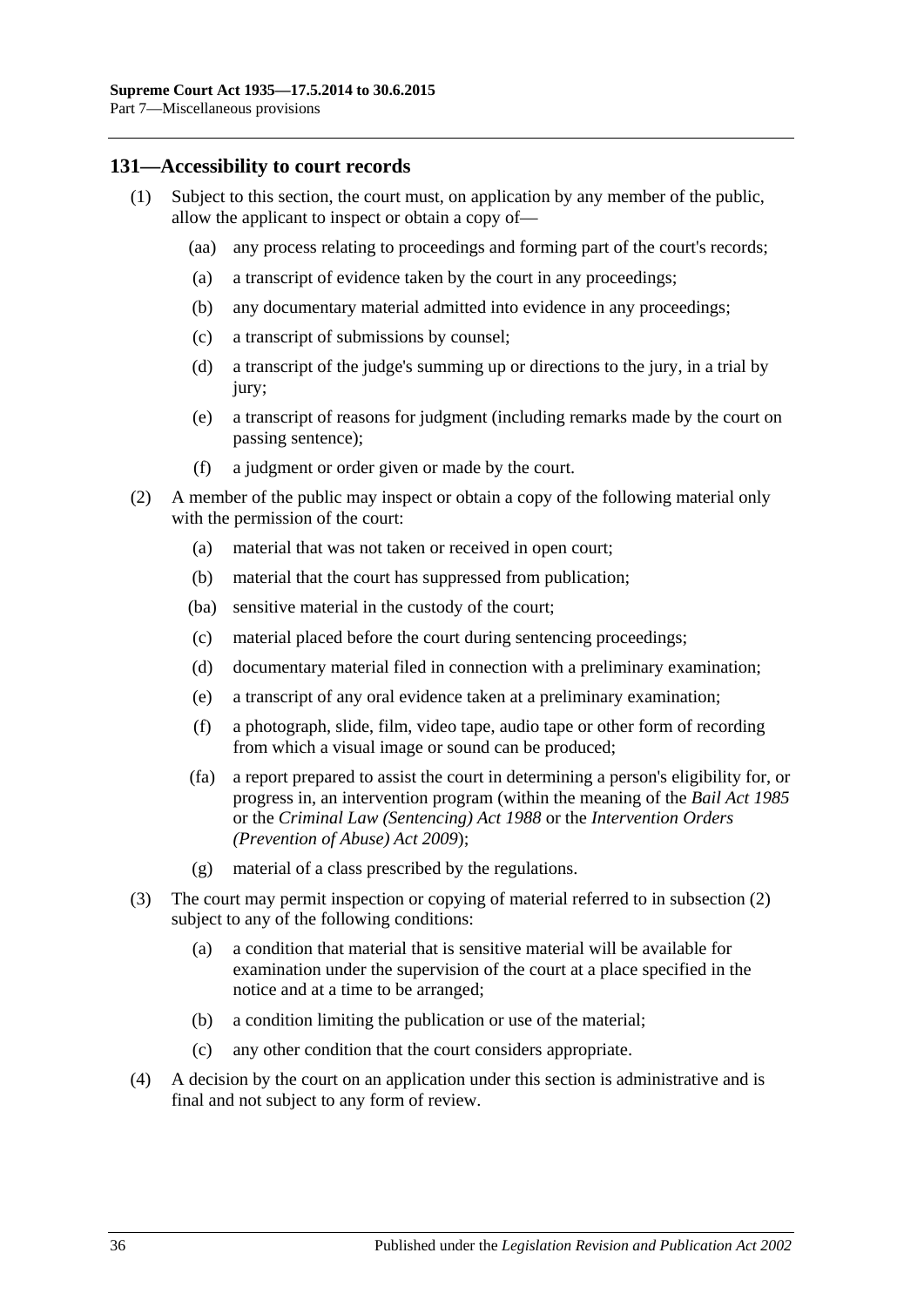- (4a) Despite the preceding subsections, if 100 years have passed since the end of the calendar year in which material referred to in this section became part of the court's records—
	- (a) in the case of records that have been delivered into the custody of State Records—section 26 of the *[State Records Act](http://www.legislation.sa.gov.au/index.aspx?action=legref&type=act&legtitle=State%20Records%20Act%201997) 1997* applies (to the exclusion of this section) to the giving of access to the records; and
	- (b) in any other case—a member of the public may, without any requirement to seek permission of the court, be given access to the records.
- (5) The court may charge a fee, fixed by regulation, for inspection or copying of material under this section.
- (6) In this section—

*sensitive material*—see section 67H of the *[Evidence Act](http://www.legislation.sa.gov.au/index.aspx?action=legref&type=act&legtitle=Evidence%20Act%201929) 1929*.

#### **Number and year of Act Short or long title of Act Extent of repeal** 15 of 1842 An Act to regulate the Appointment and the Duties of the Sheriff of the Province of South Australia The whole 3 of 1843 An Ordinance to amend an Ordinance intituled "An Act to regulate the Appointment and Duties of the Sheriff of the Province of South Australia" The whole 9 of 1845 An Ordinance for adopting in South Australia certain parts of an Act made and passed in the Imperial Parliament which was held in the First and Second Years of the Reign of Her present Majesty intituled "An Act for abolishing Arrest on mesne Process in Civil Actions, except in certain cases; for extending the remedies of Creditors against the property of Debtors; and for amending the laws for the relief of Insolvent Debtors in England The whole 14 of 1845 An Ordinance to provide for the performance of certain matters The whole in the Supreme Court during the occasional absence of the Judge at a distance from Adelaide 20 of 1852 An Act to enable the Sheriff to appoint a Deputy to perform the The whole Duties of his Office, and to abolish the Poundage now payable on taking the body in execution 5 of 1853 *[Supreme Court Procedure Amendment Act](http://www.legislation.sa.gov.au/index.aspx?action=legref&type=act&legtitle=Supreme%20Court%20Procedure%20Amendment%20Act)* The whole except sections 162–172, inclusive 6 of 1853 An Act to give relief to Persons having Claims against the Local Government of South Australia by authorising them to try the validity of such Claims in a Court of Law or Equity The whole 24 of 1855–6 *[The Supreme Court Procedure Act](http://www.legislation.sa.gov.au/index.aspx?action=legref&type=act&legtitle=The%20Supreme%20Court%20Procedure%20Act%201855) 1855* The whole 30 of 1855–6 An Act to facilitate Actions against Persons absent from the colony and against persons sued as Joint Contractors 31 of 1855–6 An Act to consolidate the several Ordinances relating to the establishment of the Supreme Court of the Province of South Australia The whole

# <span id="page-36-0"></span>**Schedule—Acts repealed**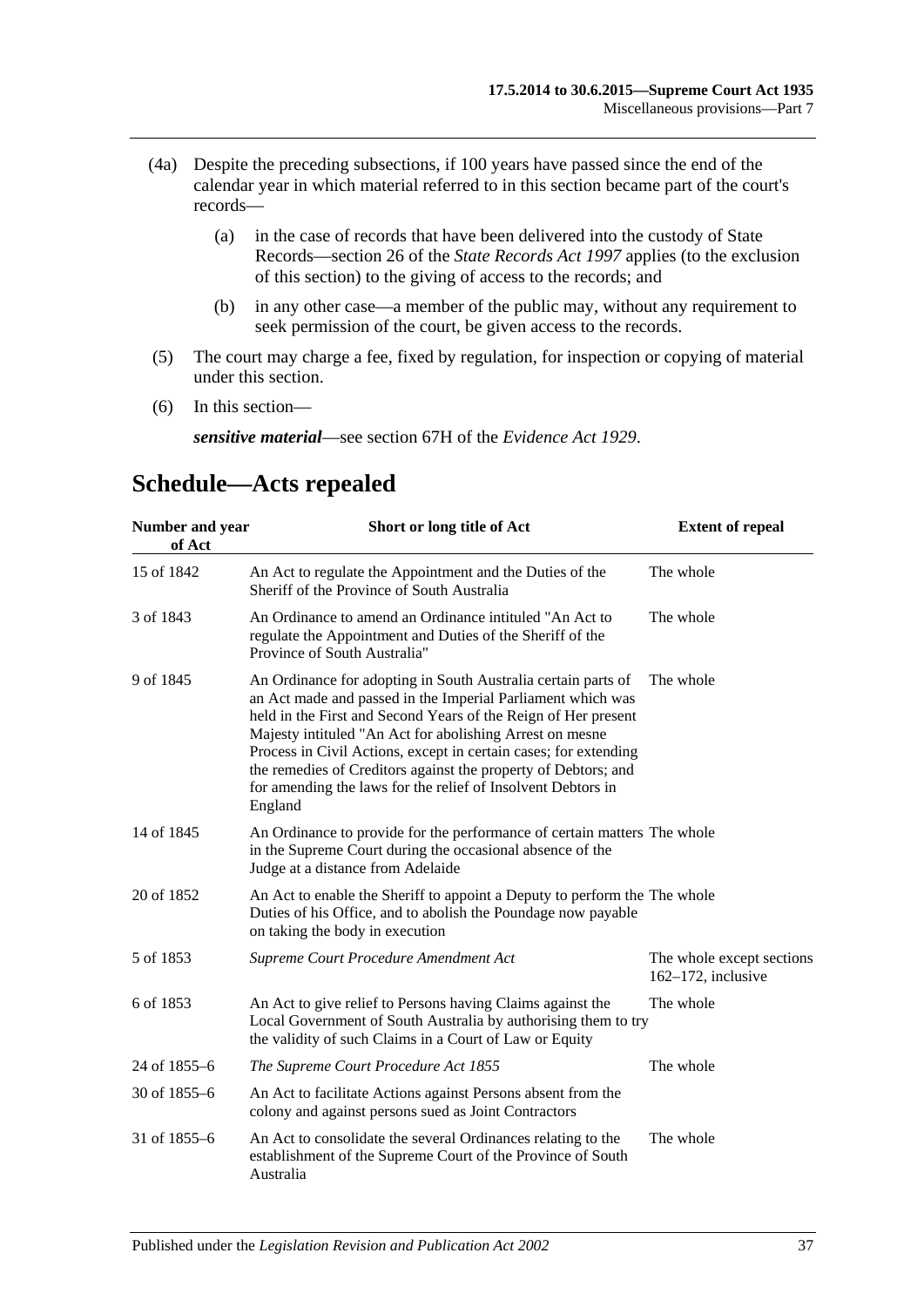# **Supreme Court Act 1935—17.5.2014 to 30.6.2015**

Schedule—Acts repealed

| Number and year<br>of Act | Short or long title of Act                                                                                                                                                                                                                                                                                     | <b>Extent of repeal</b>                                           |
|---------------------------|----------------------------------------------------------------------------------------------------------------------------------------------------------------------------------------------------------------------------------------------------------------------------------------------------------------|-------------------------------------------------------------------|
| 4 of 1858                 | The Summary Procedure on Bills of Exchange Act 1858                                                                                                                                                                                                                                                            | The whole                                                         |
| 5 of 1858                 | Supreme Court Procedure Further Amendment Act of 1858                                                                                                                                                                                                                                                          | The whole                                                         |
| 13 of 1858                | The Third Judge and District Courts                                                                                                                                                                                                                                                                            | The whole                                                         |
| 23 of 1859                | An Act to provide for the appointment of Commissioners to<br>take Affidavits as well in South Australia as elsewhere, to be<br>made use of in the Supreme Court of South Australia and for<br>the more easy Administration of Oaths to persons appointed to<br>act as Justices of the Peace in South Australia | The whole                                                         |
| 5 of 1861                 | An Act to amend the Laws regulating the Court of Appeals of<br>the Province of South Australia, and to extend the Powers<br>thereof                                                                                                                                                                            | The whole                                                         |
| 3 of 1862                 | The Common Law Procedure Act 1862                                                                                                                                                                                                                                                                              | The whole, except<br>sections $1, 2$ , and $3$                    |
| 15 of 1865                | The Court of Appeals Amendment Act 1865                                                                                                                                                                                                                                                                        | The whole                                                         |
| 12 of $1865-6$            | An Act to provide for the more speedy administration of justice The whole<br>by means of the Supreme Court                                                                                                                                                                                                     |                                                                   |
| 2 of 1866                 | An Act to protect certain persons from actions by reason of<br>their being elected to Parliament while members of the Court of<br>Appeals                                                                                                                                                                      | The whole                                                         |
| 7 of 1866                 | An Act to regulate and amend the Practice and Procedure of the The whole, except<br>Supreme Court of the Province of South Australia in its<br>Revenue Jurisdiction                                                                                                                                            | sections 15 and 26                                                |
| 20 of 1866-7              | The Equity Act 1866                                                                                                                                                                                                                                                                                            | The whole, except<br>sections 150 and 151                         |
| 8 of 1867                 | Supreme Court Act 1867                                                                                                                                                                                                                                                                                         | The whole                                                         |
| 6 of 1868-9               | An Act to repeal Act No. 11 of 1866–7 intituled "An Act to<br>amend The Third Judge and Districts Courts Act, and for other<br>purposes" and to make further provision for the trial of Causes,<br>and trial of Offences at places remote from the Supreme Court                                               | The whole                                                         |
| 7 of 1868-9               | An Act to amend the "Supreme Court Act 1867"                                                                                                                                                                                                                                                                   | The whole                                                         |
| 23 of 1870-71             | An Act to fix the tenure of office of the Primary Judge in<br>Equity, and to provide for the performance of the duties of the<br>office of Primary Judge in Equity in certain cases                                                                                                                            | The whole                                                         |
| 28 of 1873                | An Act to increase the salaries of the Judges of the Supreme<br>Court, and of certain officers of the Civil Service of the<br>Province of South Australia                                                                                                                                                      | The whole                                                         |
| 116 of 1878               | Supreme Court Act 1878                                                                                                                                                                                                                                                                                         | The whole, except<br>paragraphs I-VII,<br>inclusive, of section 6 |
| 120 of 1878               | An Act to amend "The Equity Act 1866"                                                                                                                                                                                                                                                                          | The whole                                                         |
| 286 of 1883               | An Act to amend "The Third Judge and District Courts Act"<br>and the Act No. 6 of 1868–9                                                                                                                                                                                                                       | The whole                                                         |
| 514 of 1891               | The Suitors Unclaimed Funds Act 1891                                                                                                                                                                                                                                                                           | The whole                                                         |
| 1358 of 1919              | Fourth Judge Act 1919                                                                                                                                                                                                                                                                                          | The whole                                                         |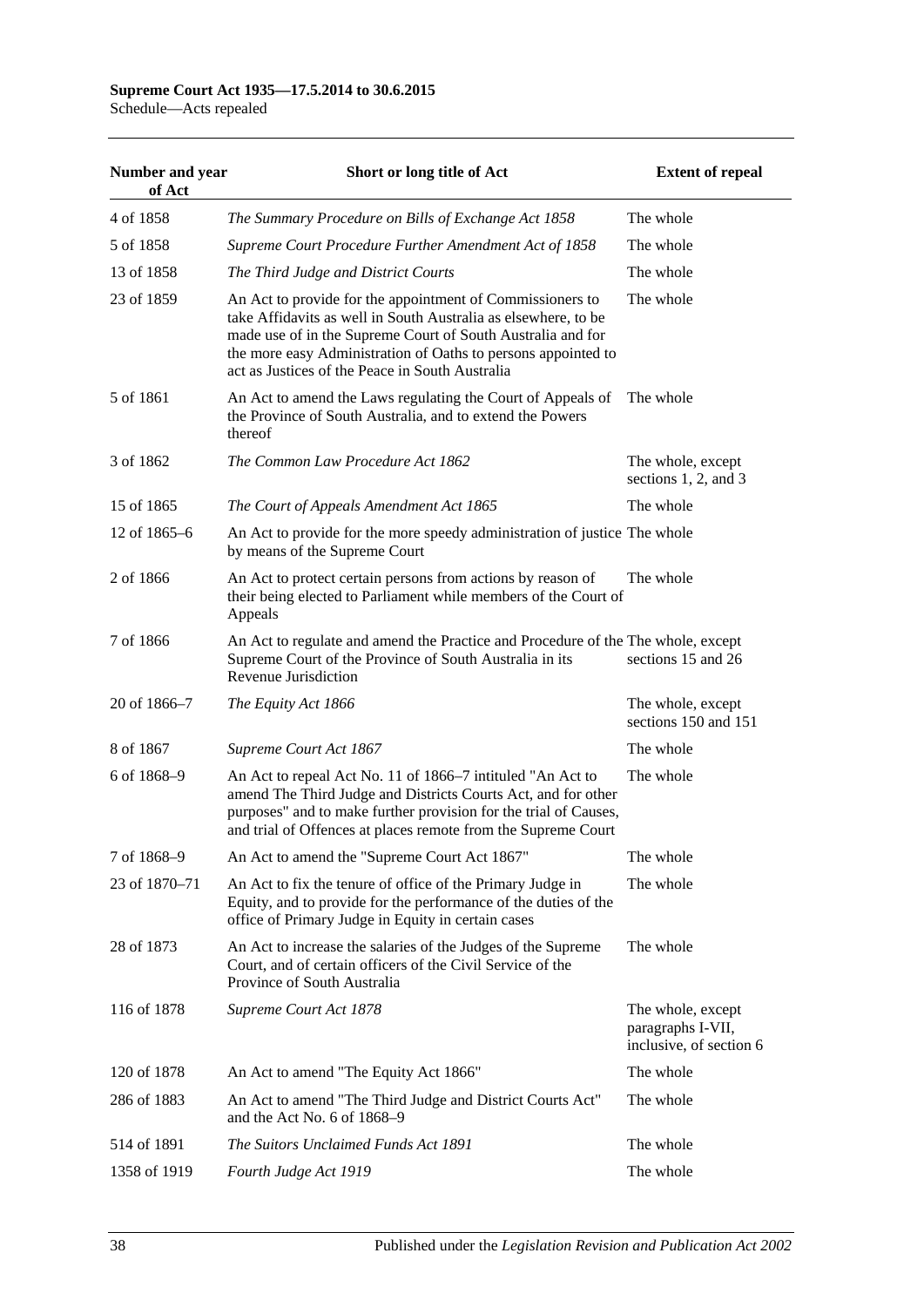#### **17.5.2014 to 30.6.2015—Supreme Court Act 1935** Acts repealed—Schedule

| Number and year<br>of Act | Short or long title of Act                 | <b>Extent of repeal</b> |
|---------------------------|--------------------------------------------|-------------------------|
| 1564 of 1923              | Acts Interpretation Act Amendment Act 1923 | The whole               |
| 1739 of 1926              | Supreme Court Act Amendment Act 1926       | The whole               |
| 1761 of 1926              | Fifth Judge Act 1926                       | The whole               |
| 1864 of 1928              | Supreme Court Act 1928                     | The whole               |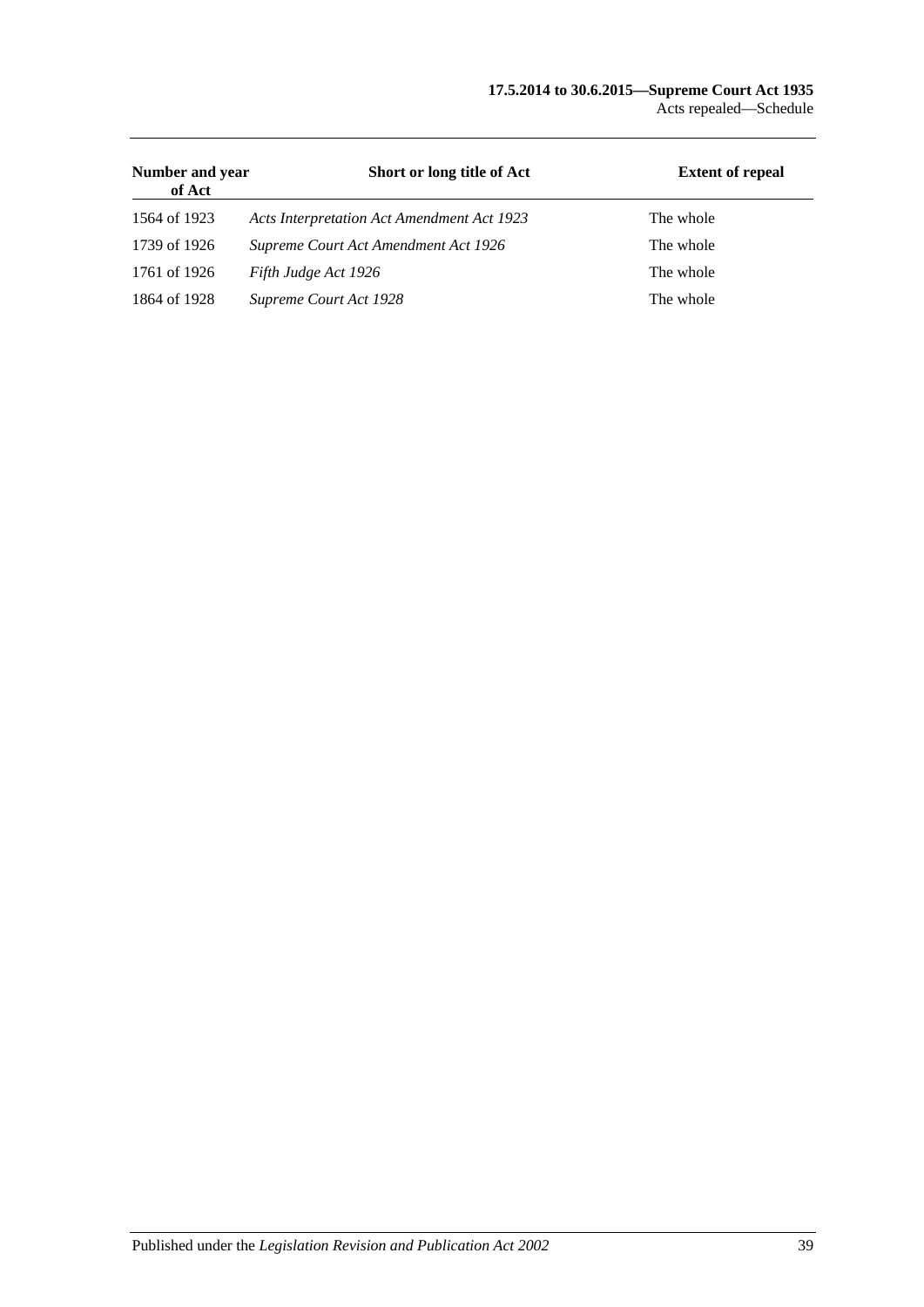# <span id="page-39-0"></span>**Legislative history**

## **Notes**

- Amendments of this version that are uncommenced are not incorporated into the text.
- Please note—References in the legislation to other legislation or instruments or to titles of bodies or offices are not automatically updated as part of the program for the revision and publication of legislation and therefore may be obsolete.
- Earlier versions of this Act (historical versions) are listed at the end of the legislative history.
- For further information relating to the Act and subordinate legislation made under the Act see the Index of South Australian Statutes or www.legislation.sa.gov.au.

# **Principal Act and amendments**

New entries appear in bold.

| Year No |      | Title                                                      | Assent     | Commencement                       |
|---------|------|------------------------------------------------------------|------------|------------------------------------|
| 1935    | 2253 | Supreme Court Act 1935                                     | 21.12.1935 | 1.11.1937 (Gazette 25.3.1937 p646) |
| 1936    | 2293 | <b>Statute Law Revision Act 1936</b>                       | 8.10.1936  | 8.10.1936                          |
| 1944    | 38   | Supreme Court Act Amendment<br>Act 1944                    | 14.12.1944 | 14.12.1944                         |
| 1947    | 33   | Supreme Court Act Amendment<br>Act 1947                    | 4.12.1947  | 4.12.1947                          |
| 1951 6  |      | Supreme Court Act Amendment<br>Act 1951                    | 6.9.1951   | 1.7.1951: s4                       |
| 1952    | 13   | Supreme Court Act Amendment<br>Act 1952                    | 16.10.1952 | 16.10.1952                         |
| 1953    | 45   | Supreme Court Act Amendment<br>Act 1953                    | 17.12.1953 | 17.12.1953                         |
| 1955    | 3    | Statutes Amendment (Public Salaries) 23.6.1955<br>Act 1955 |            | $1.6.1955$ : s $16(2)$             |
| 1955    | 12   | Supreme Court Act Amendment<br>Act 1955                    | 30.9.1955  | 30.9.1955                          |
| 1958    | 41   | Supreme Court Act Amendment<br>Act 1958                    | 27.11.1958 | $1.7.1958$ : s 4                   |
| 1960    | 67   | Supreme Court Act Amendment<br>Act 1960                    | 24.11.1960 | 24.11.1960                         |
| 1960    | 71   | Supreme Court Act Amendment Act<br>$(No. 2)$ 1960          | 1.12.1960  | 1.12.1960                          |
| 1962    | 52   | Supreme Court Act Amendment<br>Act 1962                    | 15.11.1962 | 15.11.1962                         |
| 1963    | 29   | Supreme Court Act Amendment<br>Act 1963                    | 21.11.1963 | 21.11.1963                         |
| 1965    | 9    | Supreme Court Act Amendment<br>Act 1965                    | 23.9.1965  | 23.9.1965                          |
| 1965    | 49   | Supreme Court Act Amendment Act<br>$(No. 2)$ 1965          | 9.12.1965  | 9.12.1965                          |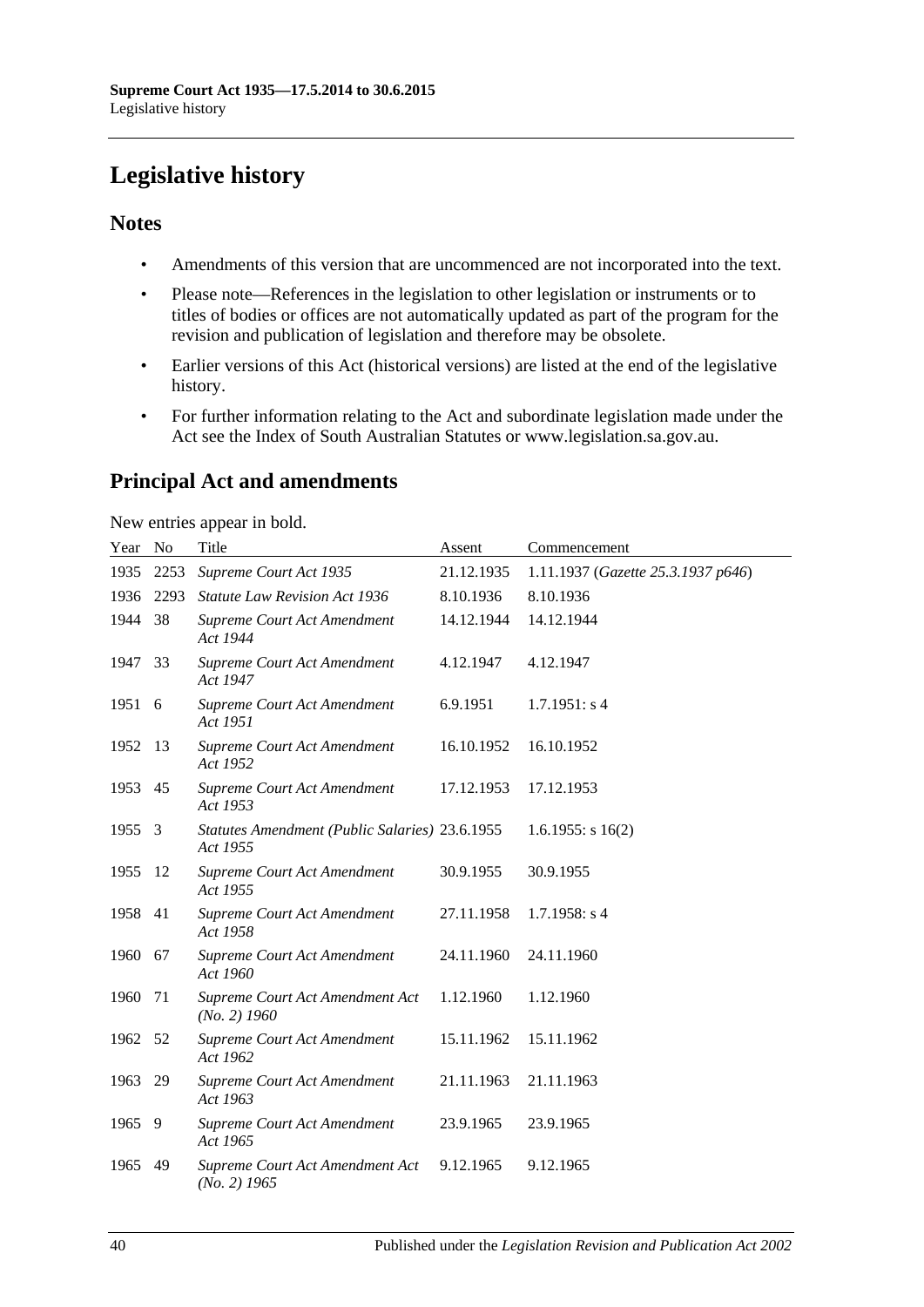| 1966 85 |     | Supreme Court Act Amendment Act<br>$(No. 1)$ 1966                              | 1.12.1966  | 12.1.1967 (Gazette 12.1.1967 p51)     |
|---------|-----|--------------------------------------------------------------------------------|------------|---------------------------------------|
| 1967    | 9   | Supreme Court Act Amendment<br>Act 1967                                        | 30.3.1967  | 30.3.1967                             |
| 1967    | 21  | Supreme Court Act Amendment Act<br>$(No. 2)$ 1967                              | 13.4.1967  | 22.6.1967 (Gazette 22.6.1967 p1850)   |
| 1969    | 10  | Supreme Court Act Amendment<br>Act 1969                                        | 27.2.1969  | 27.2.1969                             |
| 1969    | 22  | Supreme Court Act Amendment Act<br>$(No. 2)$ 1969                              | 26.6.1969  | 26.6.1969                             |
| 1969    | 62  | Supreme Court Act Amendment Act<br>$(No. 3)$ 1969                              | 4.12.1969  | 21.5.1970 (Gazette 21.5.1970 p1842)   |
| 1970    | 14  | Supreme Court Act Amendment<br>Act 1970                                        | 17.9.1970  | 17.9.1970                             |
| 1970    | -16 | Supreme Court Act Amendment Act<br>$(No. 2)$ 1970                              | 17.9.1970  | 17.9.1970                             |
| 1970    | 58  | Supreme Court Act Amendment Act<br>(No. 3) 1970                                | 10.12.1970 | 1.1.1971 (Gazette 10.12.1970 p2646)   |
| 1971    | 30  | Judges' Pensions Act 1971                                                      | 22.4.1971  | 1.5.1971 (Gazette 22.4.1971 p2186)    |
| 1971    | 49  | Supreme Court Act Amendment<br>Act 1971                                        | 26.8.1971  | 26.8.1971                             |
| 1972    | 39  | Statutes Amendment (Judges' Salaries)13.4.1972<br>Act 1972                     |            | 13.4.1972                             |
| 1972    | 40  | Supreme Court Act Amendment<br>Act 1972                                        | 13.4.1972  | 9.11.1972 (Gazette 9.11.1972 p2254)   |
| 1972    | 41  | Crown Proceedings Act 1972                                                     | 20.4.1972  | 14.12.1972 (Gazette 14.12.1972 p2630) |
| 1974    | 8   | Statutes Amendment (Judges' Salaries)21.3.1974<br>Act 1974                     |            | 21.3.1974                             |
| 1974    | 12  | Supreme Court Act Amendment<br>Act 1974                                        | 28.3.1974  | 20.6.1974 (Gazette 20.6.1974 p2450)   |
| 1975    | 18  | Statutes Amendment (Judges' Salaries) 27.3.1975<br>Act 1975                    |            | 27.3.1975                             |
| 1975 24 |     | <b>Statute Law Revision Act 1975</b>                                           | 27.3.1975  | 27.3.1975                             |
| 1978 67 |     | Supreme Court Act Amendment<br>Act 1978                                        | 26.10.1978 | 6.7.1992 (Gazette 2.7.1992 p209)      |
| 1978    | 82  | Sheriff's Act 1978                                                             | 30.11.1978 | 6.7.1992 (Gazette 2.7.1992 p209)      |
| 1980    | 53  | Supreme Court Act Amendment<br>Act 1980                                        | 3.7.1980   | 3.7.1980                              |
| 1981    | 34  | <b>Statutes Amendment (Administration</b><br>of Courts and Tribunals) Act 1981 | 19.3.1981  | 1.7.1981 (Gazette 25.6.1981 p1896)    |
| 1982    | 82  | Supreme Court Act Amendment<br>Act 1982                                        | 16.9.1982  | 16.9.1982                             |
| 1982    | 92  | <b>Judicial Remuneration Act 1982</b>                                          | 14.10.1982 | 28.10.1982 (Gazette 28.10.1982 p1214) |
| 1983    | 2   | Supreme Court Act Amendment<br>Act 1983                                        | 14.4.1983  | 14.4.1983                             |
| 1983    | 73  | Supreme Court Act Amendment Act<br>$(No. 2)$ 1983                              | 3.11.1983  | 3.11.1983                             |
| 1984    | 56  | Statutes Amendment (Oaths and<br>Affirmations) Act 1984                        | 24.5.1984  | 1.7.1984 (Gazette 28.6.1984 p1897)    |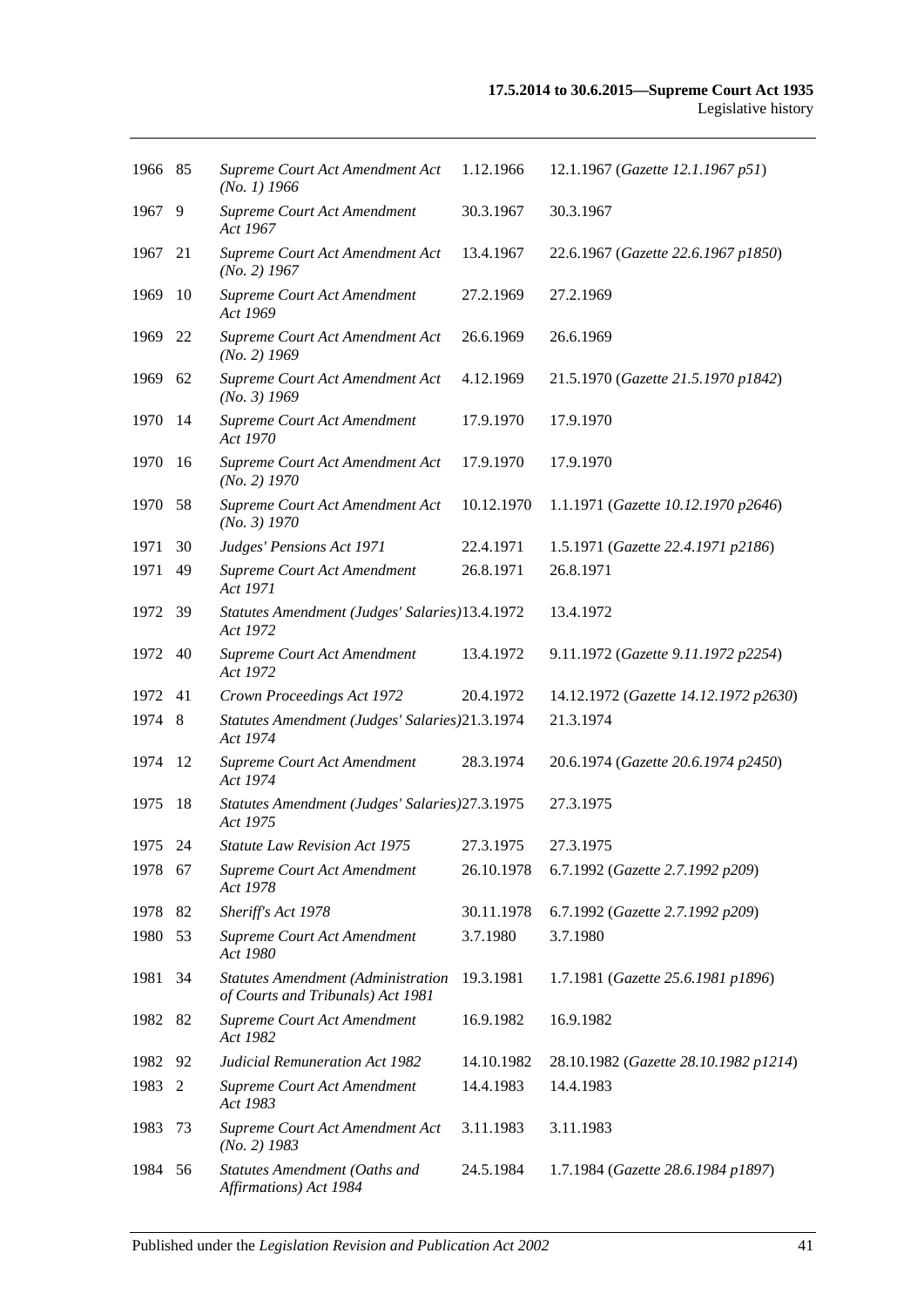#### **Supreme Court Act 1935—17.5.2014 to 30.6.2015** Legislative history

| 1985    | 6   | Statutes Amendment (Bail) Act 1985                                          | 7.3.1985   | 7.7.1985 (Gazette 9.5.1985 p1398)                                                                                                                                                                                                                   |
|---------|-----|-----------------------------------------------------------------------------|------------|-----------------------------------------------------------------------------------------------------------------------------------------------------------------------------------------------------------------------------------------------------|
| 1985    | 59  | <b>Statutes Amendment (Remuneration)</b><br>Act 1985                        | 30.5.1985  | 13.6.1985 (Gazette 13.6.1985 p2132)                                                                                                                                                                                                                 |
| 1985    | 70  | <b>Statutes Amendment (Courts)</b><br>Act 1985                              | 6.6.1985   | 1.8.1985 (Gazette 11.7.1985 p92)                                                                                                                                                                                                                    |
| 1986    | 102 | <b>Commercial Arbitration Act 1986</b>                                      | 18.12.1986 | 9.7.1987 (Gazette 9.7.1987 p57)                                                                                                                                                                                                                     |
| 1987    | 80  | Supreme Court Act Amendment<br>Act 1987                                     | 19.11.1987 | 19.11.1987                                                                                                                                                                                                                                          |
| 1988    | 95  | Judicial Administration (Auxiliary<br>Appointments and Powers) Act 1988     | 15.12.1988 | 15.12.1988                                                                                                                                                                                                                                          |
| 1991    | 33  | <b>Statutes Amendment</b><br>(Attorney-General's Portfolio)<br>Act 1991     | 24.4.1991  | 6.6.1991 (Gazette 6.6.1991 p1776)                                                                                                                                                                                                                   |
| 1991    | 49  | <b>Director of Public Prosecutions</b><br>Act 1991                          | 21.11.1991 | 6.7.1992 (Gazette 25.6.1992 p1869)                                                                                                                                                                                                                  |
| 1991    | 69  | <b>Statutes Repeal and Amendment</b><br>(Courts) Act 1991                   | 12.12.1991 | 6.7.1992 (Gazette 2.7.1992 p209)                                                                                                                                                                                                                    |
| 1993    | 62  | <b>Statutes Amendment (Courts)</b><br>Act 1993                              | 27.5.1993  | Pt 2 (s 5)-1.7.1993 (Gazette 24.6.1993<br>p2047); Pt 2 (s 4)-28.10.1993 (Gazette<br>27.10.1993 p1892)                                                                                                                                               |
| 1993    | 75  | Statutes Amendment (Abolition of<br>Compulsory Retirement) Act 1993         | 21.10.1993 | $1.1.1994$ : s 2                                                                                                                                                                                                                                    |
| 1994    | 21  | <b>Statutes Amendment</b><br>(Attorney-General's Portfolio)<br>Act 1994     | 26.5.1994  | 7.7.1994 (Gazette 7.7.1994 p4)                                                                                                                                                                                                                      |
| 1994    | 43  | <b>Statutes Amendment (Courts)</b><br>Act 1994                              | 2.6.1994   | 9.6.1994 (Gazette 9.6.1994 p1669)                                                                                                                                                                                                                   |
| 1995    | 65  | <b>Statutes Amendment (Recording of</b><br>Interviews) Act 1995             | 10.8.1995  | Sch (cll 2-4)-21.12.1995 (Gazette<br>21.12.1995 p1760)                                                                                                                                                                                              |
| 1995    | 84  | <b>Statutes Amendment (Courts)</b><br>Act 1995                              | 30.11.1995 | 21.12.1995 (Gazette 21.12.1995 p1759)                                                                                                                                                                                                               |
| 1995    | 85  | <b>Statutes Amendment (Courts</b><br>Administration Staff) Act 1995         | 30.11.1995 | 14.12.1995 (Gazette 14.12.1995 p1641)                                                                                                                                                                                                               |
| 1996 46 |     | <b>Statutes Amendment (Mediation,</b><br>Arbitration and Referral) Act 1996 | 27.6.1996  | 30.9.1996 (Gazette 29.8.1996 p808)                                                                                                                                                                                                                  |
| 1996    | 67  | <b>Statutes Amendment</b><br>(Attorney-General's Portfolio)<br>Act 1996     | 15.8.1996  | Pt 17 (ss 34–36)–17.10.1996 (Gazette<br>17.10.1996 p1361)                                                                                                                                                                                           |
| 1999    | 6   | Supreme Court (Rules of Court)<br>Amendment Act 1999                        | 11.3.1999  | 23.4.1999 (Gazette 22.4.1999 p2171)                                                                                                                                                                                                                 |
| 1999    | 33  | <b>Financial Sector Reform (South</b><br>Australia) Act 1999                | 17.6.1999  | Sch (item $57$ )—1.7.1999 being the date<br>specified under s 3(16) of the Financial<br>Sector Reform (Amendments and<br>Transitional Provisions) Act (No. 1) 1999<br>of the Commonwealth as the transfer date<br>for the purposes of that Act: s 2 |
| 1999    | 66  | <b>Statutes Amendment (Magistrates</b><br>Court Appeals) Act 1999           | 18.11.1999 | Pt 3 (s 6)-3.1.2000 (Gazette 9.12.1999<br>p3114)                                                                                                                                                                                                    |
| 2001    | 69  | <b>Statutes Amendment (Courts and</b><br>Judicial Administration) Act 2001  | 6.12.2001  | Pt 14 (s 32)-13.1.2002 (Gazette<br>$10.1.2002\ p4)$                                                                                                                                                                                                 |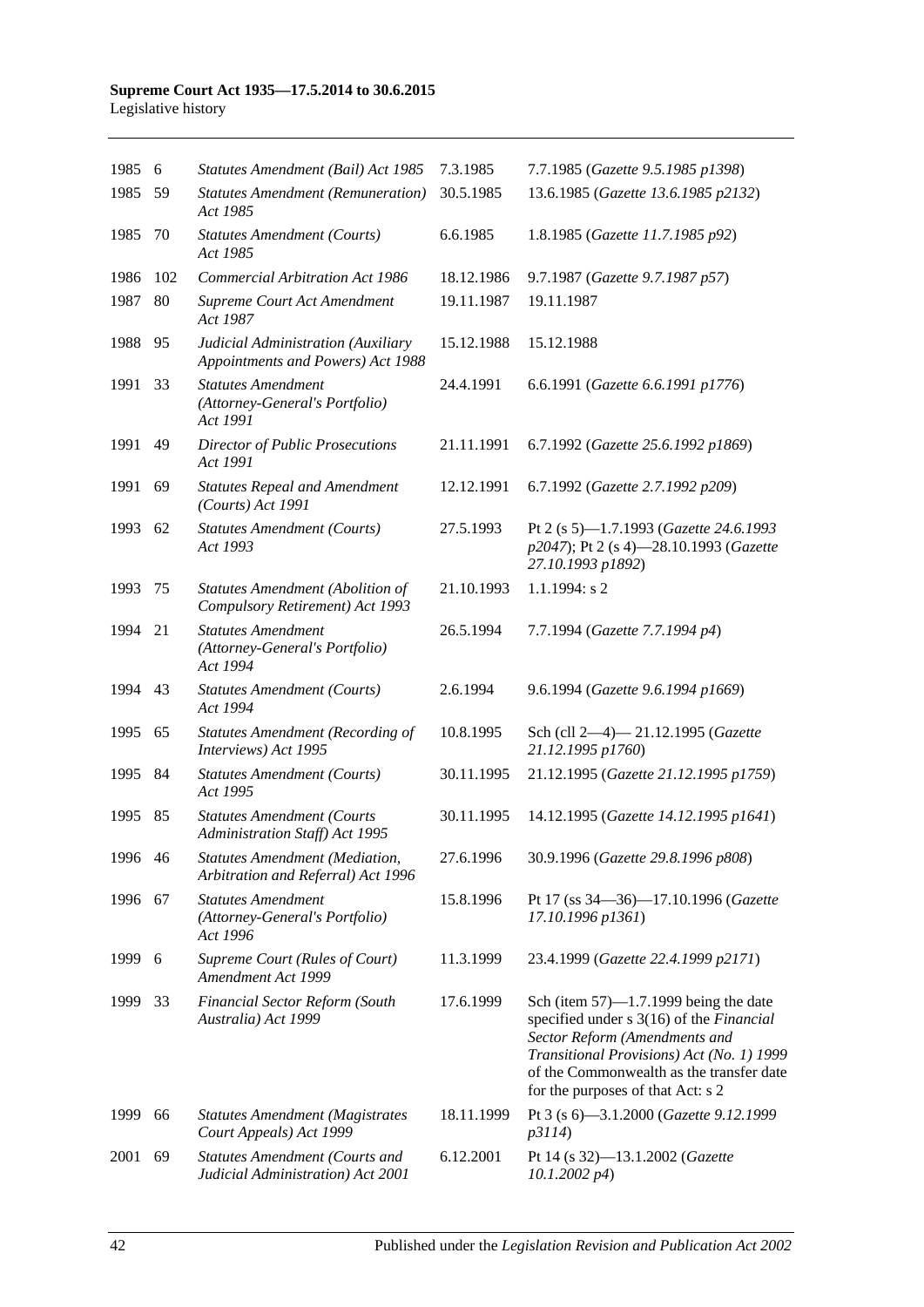| 2002    | -16 | <b>Statutes Amendment (Structured)</b><br>Settlements) Act 2002                                   | 5.9.2002   | Pt 4 (s 6)-1.12.2002 (Gazette 7.11.2002<br><i>p4043</i> )                                      |
|---------|-----|---------------------------------------------------------------------------------------------------|------------|------------------------------------------------------------------------------------------------|
| 2003    | 44  | <b>Statute Law Revision Act 2003</b>                                                              | 23.10.2003 | Sch 1-24.11.2003 (Gazette 13.11.2003)<br>p4048)                                                |
| 2004    | 23  | Statutes Amendment (Courts) Act<br>2004                                                           | 8.7.2004   | Pt 9 (s 27)-1.9.2004 (Gazette 26.8.2004<br>p3402)                                              |
| 2005 49 |     | <b>Statutes Amendment (Intervention</b><br><b>Programs and Sentencing Procedures)</b><br>Act 2005 | 27.10.2005 | Pt 6 (s 14)-19.12.2005 (Gazette<br>15.12.2005 p4326)                                           |
| 2006    | 17  | <b>Statutes Amendment (New Rules of</b><br>Civil Procedure) Act 2006                              | 6.7.2006   | Pt 2 (ss $4-15$ ) $-4.9.2006$ ( <i>Gazette</i><br>17.8.2006 p2831)                             |
| 2006 43 |     | <b>Statutes Amendment (Domestic</b><br>Partners) Act 2006                                         | 14.12.2006 | Pt 86 (s 212)-1.6.2007 (Gazette<br>26.4.2007 p1352)                                            |
| 2008    | 7   | Statutes Amendment (Evidence and<br>Procedure) Act 2008                                           | 17.4.2008  | Pt 7 (ss 27 & 28)-23.11.2008 (Gazette<br>20.11.2008 p5171)                                     |
| 2009    | 85  | Intervention Orders (Prevention of<br>Abuse) Act 2009                                             | 10.12.2009 | Sch 1 (cl 34)-9.12.2011 (Gazette<br>20.10.2011 p4269)                                          |
| 2012    | 17  | <b>Statutes Amendment</b><br>(Attorney-General's Portfolio)<br>Act 2012                           | 24.5.2012  | Pt 12 (s 24)-5.8.2012 (Gazette 2.8.2012<br>p3302)                                              |
| 2013    | 9   | Statutes Amendment (Appeals) Act<br>2013                                                          | 28.3.2013  | Pt 4 (ss $13 \& 14$ ) & Sch 1-5.5.2013<br>(Gazette 26.4.2013 p1185)                            |
| 2013    | -11 | <b>Statutes Amendment</b><br>(Attorney-General's Portfolio) Act<br>2013                           | 18.4.2013  | Pt 13 (s 28)-18.4.2013 (Gazette<br>18.4.2013 p1155); s 29-9.6.2013<br>(Gazette 6.6.2013 p2498) |
| 2013 47 |     | <b>Statutes Amendment</b><br>(Attorney-General's Portfolio No 2)<br>Act 2013                      | 24.10.2013 | Pt 8 (ss 11-13)-17.5.2014 (Gazette<br>$8.5.2014$ p $1630$ )                                    |
| 2014    | 16  | Return to Work Act 2014                                                                           | 6.11.2014  | Sch 9 (cl 7)-1.7.2015 (Gazette<br>4.12.2014 p6610)                                             |

# **Provisions amended since 3 February 1976**

• Legislative history prior to 3 February 1976 appears in marginal notes and footnotes included in the consolidation of this Act contained in Volume 10 of The Public General Acts of South Australia 1837-1975 at page 718.

New entries appear in bold.

Entries that relate to provisions that have been deleted appear in italics.

| Provision         | How varied                                                            | Commencement |
|-------------------|-----------------------------------------------------------------------|--------------|
| PtA1              | heading inserted by $44/2003$ s 3(1) (Sch 1)                          | 24.11.2003   |
| s 1               | amended by $44/2003$ s 3(1) (Sch 1)                                   | 24.11.2003   |
| s <sub>2</sub>    | amended by $34/1981$ s 5                                              | 1.7.1981     |
|                   | omitted under Legislation Revision and<br><b>Publication Act 2002</b> | 24.11.2003   |
| s <sub>5</sub>    |                                                                       |              |
| s 5(1)            | s 5 redesignated as s $5(1)$ by $34/1981$ s $6(e)$                    | 1.7.1981     |
|                   | evidentiary material inserted by 84/1995 s 19                         | 21.12.1995   |
| <b>Full Court</b> | amended by $9/2013$ s 13                                              | 5.5.2013     |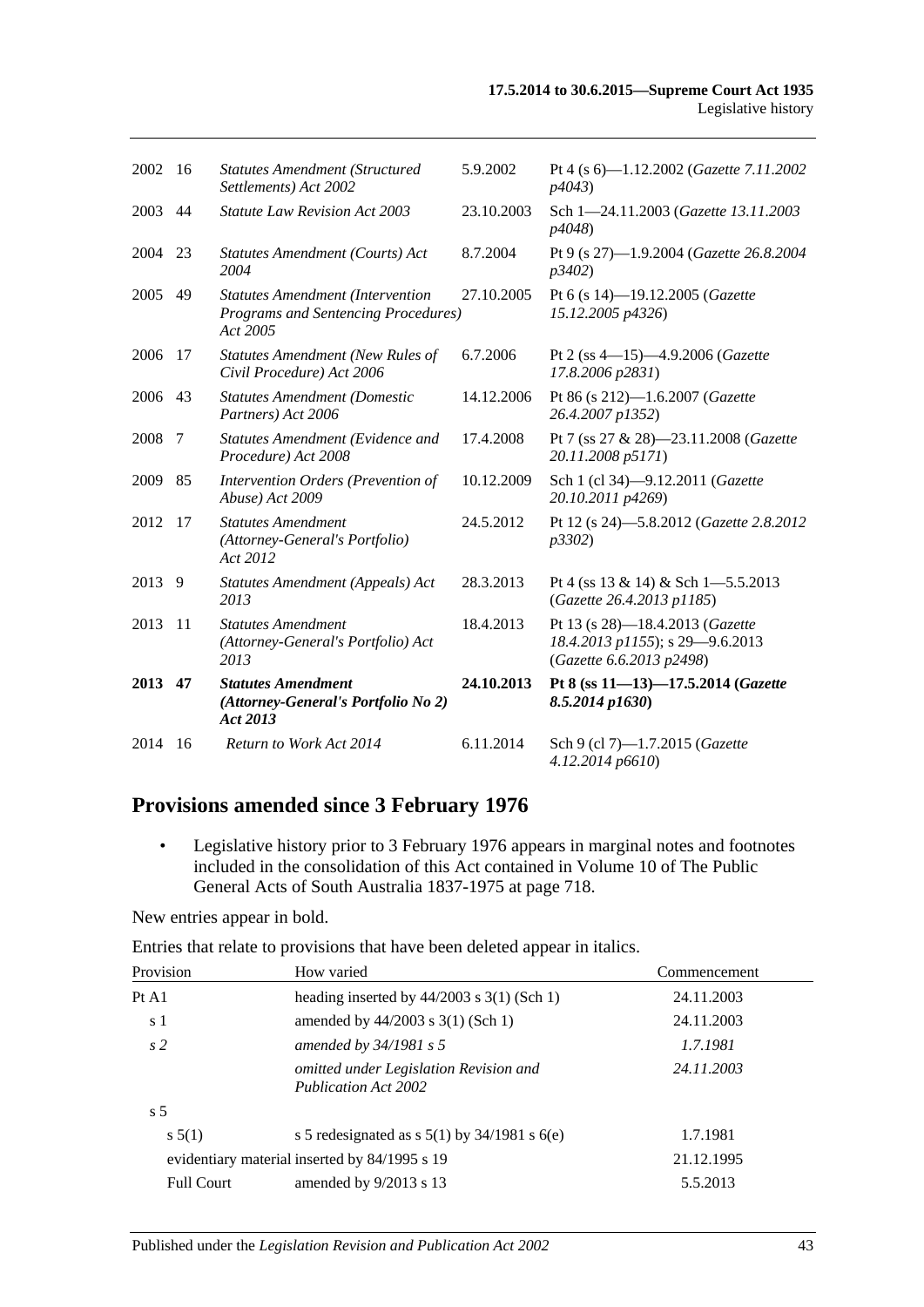|                            | amended by 47/2013 s 11                               | 17.5.2014  |
|----------------------------|-------------------------------------------------------|------------|
| jurisdiction               | substituted by $34/1981$ s $6(a)$                     | 1.7.1981   |
| master                     | substituted by $34/1981$ s $6(b)$                     | 1.7.1981   |
| petitioner                 | deleted by $17/2006 s 4(1)$                           | 4.9.2006   |
| plaintiff                  | substituted by $17/2006$ s $4(2)$                     | 4.9.2006   |
| pleading                   | amended by 17/2006 s 4(3)                             | 4.9.2006   |
| registrar                  | inserted by $34/1981$ s $6(c)$                        | 1.7.1981   |
| suitors' funds             | substituted by 34/1981 s 6(d)                         | 1.7.1981   |
| $s\ 5(2)$                  | inserted by $34/1981$ s $6(e)$                        | 1.7.1981   |
| Pt1                        |                                                       |            |
| s 7                        | substituted by 34/1981 s 7                            | 1.7.1981   |
| $s \, 7(4)$                | inserted by $69/1991$ s $9(a)$                        | 6.7.1992   |
| s <sub>8</sub>             |                                                       |            |
| s(3)                       | inserted by 34/1981 s 8                               | 1.7.1981   |
| s 8(4)                     | inserted by 95/1988 Sch 1                             | 15.12.1988 |
| s 9                        | substituted by 34/1981 s 9                            | 1.7.1981   |
| s <sub>9A</sub>            | inserted by 67/1996 s 34                              | 17.10.1996 |
| s 10                       | substituted by 11/2013 s 28                           | 18.4.2013  |
| s 11                       | substituted by 34/1981 s 10                           | 1.7.1981   |
| s 11(1)                    | substituted by $70/1985$ s $3(a)$                     | 1.8.1985   |
| s 11(1a)                   | inserted by $70/1985$ s $3(a)$                        | 1.8.1985   |
|                            | substituted by 95/1988 Sch 1                          | 15.12.1988 |
| s 11(1b)                   | inserted by 95/1988 Sch 1                             | 15.12.1988 |
| $s$ $11(4)$                | deleted by $70/1985 s 3(b)$                           | 1.8.1985   |
| s 11(6)                    | inserted by $70/1985$ s $3(c)$                        | 1.8.1985   |
| s 12                       | substituted by 34/1981 s 11                           | 1.7.1981   |
|                            | substituted by $92/1982$ s 3(1)                       | 28.10.1982 |
|                            | amended by 59/1985 s 21                               | 13.6.1985  |
|                            | substituted by 95/1988 Sch 1                          | 15.12.1988 |
| s 13A                      | amended by 53/1980 s 2                                | 3.7.1980   |
|                            | substituted by 34/1981 s 12                           | 1.7.1981   |
| s 13B                      | inserted by 34/1981 s 12                              | 1.7.1981   |
|                            | deleted by 75/1993 s 27                               | 1.1.1994   |
|                            | inserted by 43/1994 s 22                              | 9.6.1994   |
| Heading preceding<br>s 13H | deleted by $44/2003$ s $3(1)$ (Sch 1)                 | 24.11.2003 |
| s 13H                      |                                                       |            |
| s 13H(1)                   | amended by $82/1982$ s $2(a)$                         | 16.9.1982  |
| s 13H(2)                   | amended by 82/1982 s 2(b), (c)                        | 16.9.1982  |
| s 13H(3)                   | amended by $82/1982$ s $2(a)$                         | 16.9.1982  |
| s 13H(4)                   | amended by $82/1982$ s $2(a)$                         | 16.9.1982  |
| $s$ 13H $(4a)$             | s 13H(4) second sentence amended by 82/1982<br>s(2(a) | 16.9.1982  |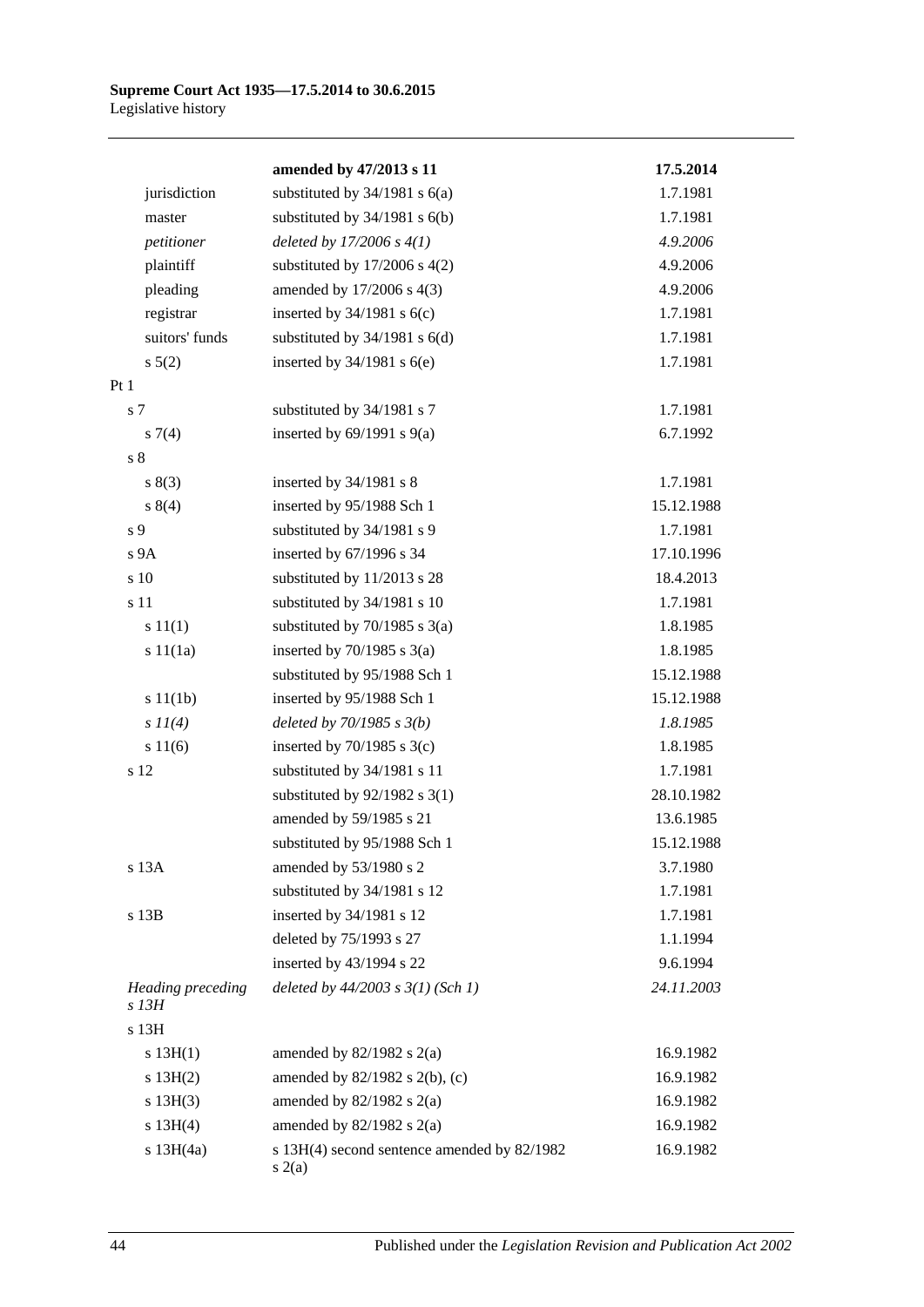|                                    | s 13H(4) second sentence redesignated as<br>s 13H(4a) by 44/2003 s 3(1) (Sch 1)                    | 24.11.2003 |
|------------------------------------|----------------------------------------------------------------------------------------------------|------------|
| s 13H(4b)                          | s 13H(4) third sentence amended and<br>redesignated as $s$ 13H(4b) by 44/2003 $s$ 3(1)<br>(Sch 1)  | 24.11.2003 |
| s 13H(4c)                          | s 13H(4) fourth sentence amended and<br>redesignated as $s$ 13H(4c) by 44/2003 $s$ 3(1)<br>(Sch 1) | 24.11.2003 |
| domestic partner                   | inserted by $43/2006$ s $212(1)$                                                                   | 1.6.2007   |
| members of the<br>family           | amended by 43/2006 s 212(2)                                                                        | 1.6.2007   |
| spouse                             | inserted by 43/2006 s 213(3)                                                                       | 1.6.2007   |
| s 13H(5)                           | amended by $82/1982$ s $2(a)$                                                                      | 16.9.1982  |
| $s$ 13H $(6)$                      | inserted by $82/1982$ s $2(d)$                                                                     | 16.9.1982  |
| s <sub>14</sub><br>s <sub>15</sub> | amended by 34/1981 s 13                                                                            | 1.7.1981   |
| s 15(1)                            | amended by 34/1981 s 14                                                                            | 1.7.1981   |
| Pt 2                               |                                                                                                    |            |
| Pt 2 Div 1                         | heading substituted by $44/2003$ s 3(1) (Sch 1)                                                    | 24.11.2003 |
| Pt $2$ Div $2$                     | heading substituted by $44/2003$ s $3(1)$ (Sch 1)                                                  | 24.11.2003 |
| s 21                               | amended by 17/2006 s 5                                                                             | 4.9.2006   |
| s <sub>22</sub>                    | amended by 17/2006 s 6                                                                             | 4.9.2006   |
| s <sub>23</sub>                    |                                                                                                    |            |
| s 23(1)                            | amended by 17/2006 s 7                                                                             | 4.9.2006   |
| Pt $2$ Div $3$                     | heading substituted by $44/2003$ s 3(1) (Sch 1)                                                    | 24.11.2003 |
| s30BA                              | inserted by 16/2002 s 6                                                                            | 1.12.2002  |
| $\rm s$ 30C                        |                                                                                                    |            |
| $s \, 30C(2)$                      | substituted by 62/1993 s 4                                                                         | 28.10.1993 |
| s <sub>33</sub>                    | deleted by 67/1978 s 3                                                                             | 6.7.1992   |
| s <sub>35</sub>                    | deleted by $69/1991$ s $9(b)$                                                                      | 6.7.1992   |
|                                    | inserted by 43/1994 s 23                                                                           | 9.6.1994   |
| s <sub>37</sub>                    | deleted by 56/1984 s 8                                                                             | 1.7.1984   |
| s 39                               | substituted by 80/1987 s 2                                                                         | 9.11.1987  |
| $s \, 39(1)$                       | amended by 84/1995 s 20                                                                            | 21.12.1995 |
|                                    | amended by 17/2006 s 8                                                                             | 4.9.2006   |
| $s \, 39(2)$                       | amended by 23/2004 s 27(1)                                                                         | 1.9.2004   |
| $s \, 39(6)$                       | substituted by 23/2004 s 27(2)                                                                     | 1.9.2004   |
| s 40                               |                                                                                                    |            |
| $s\ 40(2)$                         | inserted by $69/1991$ s $9(c)$                                                                     | 6.7.1992   |
| $Pt\,3$                            |                                                                                                    |            |
| ss 45 and 46                       | substituted by 67/1996 s 35                                                                        | 17.10.1996 |
| ss 46A and 46B                     | inserted by 67/1996 s 35                                                                           | 17.10.1996 |
| s 47                               | amended by 34/1981 s 15                                                                            | 1.7.1981   |
| s 48                               | amended by 34/1981 s 16                                                                            | 1.7.1981   |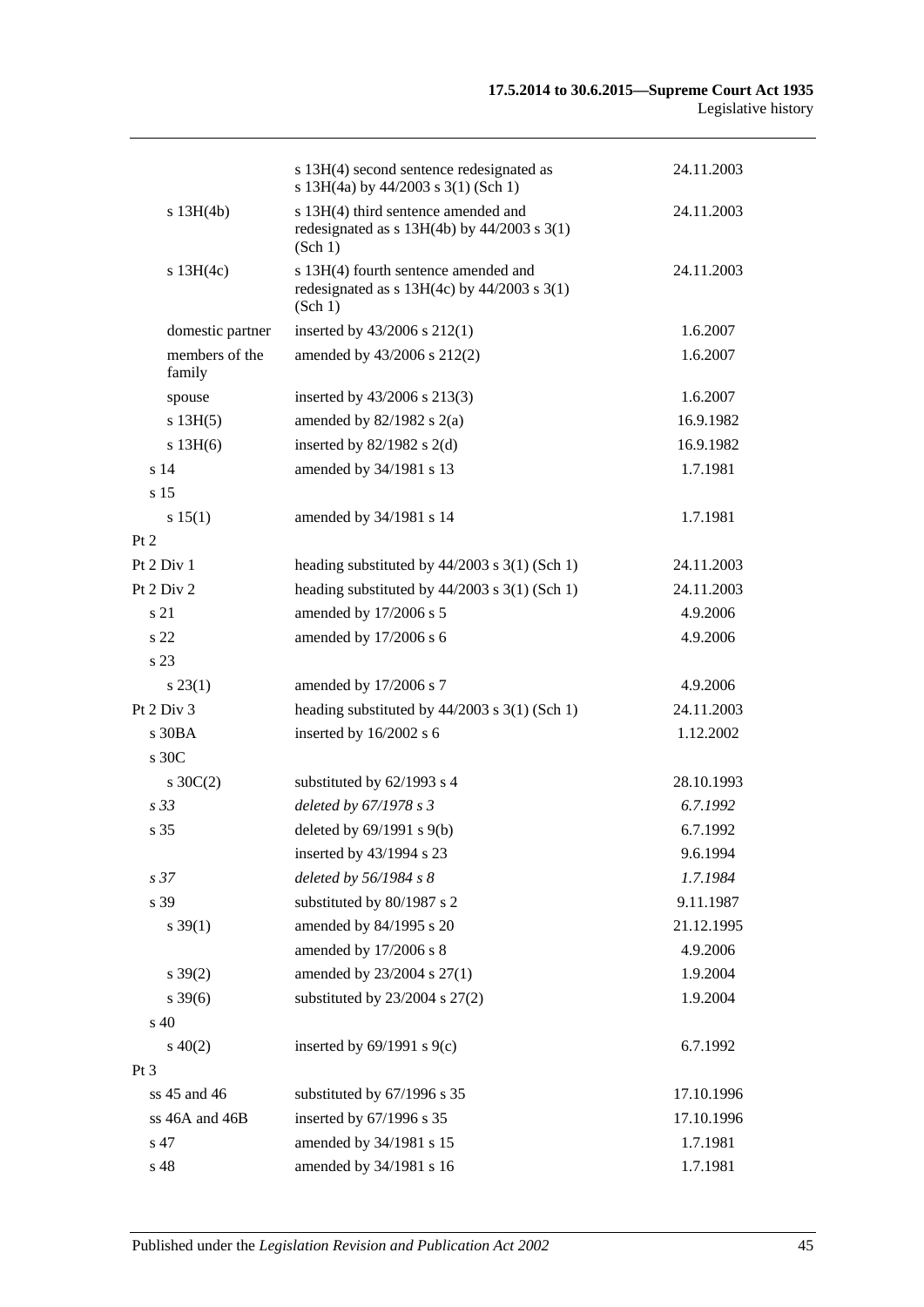#### **Supreme Court Act 1935—17.5.2014 to 30.6.2015** Legislative history

|                                           | amended and redesignated as subsections,<br>paragraphs and subparagraphs by $44/2003$ s $3(1)$<br>(Sch 1)                | 24.11.2003 |
|-------------------------------------------|--------------------------------------------------------------------------------------------------------------------------|------------|
| $s\,48(2)$                                | amended by 17/2006 s 9(1), (2)                                                                                           | 4.9.2006   |
| $s\ 48(3)$ and (4)                        | inserted by 9/2013 s 14                                                                                                  | 5.5.2013   |
| s 49                                      |                                                                                                                          |            |
| $s\,49(1)$                                | substituted by 17/2006 s 10                                                                                              | 4.9.2006   |
| s 50 before<br>substitution by<br>17/2006 |                                                                                                                          |            |
| $s\,50(1)$                                | s 50 redesignated as $s$ 50(1) by 34/1981 s 17                                                                           | 1.7.1981   |
|                                           | contents commencing "Provided that" amended<br>by 66/1999 s 6                                                            | 3.1.2000   |
| $s\,50(1a)$                               | $s$ 50(1) contents commencing "Provided that"<br>amended and redesignated as $s$ 50(1a) by<br>$44/2003$ s $3(1)$ (Sch 1) | 24.11.2003 |
| $s\,50(2)$                                | inserted by 34/1981 s 17                                                                                                 | 1.7.1981   |
| s <sub>50</sub>                           | substituted by 17/2006 s 11                                                                                              | 4.9.2006   |
| s <sub>51</sub>                           | deleted by 17/2006 s 12                                                                                                  | 4.9.2006   |
| Heading preceding<br>s <sub>52</sub>      | deleted by 67/1996 s 36                                                                                                  | 17.10.1996 |
| $ss 52 - 53A$                             | deleted by 67/1996 s 36                                                                                                  | 17.10.1996 |
| s <sub>54</sub>                           | amended by $6/1985$ s $8(a)$                                                                                             | 7.7.1985   |
|                                           | deleted by 67/1996 s 36                                                                                                  | 17.10.1996 |
| $ss 55 - 57$                              | deleted by 67/1996 s 36                                                                                                  | 17.10.1996 |
| s 59                                      | amended by $6/1985$ s $8(b)$ , (c)                                                                                       | 7.7.1985   |
|                                           | deleted by 67/1996 s 36                                                                                                  | 17.10.1996 |
| $\sqrt{s}$ 60                             | deleted by 67/1996 s 36                                                                                                  | 17.10.1996 |
| $s \, \delta l$                           | deleted by $6/1985$ s $8(d)$                                                                                             | 7.7.1985   |
| $s\,62$                                   | deleted by 67/1996 s 36                                                                                                  | 17.10.1996 |
| Pt 3A                                     |                                                                                                                          |            |
| s 62E                                     |                                                                                                                          |            |
| $s$ 62E(1)                                | amended by 17/2006 s 13                                                                                                  | 4.9.2006   |
| $s$ 62H                                   |                                                                                                                          |            |
| s $62H(3)$ and $(3a)$                     | substituted by 34/1981 s 18                                                                                              | 1.7.1981   |
| $s$ 62H(3b)                               | inserted by 34/1981 s 18                                                                                                 | 1.7.1981   |
| $s$ 62H $(5)$                             | substituted by 21/1994 s 29                                                                                              | 7.7.1994   |
| s 62H(6)                                  | deleted by 21/1994 s 29                                                                                                  | 7.7.1994   |
| Pt 4                                      |                                                                                                                          |            |
| <b>Heading</b> preceding<br>$s\,65$       | substituted by 46/1996 s 10                                                                                              | 30.9.1996  |
|                                           | deleted by $44/2003$ s $3(1)$ (Sch 1)                                                                                    | 24.11.2003 |
| s 65                                      | substituted by 46/1996 s 10                                                                                              | 30.9.1996  |
| s 65(1)                                   | amended by 17/2012 s 24                                                                                                  | 5.8.2012   |
| s 66 and 67                               | substituted by 46/1996 s 10                                                                                              | 30.9.1996  |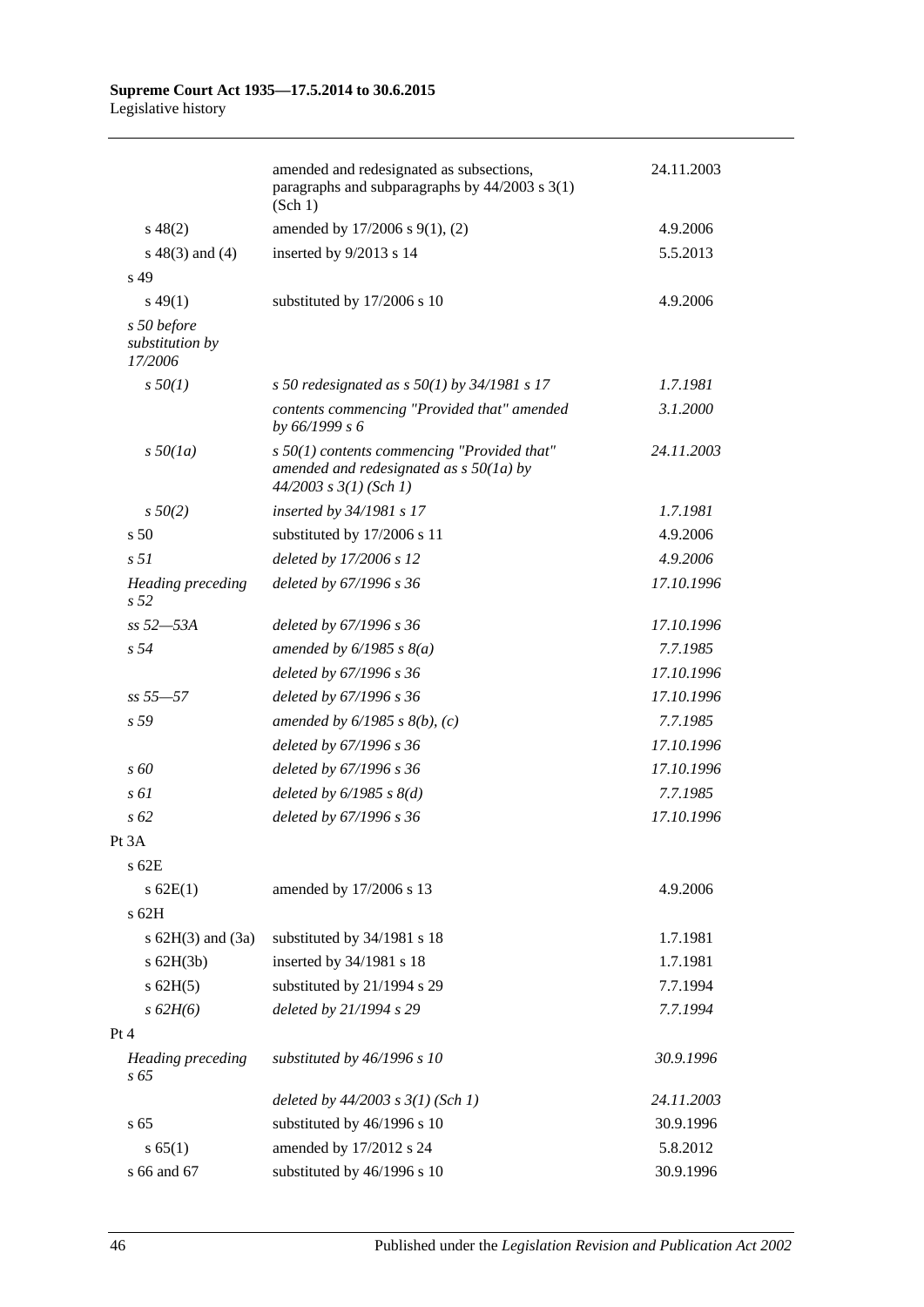| s 68                                        | substituted by $102/1986$ s $3(1)$ (Sch)        | 9.7.1987   |
|---------------------------------------------|-------------------------------------------------|------------|
|                                             | deleted by 46/1996 s 10                         | 30.9.1996  |
| ss 69 and 70                                | deleted by 46/1996 s 10                         | 30.9.1996  |
| <b>Heading</b> preceding<br>s <sub>71</sub> | deleted by $44/2003$ s $3(1)$ (Sch 1)           | 24.11.2003 |
| Heading preceding<br>s 72                   | deleted by $44/2003$ s $3(1)$ (Sch 1)           | 24.11.2003 |
| s 72                                        |                                                 |            |
| $s \, 72(1)$                                | amended by 34/1981 s 19                         | 1.7.1981   |
|                                             | amended by 2/1983 s 2                           | 14.4.1983  |
|                                             | amended by $69/1991$ s $9(d)$                   | 6.7.1992   |
|                                             | amended by 46/1996 s 11                         | 30.9.1996  |
|                                             | amended by 6/1999 s 3                           | 23.4.1999  |
|                                             | amended by 44/2003 s 3(1) (Sch 1)               | 24.11.2003 |
|                                             | amended by 17/2006 s 14                         | 4.9.2006   |
|                                             | amended by 47/2013 s 12(1), (2)                 | 17.5.2014  |
| $s\ 72(4)$                                  | substituted by 21/1994 s 30                     | 7.7.1994   |
| Pt 6                                        | heading substituted by 34/1981 s 20             | 1.7.1981   |
| <b>Heading</b> preceding<br>s 82            | substituted by 34/1981 s 21                     | 1.7.1981   |
|                                             | deleted by $44/2003$ s $3(1)$ (Sch 1)           | 24.11.2003 |
| Pt 6 Div 1                                  | heading inserted by $44/2003$ s 3(1) (Sch 1)    | 24.11.2003 |
| s 82                                        | substituted by 34/1981 s 21                     | 1.7.1981   |
| s 82(2)                                     | amended by $69/1991$ s $9(e)$                   | 6.7.1992   |
| s 82(3)                                     | substituted by 84/1995 s 21                     | 21.12.1995 |
| s 82(3a)                                    | inserted by 84/1995 s 21                        | 21.12.1995 |
| s83                                         | deleted by 34/1981 s 21                         | 1.7.1981   |
| <b>Heading</b> preceding<br>s84             | deleted by $82/1978 s 3(1)$                     | 6.7.1992   |
| s 84                                        | amended by 34/1981 s 22                         | 1.7.1981   |
|                                             | deleted by $82/1978 s 3(1)$                     | 6.7.1992   |
| $ss 85 - 105$                               | deleted by $82/1978 s 3(1)$                     | 6.7.1992   |
| Pt 6 Div 2                                  | heading substituted by 44/2003 s 3(1) (Sch 1)   | 24.11.2003 |
| s 106                                       | amended by 34/1981 s 23                         | 1.7.1981   |
|                                             | substituted by 85/1995 s 15                     | 14.12.1995 |
| Pt 6 Div 3                                  | heading substituted by $44/2003$ s 3(1) (Sch 1) | 24.11.2003 |
| s 109                                       | amended by 34/1981 s 24                         | 1.7.1981   |
|                                             | substituted by 85/1995 s 16                     | 14.12.1995 |
| s 110A                                      |                                                 |            |
| s 110A(1)                                   | inserted by $69/1991$ s $9(f)$                  | 6.7.1992   |
|                                             | amended by 85/1995 s 17(a)                      | 14.12.1995 |
|                                             | (c) deleted by $85/1995$ s $17(a)$              | 14.12.1995 |
| s 110A(2)                                   | substituted by $85/1995$ s 17(b)                | 14.12.1995 |
| s 110B                                      | inserted by $69/1991$ s $9(f)$                  | 6.7.1992   |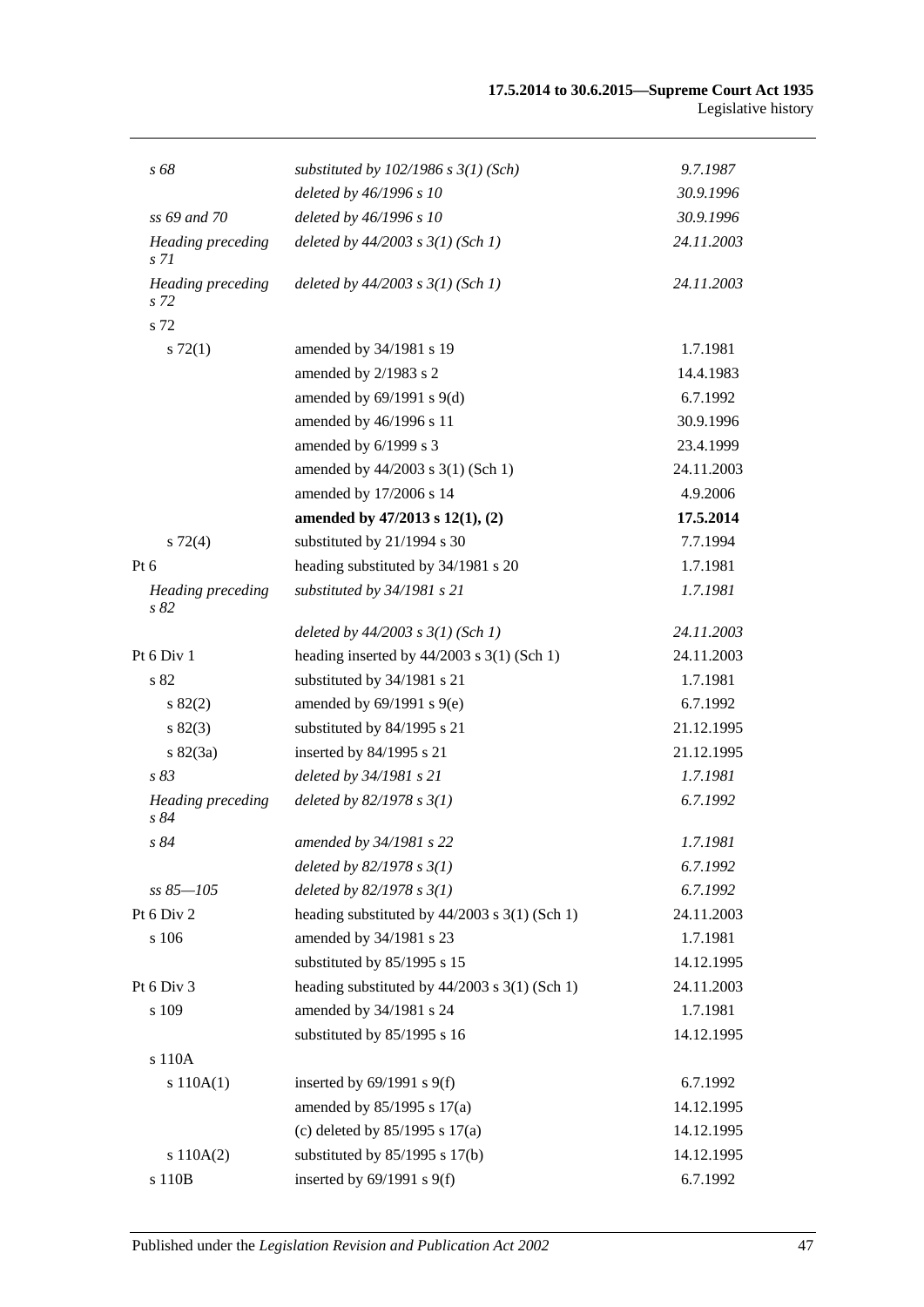#### **Supreme Court Act 1935—17.5.2014 to 30.6.2015** Legislative history

#### Pt 7

| s 114                      |                                       |            |
|----------------------------|---------------------------------------|------------|
| s 114(2)                   | amended by $69/1991$ s $9(g)$         | 6.7.1992   |
|                            | amended by 47/2013 s 13(1), (2)       | 17.5.2014  |
| ss 115 and 116             | deleted by 67/1978 s 4                | 6.7.1992   |
| s 117                      |                                       |            |
| s 117(1)                   | amended by 17/2006 s 15               | 4.9.2006   |
| s 118                      | deleted by 56/1984 s 8                | 1.7.1984   |
|                            | inserted by 84/1995 s 22              | 21.12.1995 |
| s 118A                     | deleted 49/1991 Sch 2                 | 6.7.1992   |
|                            | inserted by 84/1995 s 22              | 21.12.1995 |
| Heading preceding<br>s 119 | deleted by $44/2003$ s $3(1)$ (Sch 1) | 24.11.2003 |
| s 119                      | amended by $34/1981$ s $25(a)$        | 1.7.1981   |
| s 120                      | amended by 34/1981 s 25(b)            | 1.7.1981   |
| s 121                      |                                       |            |
| s 121(2)                   | amended by 34/1981 s 25(c)            | 1.7.1981   |
| s 122                      |                                       |            |
| s 122(1)                   | amended by 33/1999 Sch (item 57)      | 1.7.1999   |
| s 124                      | amended by 34/1981 s 25(d)            | 1.7.1981   |
| s 125                      | amended by 34/1981 s 25(e)            | 1.7.1981   |
| s 126                      | amended by $34/1981$ s $25(f)$ , (g)  | 1.7.1981   |
| s 126A                     | inserted by 7/2008 s 27               | 23.11.2008 |
| s 127                      | amended by 34/1981 s 25(h)            | 1.7.1981   |
| s 128                      |                                       |            |
| $s\ 128(1)$                | amended by $34/1981$ s $25(i)$        | 1.7.1981   |
| s 129                      |                                       |            |
| s 129(1)                   | amended by 33/1991 s 15               | 6.6.1991   |
| s 130                      | inserted by 2/1983 s 3                | 14.4.1983  |
| $s\ 130(2)$                | substituted by $69/2001$ s $32(a)$    | 13.1.2002  |
| $s\,130(3)$                | inserted by 73/1983 s 2               | 3.11.1983  |
|                            | deleted by $69/2001 s 32(b)$          | 13.1.2002  |
| s 131                      | inserted by $69/1991$ s $9(h)$        | 6.7.1992   |
| s 131(1)                   | amended by 62/1993 s 5                | 1.7.1993   |
|                            | amended by 84/1995 s 23(a)            | 21.12.1995 |
| s 131(2)                   | substituted by $84/1995$ s $23(b)$    | 21.12.1995 |
|                            | amended by 49/2005 s 14               | 19.12.2005 |
|                            | amended by 7/2008 s 28(1)             | 23.11.2008 |
|                            | amended by 85/2009 Sch 1 cl 34        | 9.12.2011  |
|                            | amended by 11/2013 s 29(1)            | 9.6.2013   |
| s 131(3)                   | amended by $65/1995$ Sch cl $4(a)$    | 21.12.1995 |
|                            | substituted by $84/1995$ s $23(b)$    | 21.12.1995 |
|                            | substituted by $7/2008$ s $28(2)$     | 23.11.2008 |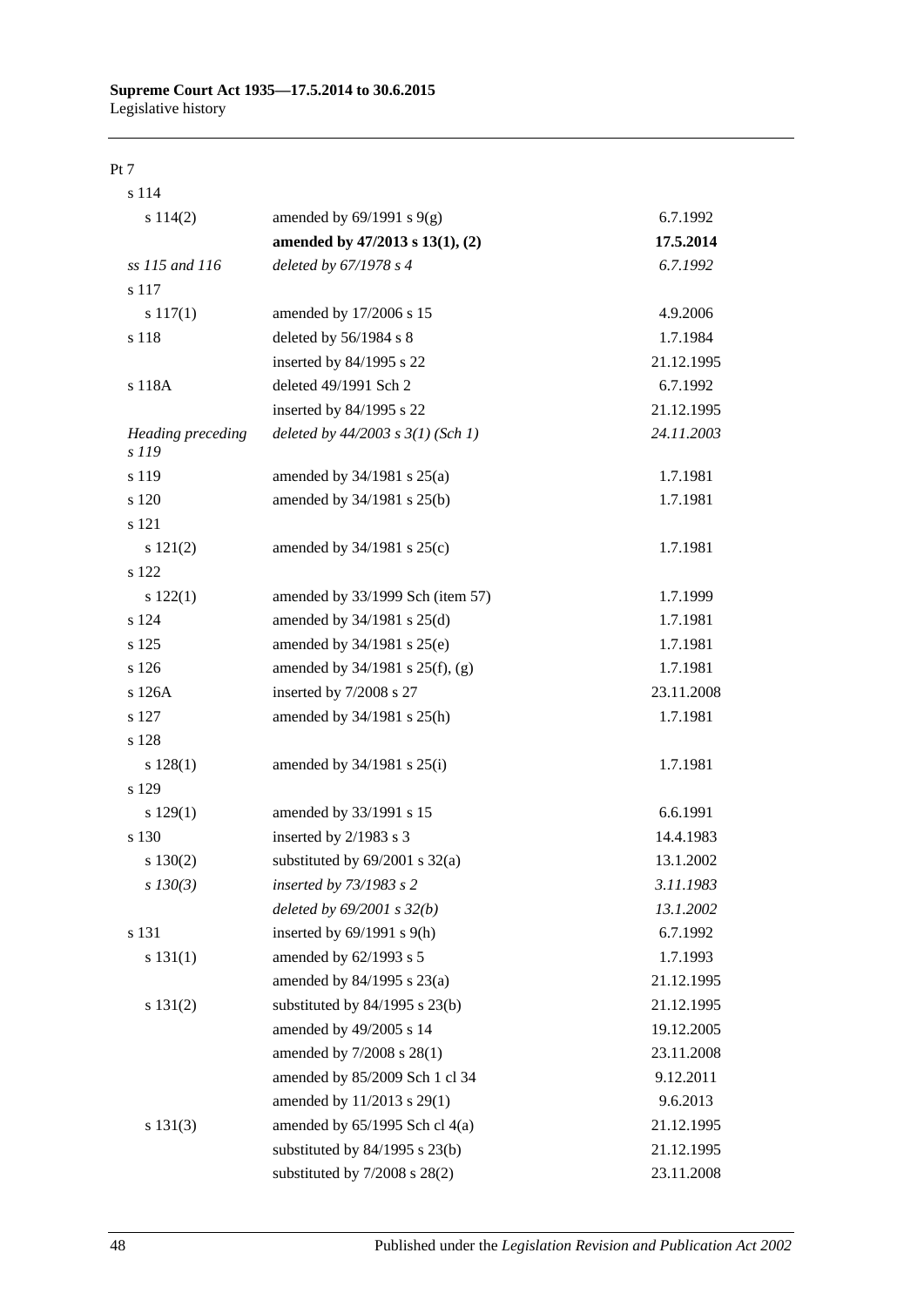|     | s $131(4)$  | inserted by $65/1995$ Sch cl $4(b)$         | 21.12.1995 |
|-----|-------------|---------------------------------------------|------------|
|     |             | substituted by $84/1995$ s $23(b)$          | 21.12.1995 |
|     | s $131(4a)$ | inserted by $11/2013$ s $29(2)$             | 9.6.2013   |
|     | s 131(5)    | inserted by $65/1995$ Sch cl $4(b)$         | 21.12.1995 |
|     |             | substituted by $84/1995$ s $23(b)$          | 21.12.1995 |
|     | s 131(6)    | inserted by $7/2008$ s $28(3)$              | 23.11.2008 |
| Sch |             | heading amended by $44/2003$ s 3(1) (Sch 1) | 24.11.2003 |
|     |             |                                             |            |

### **Transitional etc provisions associated with Act or amendments**

### *Statutes Amendment (Courts Administration Staff) Act 1995*

### **20—Transitional provision**

(1) An appointment to a non-judicial office or position made or purportedly made before the commencement of this Act in accordance with an Act that is amended by this Act will be taken to have been duly made under the statutory provisions that, as amended by this Act, provide for the making of such an appointment as if this Act had been enacted and in force at the relevant time.

### *Statutes Amendment (Appeals) Act 2013, Sch 1—Transitional provision*

The amendments effected by this Act apply in relation to appeals instituted after the commencement of this Act, regardless of whether the offence to which the appeal relates was committed, or allegedly committed, before or after the commencement of this Act.

### **Historical versions**

Reprint No 1—15.1.1992 Reprint No 2—6.7.1992 Reprint No 3—1.7.1993 Reprint No 4—28.10.1993 Reprint No 5—1.1.1994 Reprint No 6—9.6.1994 Reprint No 7—7.7.1994 Reprint No 8—21.12.1995 Reprint No 9—30.9.1996 Reprint No 10—17.10.1996 Reprint No 11—23.4.1999 Reprint No 12—1.7.1999 Reprint No 13—3.1.2000 Reprint No 14—13.1.2002 Reprint No 15—1.12.2002 Reprint No 16—24.11.2003 1.9.2004 19.12.2005 4.9.2006